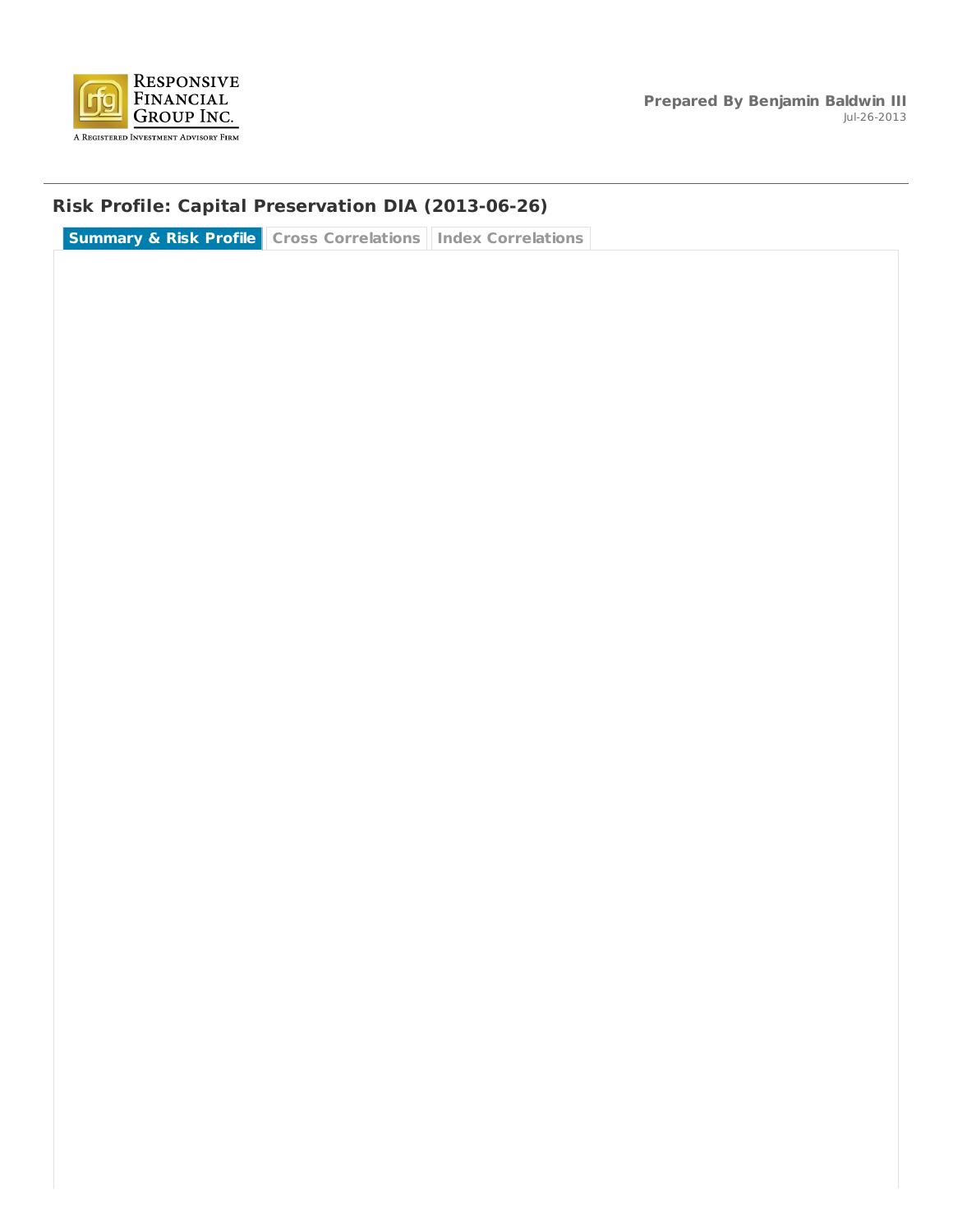



### **Levers Impacting Portfolio:**

These levers are projected to have the greatest impact on the portfolio.

|                               |                  |                  | <b>Impact Current Value 1M</b>         | <b>Trend Trend</b> | 1Y               |                    |
|-------------------------------|------------------|------------------|----------------------------------------|--------------------|------------------|--------------------|
| <b>S&amp;P Down</b><br>Market |                  | $\triangle 0.28$ | 1,690.25                               | $8.73%$ 23.41%     |                  |                    |
| <b>S&amp;P Up</b><br>Market   |                  | $\triangle 0.18$ | $1,690.25$ 8.73% 23.41%                |                    |                  |                    |
| 0i1                           |                  |                  | 40.01 105.40 \$/barrel 10.74% 17.74% 2 |                    |                  |                    |
|                               | <b>USD Index</b> | $-0.09$          | 81.68 (Index<br>Value)                 |                    | $-1.048 - 1.388$ |                    |
| 10Y UST<br>Yield              |                  |                  | $-2.01$ 2.61 %                         | $0.048$ 1.11%      |                  | $\rightsquigarrow$ |
| Yield                         | 12M T-Bill       | $-2.35$          | $0.12$ % $-0.04$ % $-0.05$ %           |                    |                  |                    |

### **Scenarios Impacting Portfolio:**

Each scenario's potential forward-looking impact is listed below.

|                                                         | <b>Projected</b><br><b>Return</b> |
|---------------------------------------------------------|-----------------------------------|
| End of QE: QE Infinity                                  | 9.15%                             |
| Wall Street Estimates: Melt Up                          | 8.91%                             |
| End of QE: Economy Back on Track                        | 4.55%                             |
| Wall Street Estimates: 2013 Bullish<br><b>Consensus</b> | 4.40%                             |
| China Slowdown: Soft Landing - 7%<br>Growth             | 4.16%                             |
| End of OE: Bond Exodus                                  | 0.53%                             |
| End of OE: Stagflation                                  | 0.38%                             |
| China Slowdown: Hard Landing - 4-5%<br>Growth           | 0.35%                             |
| End of OE: Deflation Strikes Back                       | $-0.75%$                          |
| China Slowdown: Recession - 0% Growth                   | $-4.57%$                          |

### **Additional Risk Measures:**

| Annualized<br>Volatility: | 3.62% S&P = 17.56%                                 |  |  |  |
|---------------------------|----------------------------------------------------|--|--|--|
| Maximum Drawdown:         | 5.20% Peak: Apr-25-2011<br>Trough: Oct-03-<br>2011 |  |  |  |
| Sharpe Ratio:             | <b>0.68</b> S&P 5yr = 0.03<br>$S\&P$ 10yr = 0.25   |  |  |  |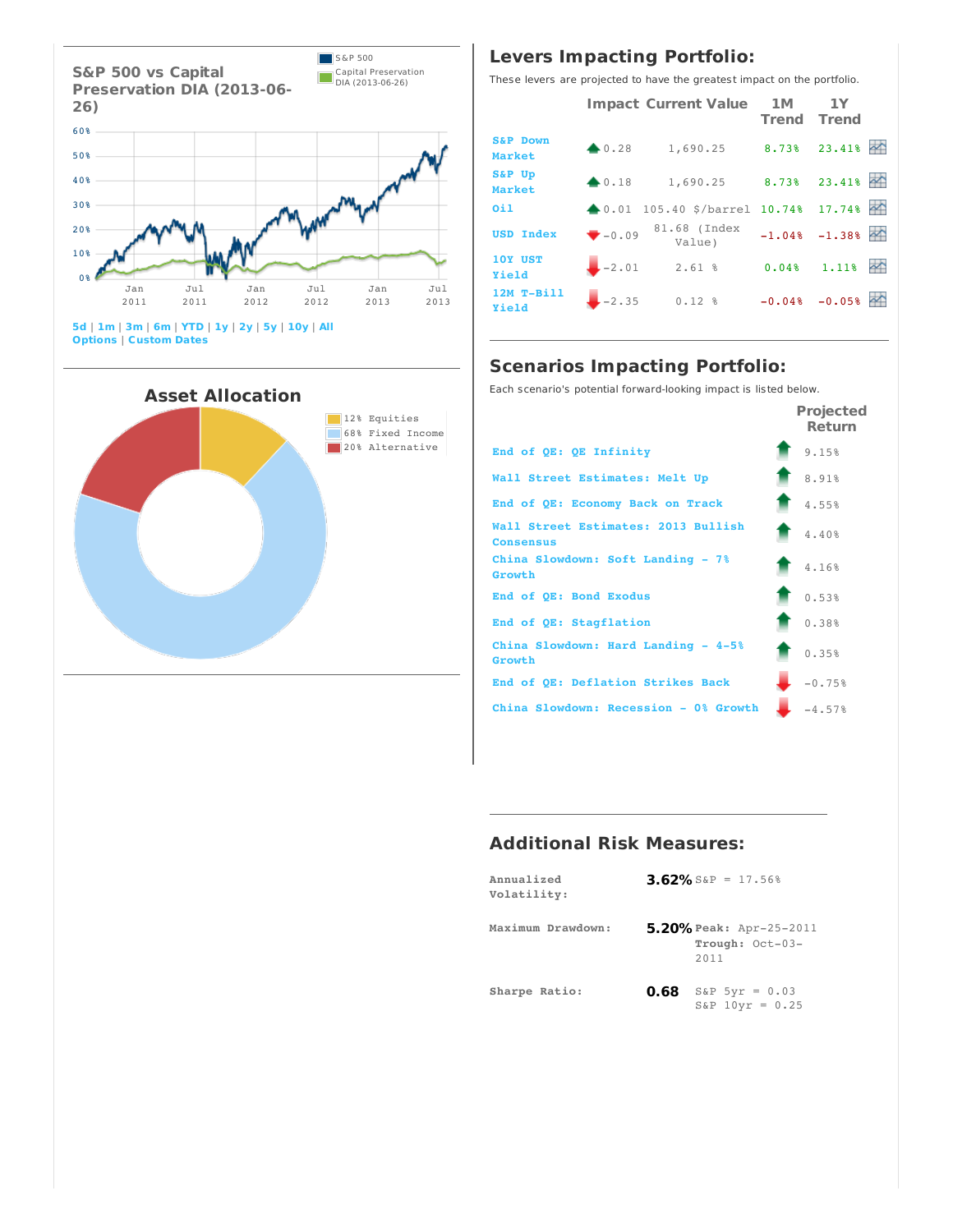### **Portfolio Holdings:**

| <u>FUILIUIIU HUIUIIIYJI</u> |                    |                                                                                    |                    |              |              |           |
|-----------------------------|--------------------|------------------------------------------------------------------------------------|--------------------|--------------|--------------|-----------|
|                             |                    | <b>Allocation Symbol Name/Industry</b>                                             | <b>Asset Class</b> | <b>Price</b> | <b>Yield</b> | Age (Yrs) |
|                             |                    | 12.00 TPINX Templeton Global Bond A<br><b>Fund - World Bond</b>                    | Fixed Income       | 13.14        | 5.54         | 17.17     |
|                             | 12.00 <b>PTIAX</b> | Performance Trust Total Return Bond<br><b>Fund - Intermediate-Term Bond</b>        | Fixed Income       | 22.11        | 4.08         | 2.91      |
|                             |                    | 12.00 DLTNX DoubleLine Total Return Bond N<br><b>Fund - Intermediate-Term Bond</b> | Fixed Income       | 11.01        | 5.49         | 3.31      |
|                             | 12.00 <b>LSBRX</b> | Loomis Sayles Bond Retail<br><b>Fund - Multisector Bond</b>                        | Fixed Income       | 15.05        | 5.48         | 15.79     |
|                             |                    | 10.00 PGHYX Pioneer Global High Yield A<br><b>Fund - High Yield Bond</b>           | Fixed Income       | 10.08        | 6.58         | 9.54      |
|                             | 10.00 <b>ACITX</b> | American Century Infl-Adj Bond Inv<br><b>Fund - Inflation-Protected Bond</b>       | Fixed Income       | 12.16        | 2.25         | 12.86     |
|                             | 6.00 <b>FMIHX</b>  | FMI Large Cap<br><b>Fund - Large Blend</b>                                         | Equities           | 20.52        | 1.05         | 10.44     |
|                             | 6.00 <b>MLPFX</b>  | SteelPath MLP Select 40 A<br><b>Fund - Specialty-Energy</b>                        | <b>Equities</b>    | 12.07        | 5.96         | 3.26      |
|                             |                    | 10.00 PAUDX PIMCO All Asset All Authority D<br><b>Fund - World Allocation</b>      | Alternative        | 10.30        | 5.49         | 7.89      |
|                             | 10.00 <b>ARBFX</b> | THE ARBITRAGE FUND CLASS R<br><b>Fund - Market-Neutral</b>                         | Alternative        | 12.59        | 0.74         | 11.24     |
| <b>Portfolio Total:</b>     |                    | 100.00                                                                             |                    |              |              |           |

#### **HiddenLevers, providers of the software used to generate this report, makes the following disclosures:**

HiddenLevers, providers of the software used to generate this report, makes the following disclosures: This report describes one or more potential scenarios that may or may not occur. HiddenLevers does not guarantee that any particular scenario will occur as modeled in this report. HiddenLevers uses historical analysis in the creation of this report, and past performance is not a guarantee of future results. The information contained in this report is not to be construed as advice and should not be confused as any sort of advice. GxWorks LLC (dba HiddenLevers), its employees, officers or affiliates, in some instances, may have long or short positions or holdings in the securities or other related investments of companies mentioned herein. Investors should consider this report as only a single factor in making their investment decision.

HiddenLevers' mission is to educate and provide useful macro risk analytical tools to help investors make smarter investment decisions. We rely on financial data, including stock prices, provided by third parties. The data is believed to be accurate, but HiddenLevers does not guarantee or warranty this data. This report is intended only as an informational tool for you and your investment advisor, and should not in any way be construed as investment advice by HiddenLevers. If you make investment decisions based on information you receive in connection with this report, you do so at your own risk and neither HiddenLevers nor its employees will be liable for any losses that you may incur. Users of this should conduct their own independent research and due diligence and consult with their investment advisor before making any investment decisions or recommendations.

Index Disclosure: Please note that investors cannot directly invest in an index, and unmanaged index returns do not include any fees, expenses, or sales charges that may reduce investment performance.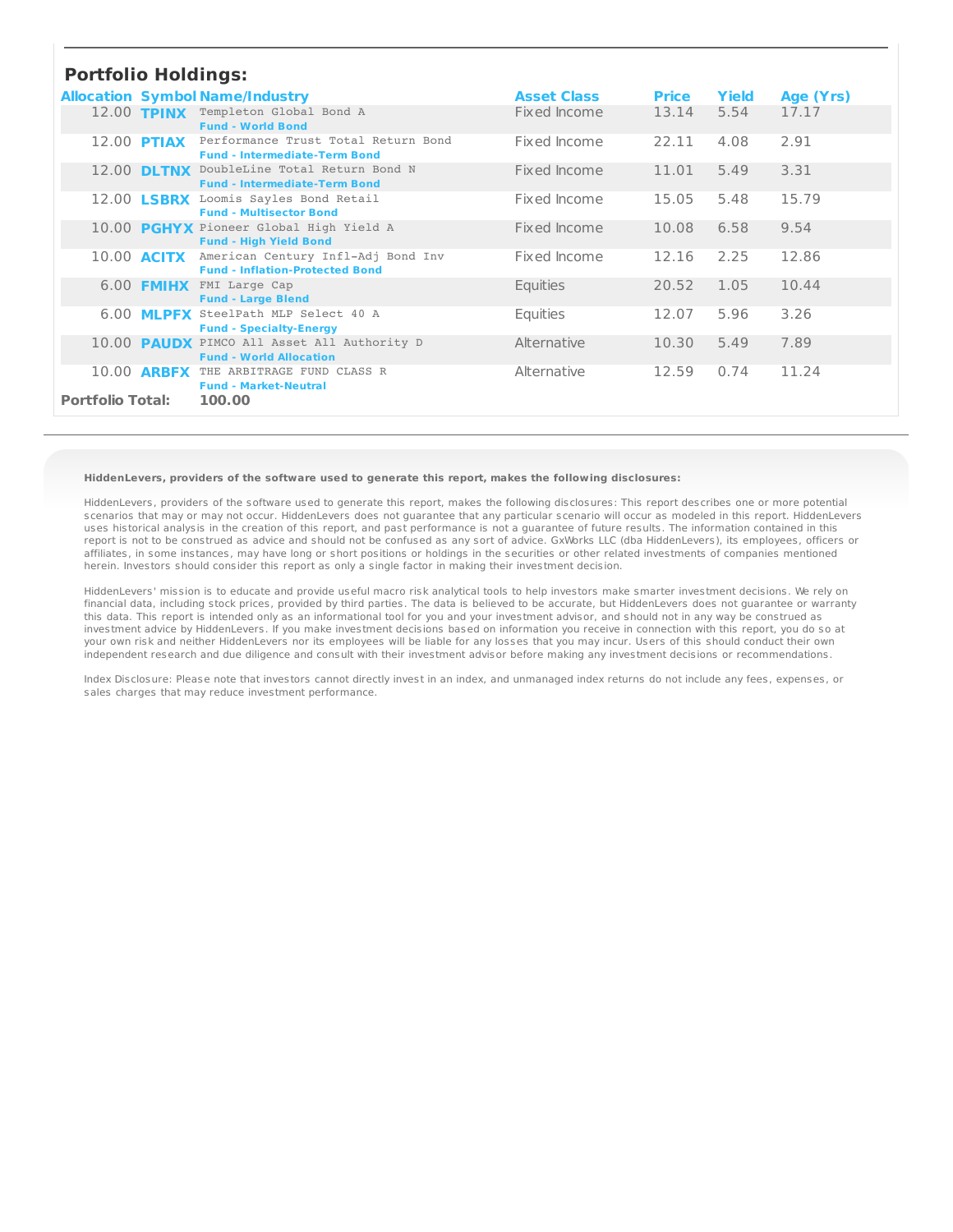# **Portfolio Analytics**

July 26, 2013

**Prepared by:**

Benjamin G Baldwin III, CFP®, ChFC Responsive Financial Group, Inc.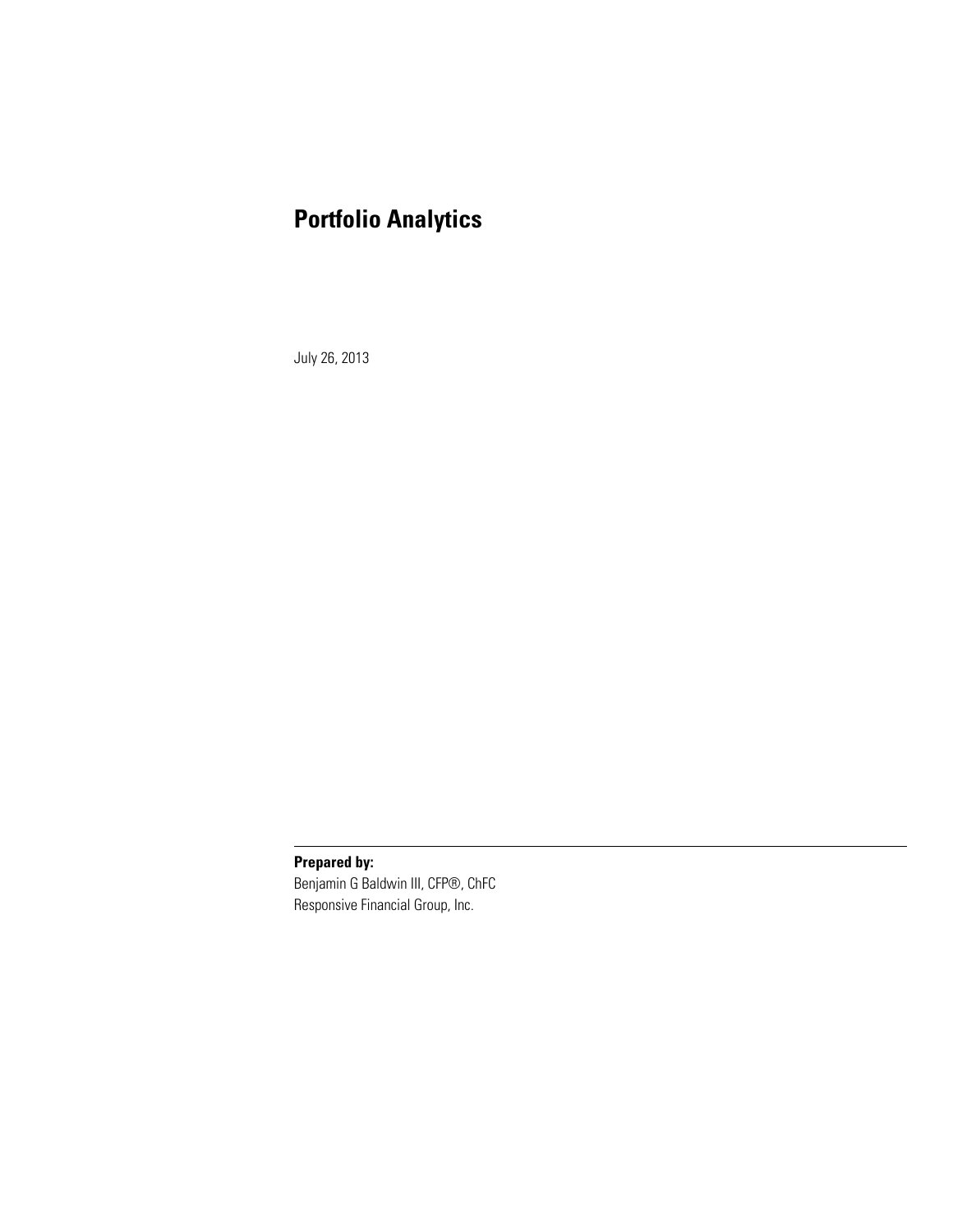# **Portfolio Snapshot Portfolio Value Benchmark**<br>  $$100,000.00$   $0$   $0$   $0.8$   $0.8$   $0.8$   $0.8$   $0.8$   $0.8$   $0.8$   $0.8$   $0.8$   $0.8$   $0.8$   $0.8$   $0.8$   $0.8$   $0.8$   $0.8$   $0.8$   $0.8$   $0.8$   $0.8$   $0.8$   $0.8$   $0.8$   $0.8$   $0.8$ Capital Preservation DIA (2013-06-26)

# \$100,000.00

#### **Analysis** 06-30-2013

| <b>Asset Allocation</b> | Portfolio<br>Net % | <b>Bmark</b><br>Net % |
|-------------------------|--------------------|-----------------------|
| Cash                    | 7.64               | 6.20                  |
| <b>US Stocks</b>        | 15.86              | 9.56                  |
| • Non-US Stocks         | 0.71               | 10.35                 |
| <b>Bonds</b>            | 69.72              | 73.79                 |
| <b>Other/Not Cisfd</b>  | 6.07               | 0.10                  |
|                         |                    |                       |
|                         |                    |                       |

| <b>Morningstar Equity Style Bo</b> |                  |    |         |  |  |  |  |
|------------------------------------|------------------|----|---------|--|--|--|--|
| 7                                  | 19               | 17 | ебер    |  |  |  |  |
| 16                                 | 15               | 9  | $\leqq$ |  |  |  |  |
| 7                                  | 4                | 6  | Small   |  |  |  |  |
| Value                              | Blend Growth     |    |         |  |  |  |  |
| 0-10 10-25 25-50 >50               |                  |    |         |  |  |  |  |
| 861<br><b>Total Stock Holdings</b> |                  |    |         |  |  |  |  |
|                                    | % Not Classified |    |         |  |  |  |  |

#### **Morningstar Fixed Income Style Box %**



**Stock Analysis** 06-30-2013

**Stock Sectors**



**World Regions**



|             | % of Stocks           | Portfolio % | Bmark % |
|-------------|-----------------------|-------------|---------|
|             | Cyclical              | 26.11       | 40.08   |
| A.          | <b>Basic Matls</b>    | 3.91        | 6.48    |
| $\bigoplus$ | <b>Consumer Cycl</b>  | 7.51        | 11.80   |
| <b>R</b>    | <b>Financial Sys</b>  | 13.79       | 18.06   |
| 角           | <b>Real Estate</b>    | 0.90        | 3.74    |
| w           | <b>Sensitive</b>      | 60.72       | 37.05   |
| 日           | Commun Svs            | 5.57        | 4.69    |
| $\bullet$   | Energy                | 34.14       | 9.19    |
| ♦           | Industrials           | 12.59       | 11.33   |
|             | Technology            | 8.42        | 11.84   |
|             | <b>Defensive</b>      | 13.17       | 22.87   |
|             | Consumer Def          | 5.01        | 9.69    |
| ш           | Healthcare            | 7.50        | 9.91    |
|             | Utilities             | 0.66        | 3.27    |
|             | <b>Not Classified</b> | 0.00        | 0.00    |

| % of Stocks           | Portfolio % | Bmark % |
|-----------------------|-------------|---------|
| <b>Americas</b>       | 90.64       | 53.87   |
| North America         | 90.56       | 51.88   |
| Latin America         | 0.08        | 1.98    |
| <b>Greater Europe</b> | 7.62        | 26.08   |
| United Kingdom        | 2 2 4       | 7.91    |
| Europe-Developed      | 5.37        | 15.70   |
| Europe-Emerging       | 0.00        | 1.23    |
| Africa/Middle East    | 0.01        | 1.24    |
| <b>Greater Asia</b>   | 1.74        | 20.05   |
| Japan                 | 116         | 7.88    |
| Australasia           | 0.55        | 2.87    |
| Asia-Developed        | 0.02        | 4.76    |
| Asia-Emerging         | 0.01        | 4.54    |
| <b>Not Classified</b> | 0.00        | 0.00    |

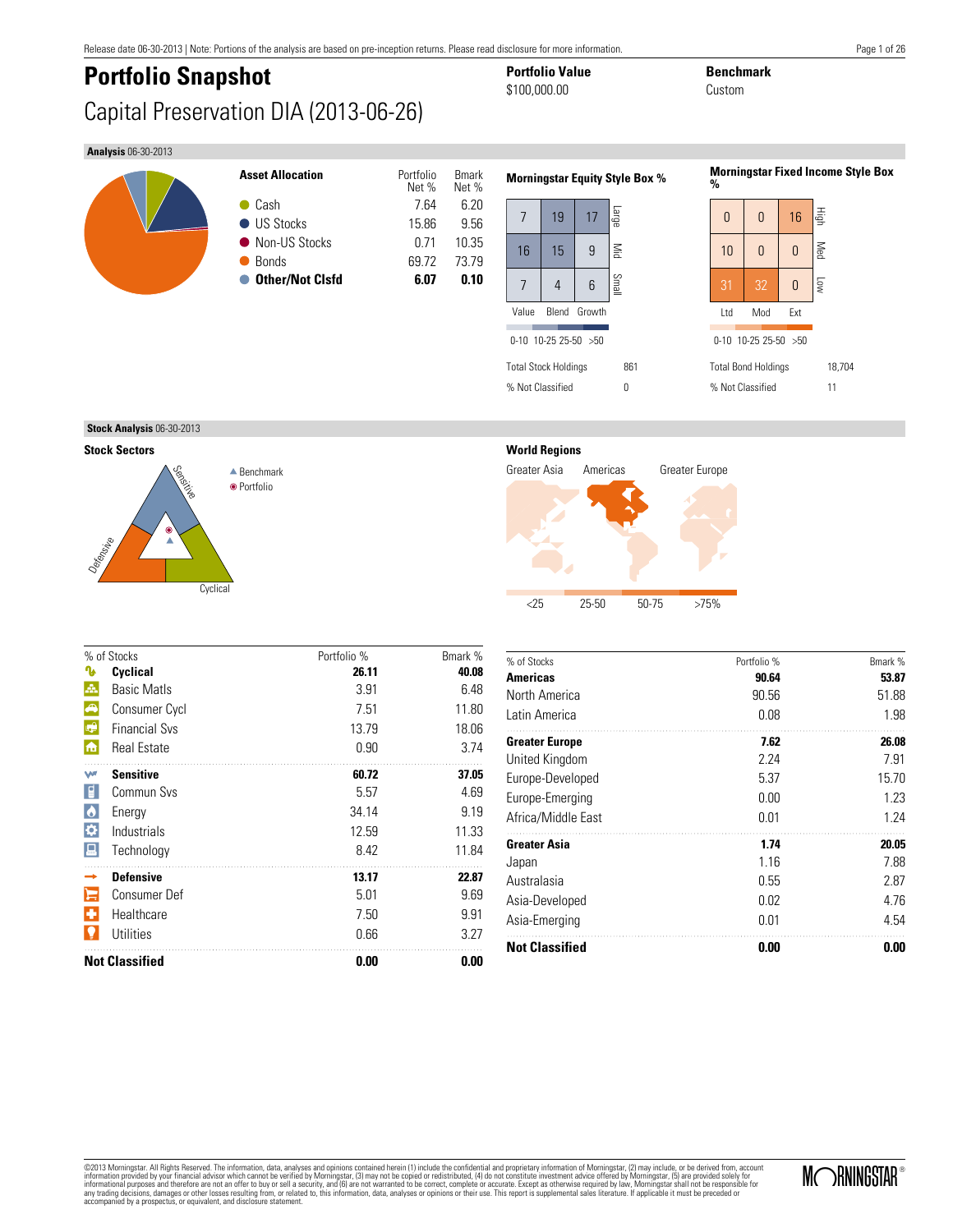# **Portfolio Snapshot Portfolio Value Benchmark**<br> **Portfolio Snapshot Benchmark**<br> **Benchmark**

### Capital Preservation DIA (2013-06-26)

| <b>Performance 06-30-2013</b>                                   |            |       |                                                      |                |             |                                     |         |       |           |                          |
|-----------------------------------------------------------------|------------|-------|------------------------------------------------------|----------------|-------------|-------------------------------------|---------|-------|-----------|--------------------------|
| <b>Investment Activity Graph - Portfolio - Benchmark</b>        |            |       |                                                      |                |             |                                     |         |       |           | Final Mkt Val: \$100,000 |
|                                                                 |            |       |                                                      |                |             |                                     |         |       |           | \$115k                   |
|                                                                 |            |       |                                                      |                |             |                                     |         |       |           | 100                      |
|                                                                 |            |       |                                                      |                |             |                                     |         |       |           | 85                       |
|                                                                 |            |       |                                                      |                |             |                                     |         |       |           | 70                       |
|                                                                 |            |       |                                                      |                |             |                                     |         |       |           | 55                       |
| $ 06-03 $                                                       | $ 06 - 04$ | 06-05 | 06-06                                                | $106-07$       | $0.6 - 0.0$ | $ 06-09$                            | $06-10$ | 06-11 | $ 06-12 $ | 40                       |
| <b>Trailing Returns*</b>                                        |            |       | 3 Mo                                                 |                | 1 Yr        |                                     | 3 Yr    | 5 Yr  |           | 10 Yr                    |
| Portfolio Return                                                |            |       | $-2.39$                                              | 5.59           |             |                                     | 6.89    | 6.61  |           | 6.67                     |
| Benchmark Return                                                |            |       | $-1.95$                                              |                | 2.72        | 5.50                                |         | 5.07  |           | 5.46                     |
| +/- Benchmark Return                                            |            |       | $-0.44$                                              |                | 2.87        | 1.39                                |         | 1.54  |           | 1.21                     |
| <b>Best/Worst Time</b><br><b>Periods</b>                        | Best %     |       | Worst %                                              |                |             | <b>Portfolio Yield (06-30-2013)</b> |         |       |           | Yield %                  |
| 13.97 (Mar 2009-May 2009)-16.97 (Sep 2008-Nov 2008)<br>3 Months |            |       |                                                      | 12-Month Yield |             |                                     |         | 4.39  |           |                          |
| 1 Year                                                          |            |       | 31.80 (Mar 2009-Feb 2010) -17.55 (Mar 2008-Feb 2009) |                |             |                                     |         |       |           |                          |
| 16.01 (Mar 2009-Feb 2012) -2.00 (Mar 2006-Feb 2009)<br>3 Years  |            |       |                                                      |                |             |                                     |         |       |           |                          |

\$100,000.00

#### **Portfolio-Level Performance Disclosure**

The portfolio-level performance shown is hypothetical and for illustrative purposes only. Investor returns will differ from the results shown. The performance data reflects monthly portfolio rebalancing.

**Risk Analysis** 06-30-2013 **Performance History Graph Perfolio** Quarterly returns +/- Benchmark in **Risk/Reward Scatterplot ©** Portfolio C Holdings **B** Bmark 3 Year Mean % . . . . . 32.00 . . . . . . . . . . . . . . 15.0 . . . . . . 28.00 10.0 24.00 بالمتم  $1.1.1$ 20.00 1111 5.0 . . . . . . . . . . . . 16.00 ä  $\mathbf{L}$ 12.00 ı., I,I, II<sub>s</sub>a Bmark i i i 8.00 . . . .  $\bullet$ Ŏ . . . . . . . . . . . . . . . . 4.00 -5.0 0.00 -10.0 . . . . . .  $-4.00$ and a -8.00 -15.0  $-1.0$   $\begin{bmatrix} 0.1 \end{bmatrix}$  1.2  $\begin{bmatrix} 2.3 \end{bmatrix}$  3.4  $\begin{bmatrix} 4.5 \end{bmatrix}$  5.6  $\begin{bmatrix} 6.7 \end{bmatrix}$  7.8  $\begin{bmatrix} 8.9 \end{bmatrix}$  10.0  $\begin{bmatrix} 11.1 \end{bmatrix}$  12.2  $\begin{bmatrix} 13.3 \end{bmatrix}$  14.4 2003 2004 2005 2006 2007 2008 2009 2010 2011 2012 2013 3 Year Standard Deviation

| <b>Risk and Return</b><br>Statistics* |           | 3 Yr          |           | 5Yr           |           | 10Yr          | <b>MPT Statistics*</b> | 3 Yr Portfolio | 5 Yr Portfolio | 10 Yr Portfolio |
|---------------------------------------|-----------|---------------|-----------|---------------|-----------|---------------|------------------------|----------------|----------------|-----------------|
|                                       | Portfolio | <b>B</b> mark | Portfolio | <b>B</b> mark | Portfolio | <b>B</b> mark |                        |                |                |                 |
| <b>Standard Deviation</b>             | 5.18      | 3.58          | 8.38      | 5.65          | 6.66      | .<br>4.61     | Alpha                  | -0.60          | $-0.18$        | 0.04            |
| Mean                                  | 6.89      | 5.50          | 6.61      | 5.07          | 6.67      | 5.46          | Beta                   | . 37           | 37،            | 1.33            |
| Sharpe Ratio                          | .34       | .53           | 0.80      | 0.88          | 0.77      | 0.82          | R-Squared              | 89.69          | 86.19          | 83.95           |
|                                       |           |               |           |               |           |               |                        |                |                |                 |

#### **Portfolio-Level Performance Disclosure**

The portfolio-level performance shown is hypothetical and for illustrative purposes only. Investor returns will differ from the results shown. The performance data reflects monthly portfolio rebalancing.

\*Full return history is not available for all securities. Please see Return Participation disclosure.

©2013 Morningstar. All Rights Reserved. The information, data, analyses and opinions contained herein (1) include the confidential and proprietary information of Morningstar, (2) may include, or be derived from, account information provided by your financial advisor which cannot be verified by Morningstar, (3) may not be copied or redistributed, (4) do not constitute investment advice offered by Morningstar, (5) are provided solely for<br>in



Page 2 of 26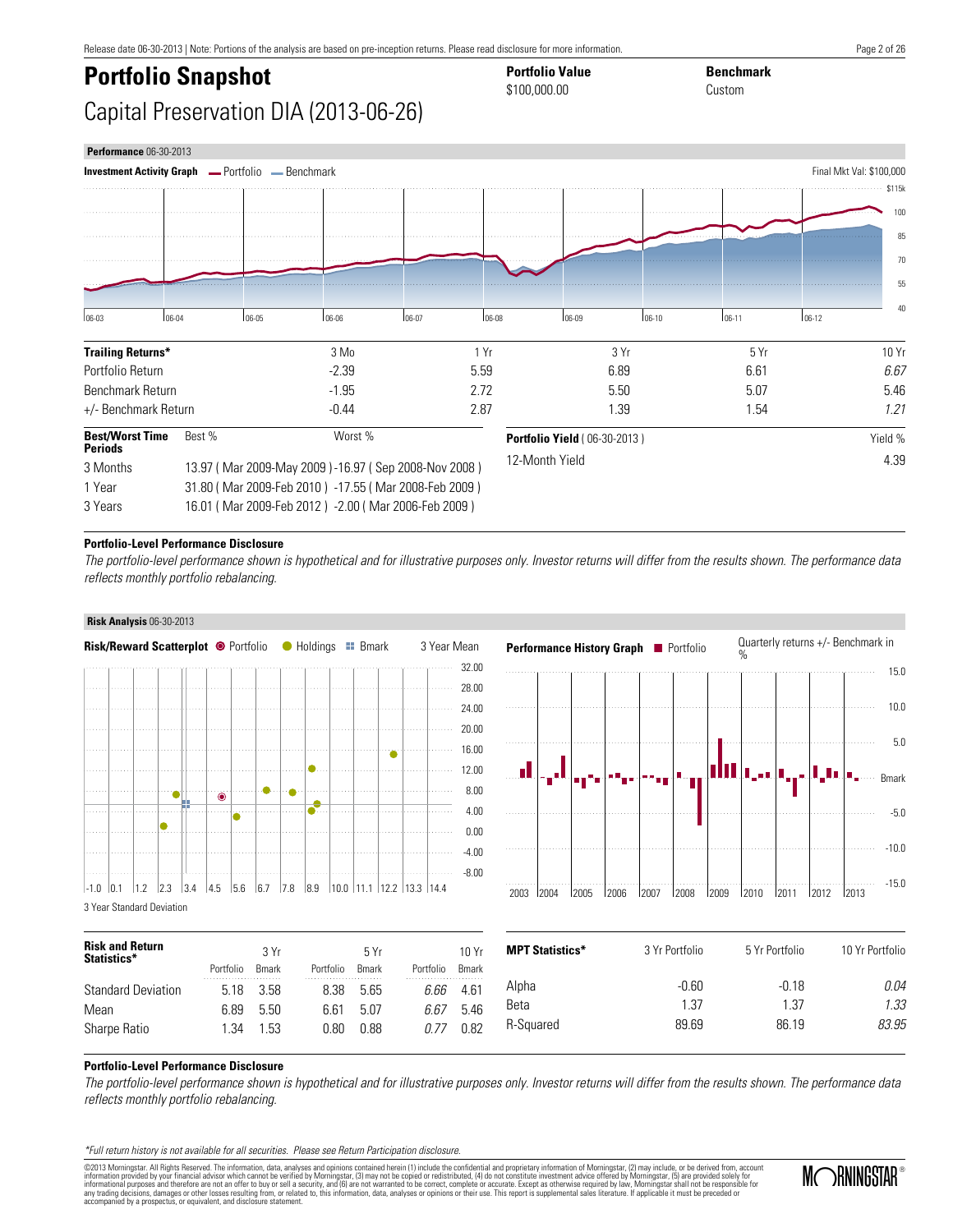## **Portfolio Snapshot Portfolio Value Benchmark**<br>  $$100,000.00$   $0$   $0$   $0.8$   $0.8$   $0.8$   $0.8$   $0.8$   $0.8$   $0.8$   $0.8$   $0.8$   $0.8$   $0.8$   $0.8$   $0.8$   $0.8$   $0.8$   $0.8$   $0.8$   $0.8$   $0.8$   $0.8$   $0.8$   $0.8$   $0.8$   $0.8$   $0.8$ Capital Preservation DIA (2013-06-26)

### **Fundamental Analysis** 06-30-2013

**Ty**<sub>%</sub>



|                            |                          |               | ט ו |
|----------------------------|--------------------------|---------------|-----|
| <b>Type Weightings</b>     |                          |               |     |
| % of Stocks                | $\blacksquare$ Portfolio | $\perp$ Bmark |     |
| <b>Z</b> High Yield        | 0.05                     |               |     |
| S Distressed               | 1.50                     |               |     |
| <b>Hard Asset</b>          | 35.09                    |               |     |
| <b>1</b> Cyclical          | 35.95                    |               |     |
| Slow Growth                | 1.48                     |               |     |
| <b>Z</b> Classic Growth    | 2.30                     |               |     |
| <b>A</b> Aggressive Growth | 12.24                    |               |     |
| Speculative Growth         | 3.42                     |               |     |
| <b>Not Available</b>       | 7.98                     | 100.00        |     |

| 7.98  | 100.00 |  |
|-------|--------|--|
| 3.42  |        |  |
| 12.24 |        |  |
| 2.30  |        |  |
| 1.48  |        |  |
| 35.95 |        |  |
| 35.09 |        |  |
| 1.50  |        |  |
| v.vv  |        |  |

\$100,000.00

| <b>Market Maturity</b><br>% of Stocks | Portfolio | <b>B</b> mark   |
|---------------------------------------|-----------|-----------------|
|                                       |           |                 |
| Developed Markets                     | 99.93     | 91.35           |
| <b>Emerging Markets</b>               | 0.07      | 8.65            |
| <b>Not Available</b>                  | 0.00      | 0.00            |
| <b>Valuation Multiples</b>            | Portfolio | <b>B</b> mark   |
| Price/Earnings                        | 15.17     | 15.08           |
| Price/Book                            | 2.27      | 1.74            |
| Price/Sales                           | 1.08      | 1.10            |
| Price/Cash Flow                       | 10.44     | 8.72            |
| <b>Profitability</b>                  | Portfolio | <b>Bmark</b>    |
| % of Stocks                           |           | 2013-06 2013-06 |
| Net Margin                            | 13.18     | 12.74           |
| <b>ROE</b>                            | 15.88     | 16.27           |
| ROA                                   | 5.84      | 6.44            |
| Debt/Capital                          | 51.40     | 33.26           |
| <b>Fund Statistics</b>                |           |                 |
| Potential Cap Gains Exposure          |           | 0.95            |
| Avg Net Expense Ratio                 |           | 1.01            |

Avg Gross Expense Ratio 1.19

#### Portfolio Net % Portfolio Long % Portfolio Short % Cash 7.64 21.49 13.86 US Stocks 15.86 18.69 2.83 Non-US Stocks 0.71 3.01 2.30 Bonds 69.72 72.96 3.25 **Other/Not Clsfd 6.07 7.03 0.96** Total 100.00 123.20 23.20



#### **Geometric Avg Capitalization (\$Mil)**

| Portfolio        | 9.998.25  |
|------------------|-----------|
| <b>Benchmark</b> | 24.392.00 |

| <b>Credit Quality Breakdown</b> |              | % of Bonds      |
|---------------------------------|--------------|-----------------|
| AAA                             |              | 32.96           |
| AA                              |              | 14.96           |
| A                               |              | 8.17            |
| <b>BBB</b>                      |              | 10.30           |
| <b>BB</b>                       |              | 7.80            |
| B                               |              | 10.16           |
| Below B                         |              | 13.83           |
| <b>NR</b>                       |              | 1.81            |
| <b>Interest Rate Risk</b>       | <b>Bonds</b> | % Not Available |
| Avg Eff Maturity                | 6.77         | 0.00            |
| Avg Eff Duration                | 4.73         | 0.00            |

Avg Wtd Coupon 6 0.00 0.00

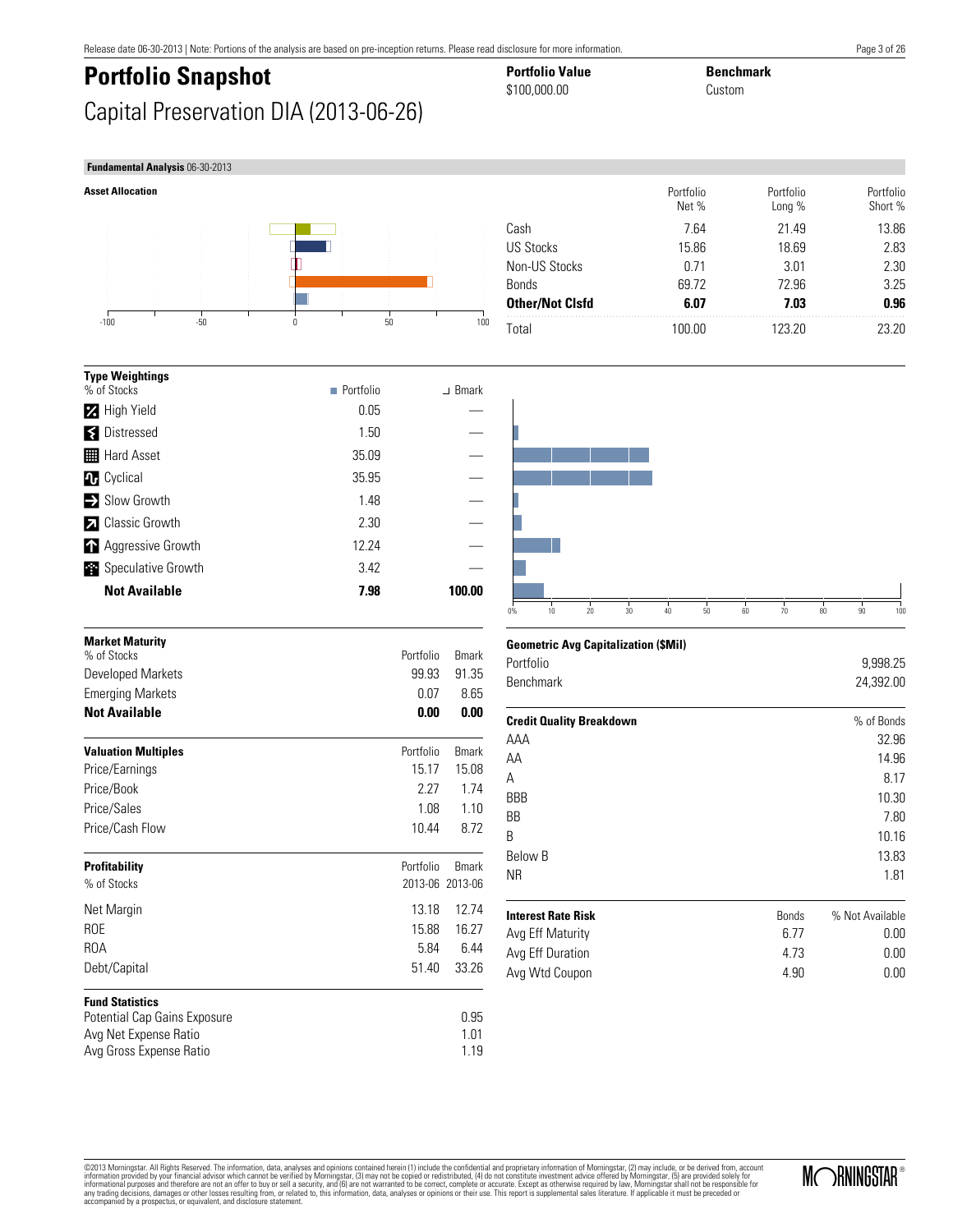**Holdings** 06-30-2013

Page 4 of 26

| <b>Holdings</b> Ub-30-2013                |              |      |                  |          |
|-------------------------------------------|--------------|------|------------------|----------|
| Top 8 holdings out of 10                  | Symbol       | Type | Holding Value \$ | % Assets |
| DoubleLine Total Return Bond N (USD)      | <b>DLTNX</b> | MF   | 12,000           | 12.00    |
| Loomis Sayles Bond Retail (USD)           | <b>LSBRX</b> | MF   | 12.000           | 12.00    |
| Performance Trust Total Return Bond (USD) | <b>PTIAX</b> | MF   | 12,000           | 12.00    |
| Templeton Global Bond A (USD)             | <b>TPINX</b> | MF   | 12,000           | 12.00    |
| American Century Infl-Adj Bond Inv (USD)  | <b>ACITX</b> | MF   | 10,000           | 10.00    |
| Arbitrage R (USD)                         | <b>ARBFX</b> | MF   | 10,000           | 10.00    |
| PIMCO All Asset All Authority D (USD)     | <b>PAUDX</b> | MF   | 10,000           | 10.00    |
| Pioneer Global High Yield A (USD)         | <b>PGHYX</b> | MF   | 10,000           | 10.00    |
|                                           |              |      |                  |          |

MORNINGSTAR®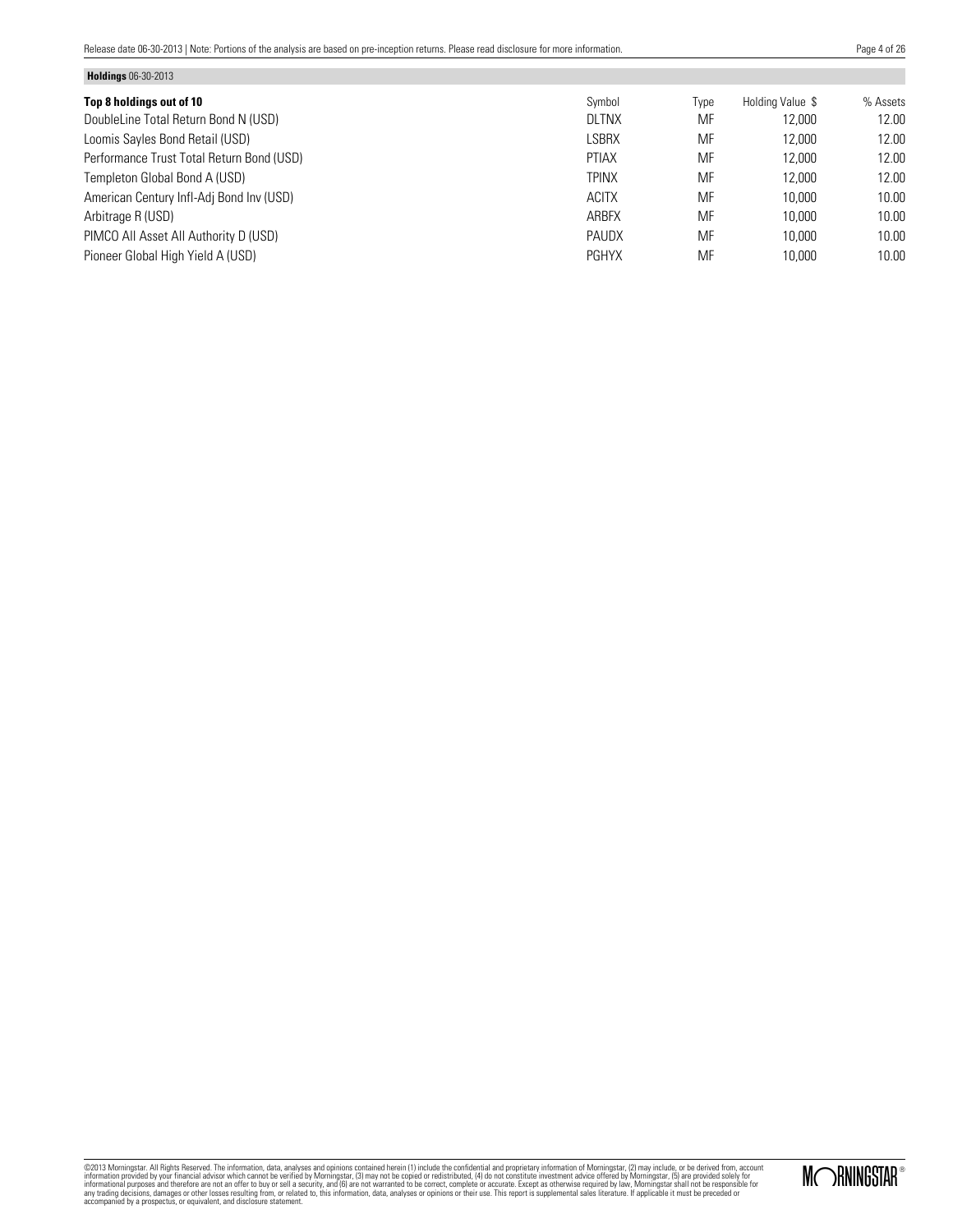### **Portfolio Snapshot Portfolio Value Benchmark**<br>  $$100,000,00$ Capital Preservation DIA (2013-06-26)

#### **Standardized and Tax Adjusted Returns**

The performance data quoted represents past performance and does not guarantee future results. The investment return and principal value of an investment will fluctuate; thus an investor's shares, when redeemed, may be worth more or less than their original cost. Current performance may be lower or higher than return data quoted herein. For performance data current to the most recent month-end please visit

http://advisor.morningstar.com/familyinfo.asp.

An investment in a money-market vehicle is not insured or guaranteed by the FDIC or any other government agency. The current yield quotation reflects the current earnings of the money market more closely than the total return quotation. Although money markets seek to preserve the value of your investment at \$1.00 per share, it is possible to lose money by investing in them.

Standardized Returns assume reinvestment of dividends and capital gains. They depict performance without adjusting for the effects of taxation, but are adjusted to reflect sales charges and ongoing fund expenses.

If adjusted for taxation, the performance quoted would be significantly reduced. For variable annuities, additional expenses will be taken into account, including M&E risk charges, fund-level expenses such as management fees and operating fees, contract-level administration fees, and charges such as surrender, contract, and sales charges.

After-tax returns are calculated using the highest individual federal marginal income tax rates, and do not reflect the impact of state and local taxes. Actual after-tax returns depend on the investor's tax situation and may differ from those shown. The after-tax returns shown are not relevant to investors who hold their fund shares through tax-deferred arrangements such as 401(k) plans or an IRA. After-tax returns exclude the effects of either the alternative minimum tax or phase-out of certain tax credits. Any taxes due are as of the time the distributions are made, and the taxable amount and tax character of each distribution are as specified by the fund on the dividend declaration date. Due to foreign tax credits or realized capital losses, after-tax returns may be greater than before-tax returns. After-tax returns for exchange-traded funds are based on net asset value.

#### **Annualized returns** 06-30-2013

| <b>Standardized Returns (%)</b>                | 7-dav<br>Yield                | 1Yr     | 5Yr     | 10Yr | Since<br>Inception | Inception<br>Date | <b>Max Front</b><br>Load % | <b>Max Back</b><br>Load % | Net Exp<br>Ratio % | <b>Gross Exp</b><br>Ratio % |
|------------------------------------------------|-------------------------------|---------|---------|------|--------------------|-------------------|----------------------------|---------------------------|--------------------|-----------------------------|
| American Century Infl-Adj Bond Inv (USD)       | -                             | $-5.46$ | 4.07    | 4.78 | 5.74               | 02-10-1997        | ΝA                         | ΝA                        | 0.48               | 0.48                        |
| Arbitrage R (USD)                              | $\overbrace{\phantom{12332}}$ | 0.11    | 3.56    | 3.74 | 4.83               | 09-18-2000        | ΝA                         | <b>NA</b>                 |                    | 2.25                        |
| DoubleLine Total Return Bond N (USD)           |                               | 3.59    |         | —    | 10.40              | $04 - 06 - 2010$  | <b>NA</b>                  | <b>NA</b>                 | 0.76               | 0.76                        |
| FMI Large Cap (USD)                            |                               | 21.27   | 8.56    | 9.94 | 8.16               | 12-31-2001        | ΝA                         | <b>NA</b>                 | 0.96               | 0.96                        |
| Loomis Sayles Bond Retail (USD)                |                               | 8.60    | 7.95    | 8.10 | 8.44               | 12-31-1996        | <b>NA</b>                  | <b>NA</b>                 | 0.92               | 0.92                        |
| Oppenheimer SteelPath MLP Select 40 A<br>(USD) |                               | 16.66   |         |      | 10.90              | 03-30-2010        | 5.75                       | ΝA                        | 1.10 <sub>1</sub>  | 1.14                        |
| Performance Trust Total Return Bond (USD)      |                               | 7.44    |         |      | 8.84               | 09-01-2010        | <b>NA</b>                  | <b>NA</b>                 | $0.95^2$           | 1.35                        |
| PIMCO All Asset All Authority D (USD)          | $\overbrace{\phantom{12332}}$ | 3.10    | 5.82    |      | 5.85               | 07-29-2005        | <b>NA</b>                  | ΝA                        | $1.58^3$           | 2.08                        |
| Pioneer Global High Yield A (USD)              | $\overbrace{\phantom{12332}}$ | 5.56    | 6.32    | 7.82 | 9.10               | 08-27-2001        | 4.50                       | <b>NA</b>                 | 1.10               | 1.10                        |
| Templeton Global Bond A (USD)                  |                               | 3.08    | 8.40    | 8.49 | 8.08               | 09-18-1986        | 4.25                       | <b>NA</b>                 | $0.90^4$           | 0.91                        |
| <b>Barclays US Agg Bond TR USD</b>             |                               | $-0.69$ | 5.19    | 4.52 |                    |                   |                            |                           |                    |                             |
| <b>MSCI EAFE NR USD</b>                        |                               | 18.62   | $-0.63$ | 7.67 |                    |                   |                            |                           |                    |                             |
| <b>Russell Global NR USD</b>                   | —                             | 17.28   | 2.74    | 8.01 |                    |                   |                            |                           |                    |                             |
| <b>S&amp;P 500 TR USD</b>                      |                               | 20.60   | 7.01    | 7.30 |                    |                   |                            |                           |                    |                             |
| <b>USTREAS T-Bill Auction Ave 3 Mon</b>        |                               | 0.09    | 0.20    | 1.69 |                    |                   |                            |                           |                    |                             |

 $$100.000.00$ 

1. Contractual waiver; Expires 03-29-2015

2. Contractual waiver; Expires 12-29-2013

3. Contractual waiver; Expires 07-31-2013

4. Contractual waiver; Expires 04-30-2014

**Return after Tax (%) On Distribution On Distribution Consumersion Consumersion Consumersion Consumersion Consumersion Consumersion Consumersion Consumersion Consumersion Consumersion Consumersion** 1Yr 5Yr 10Yr Since Inception Inception<br>Date Date 1Yr 5Yr 10Yr Since Inception American Century Infl-Adj Bond Inv (USD) -6.23 3.06 3.45 4.06 02-10-1997 -2.76 2.84 3.26 3.83 Arbitrage R (USD) -0.85 2.55 2.58 3.76 09-18-2000 0.29 2.39 2.50 3.44 DoubleLine Total Return Bond N (USD) 1.62 — — 7.72 04-06-2010 2.28 — — 7.08 FMI Large Cap (USD) 20.43 8.04 9.26 7.58 12-31-2001 12.32 6.61 7.95 6.50 Loomis Sayles Bond Retail (USD) 6.36 5.61 5.82 5.74 12-31-1996 5.14 5.24 5.48 5.50 Oppenheimer SteelPath MLP Select 40 A (USD) 15.26 — — 9.12 03-30-2010 10.92 — — 8.13 Performance Trust Total Return Bond (USD) 5.76 — — 7.07 09-01-2010 4.48 — — 6.19

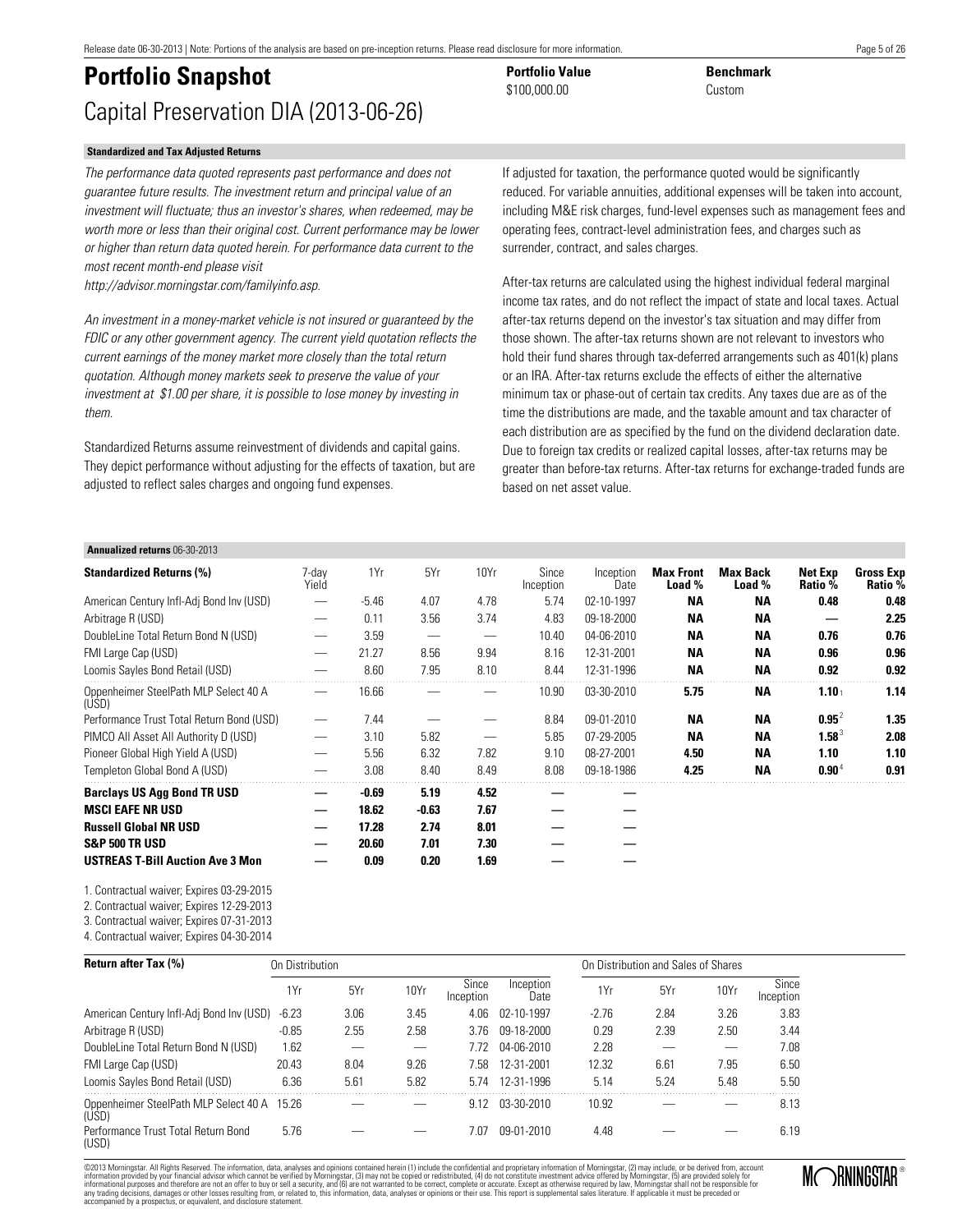| <b>Annualized returns 06-30-2013</b>  |                 |      |      |                    |                   |      |                                     |      |                    |
|---------------------------------------|-----------------|------|------|--------------------|-------------------|------|-------------------------------------|------|--------------------|
| <b>Return after Tax (%)</b>           | On Distribution |      |      |                    |                   |      | On Distribution and Sales of Shares |      |                    |
|                                       | 1Yr             | 5Yr  | 10Yr | Since<br>Inception | Inception<br>Date | 1Yr  | 5Yr                                 | 10Yr | Since<br>Inception |
| PIMCO All Asset All Authority D (USD) | .04             | 3.38 |      | 3 49               | 07-29-2005        | 2.20 | 3.63                                |      | 3.68               |
| Pioneer Global High Yield A (USD)     | 4.15            | 4.80 | 6.06 | ճ 95               | 08-27-2001        | 4.91 | 5.25                                | 6.28 | 7.02               |
| Templeton Global Bond A (USD)         | 0.84            | 6.12 | 6.29 | 5 48               | 09-18-1986        | 2.41 | 5.73                                | 5.87 | 5.29               |

MORNINGSTAR®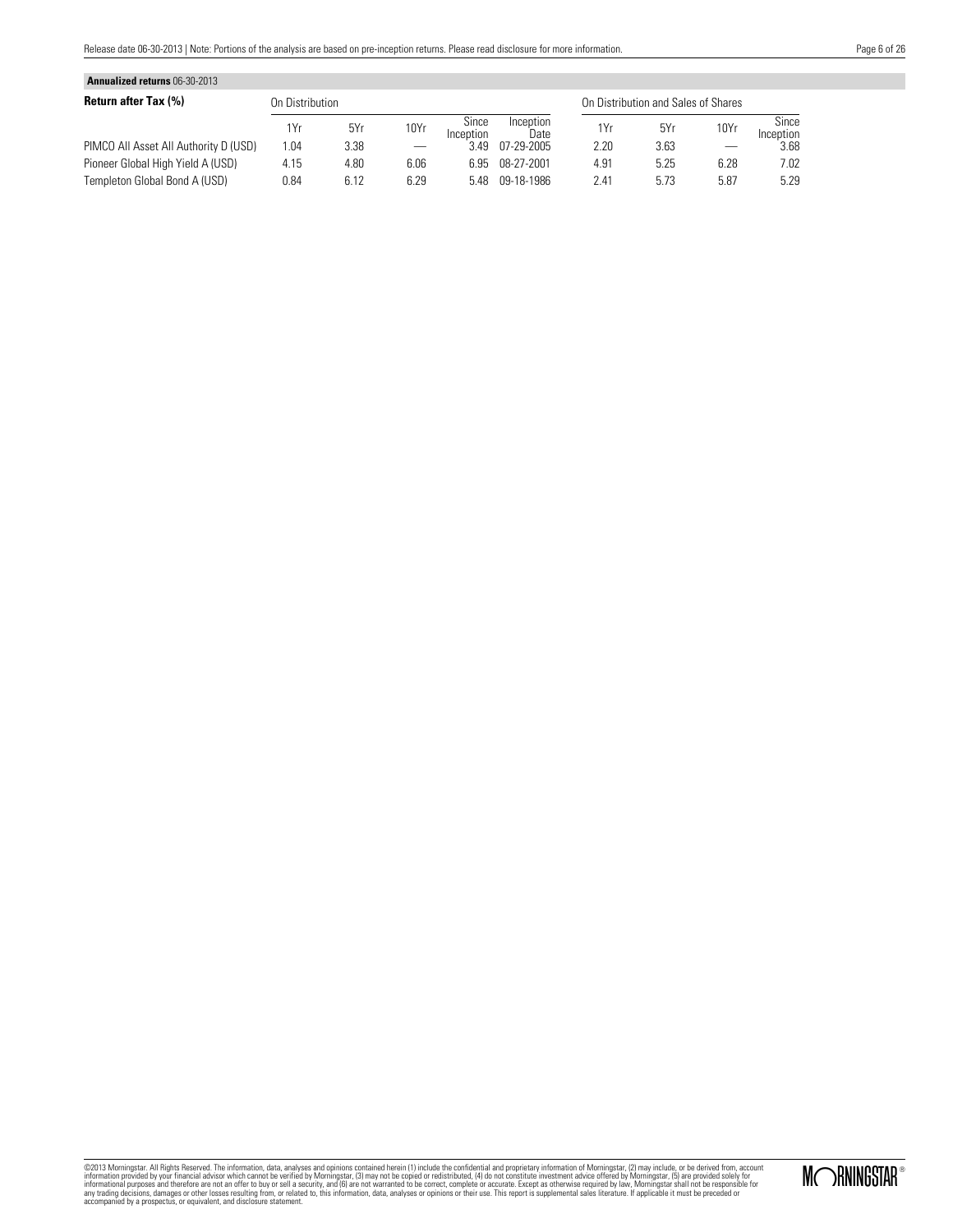Date

DoubleLine Total Return Bond N (USD) DLTNX MF 06-2013 12.00 12,000 — 2.56 7.34

### **Portfolio Snapshot Portfolio Value Benchmark**<br>  $$100,000,00$ Capital Preservation DIA (2013-06-26)

**Non-Load Adjusted Returns**

Performance Trust Total Return Bond

Oppenheimer SteelPath MLP Select 40 A

#### **Performance Disclosure**

The performance data quoted represents past performance and does not guarantee future results. The investment return and principal value of an investment will fluctuate; thus an investor's shares, when redeemed, may be worth more or less than their original cost. Current performance may be lower or higher than return data quoted herein. For performance data current to the most recent month-end, please visit http://advisor.morningstar.com/familyinfo.asp.

#### **See Disclosure Page for Standardized Returns.**

©2013 Morningstar. All Rights Reserved. The information, data, analyses and opinions contained herein (1) include the confidential and proprietary information of Morningstar, (2) may include, or be derived from, account information provided by your financial advisor which cannot be verified by Morningstar, (3) may not be copied or redistributed, (4) do not constitute investment advice offered by Morningstar, (5) are provided solely for<br>in

**Asset-Based Fees**

(USD)

(USD)

The returns and/or return statistics in this report reflect the deduction of the asset-based fees listed in the table below. The annual fee percentage and

**Total 10 holdings as of 06-30-2013** Symbol Type Holdings

frequency were provided by your financial professional. This type of fee is in addition to the normal operating expenses of the securities within the portfolio.

1 Yr Ret %

3 Yr Ret %

5 Yr Ret %

| <b>Security</b>                             | <b>Annual Fee %</b> | <b>Frequency</b> |
|---------------------------------------------|---------------------|------------------|
| American Century Infl-Adj Bond Inv (USD)    | 1.0000              | Quarterly        |
| Arbitrage R (USD)                           | 1.0000              | Quarterly        |
| DoubleLine Total Return Bond N (USD)        | 1.0000              | Quarterly        |
| FMI Large Cap (USD)                         | 1.0000              | Quarterly        |
| Loomis Sayles Bond Retail (USD)             | 1.0000              | Quarterly        |
| Oppenheimer SteelPath MLP Select 40 A (USD) | 1.0000              | Quarterly        |
| Performance Trust Total Return Bond (USD)   | 1.0000              | Quarterly        |
| PIMCO All Asset All Authority D (USD)       | 1.0000              | Quarterly        |
| Pioneer Global High Yield A (USD)           | 1.0000              | Quarterly        |
| Templeton Global Bond A (USD)               | 1.0000              | Quarterly        |

\$100,000.00

Holding Value \$

PTIAX MF 06-2013 12.00 12,000 — 6.36 — — —

MLPFX MF 06-2013 6.00 6,000 — 22.54 12.38 — —

7-day Yield

 $%$  of Assets

Loomis Sayles Bond Retail (USD) LSBRX MF 05-2013 12.00 12,000 — 7.51 8.18 6.87 7.02

Templeton Global Bond A (USD) TPINX MF 03-2013 12.00 12,000 — 6.58 5.51 8.25 7.88 American Century Infl-Adj Bond Inv (USD) ACITX MF 03-2013 10.00 10,000 — - -6.41 3.02 3.03 3.74 Arbitrage R (USD) ARBFX MF 03-2013 10.00 10,000 — -0.89 1.19 2.52 2.71

Pioneer Global High Yield A (USD) PGHYX MF 06-2013 10.00 10,000 — 9.43 7.74 6.23 7.23 FMI Large Cap (USD) FMIHX MF 06-2013 6.00 6,000 — 20.06 15.16 7.47 8.84

PIMCO AII Asset AII Authority D (USD) PAUDX MF 03-2013 10.00 10,000 — 2.07 4.17 4.76

#### **Return Participation** 06-30-2013

This portfolio report includes securities for which return data is not available for the entire history represented. When return is not available for a security, the remaining securities returns are reweighted to maintain consistent proportions for the securities that do have returns. The reweighting impacts trailing return data, as well as statistics

### **Security Start Date**

DoubleLine Total Return Bond N (USD) 05-31-2010 Oppenheimer SteelPath MLP Select 40 A (USD) 04-30-2010 Performance Trust Total Return Bond (USD) 10-31-2010 PIMCO All Asset All Authority D (USD) 11-30-2003

that are calculated using return, including standard deviation, mean, Sharpe ratio, alpha, beta and R-squared. The following securities do not have 120 months of return data reflected in the report.

# MORNINGSTAR<sup>®</sup>

10 Yr Ret %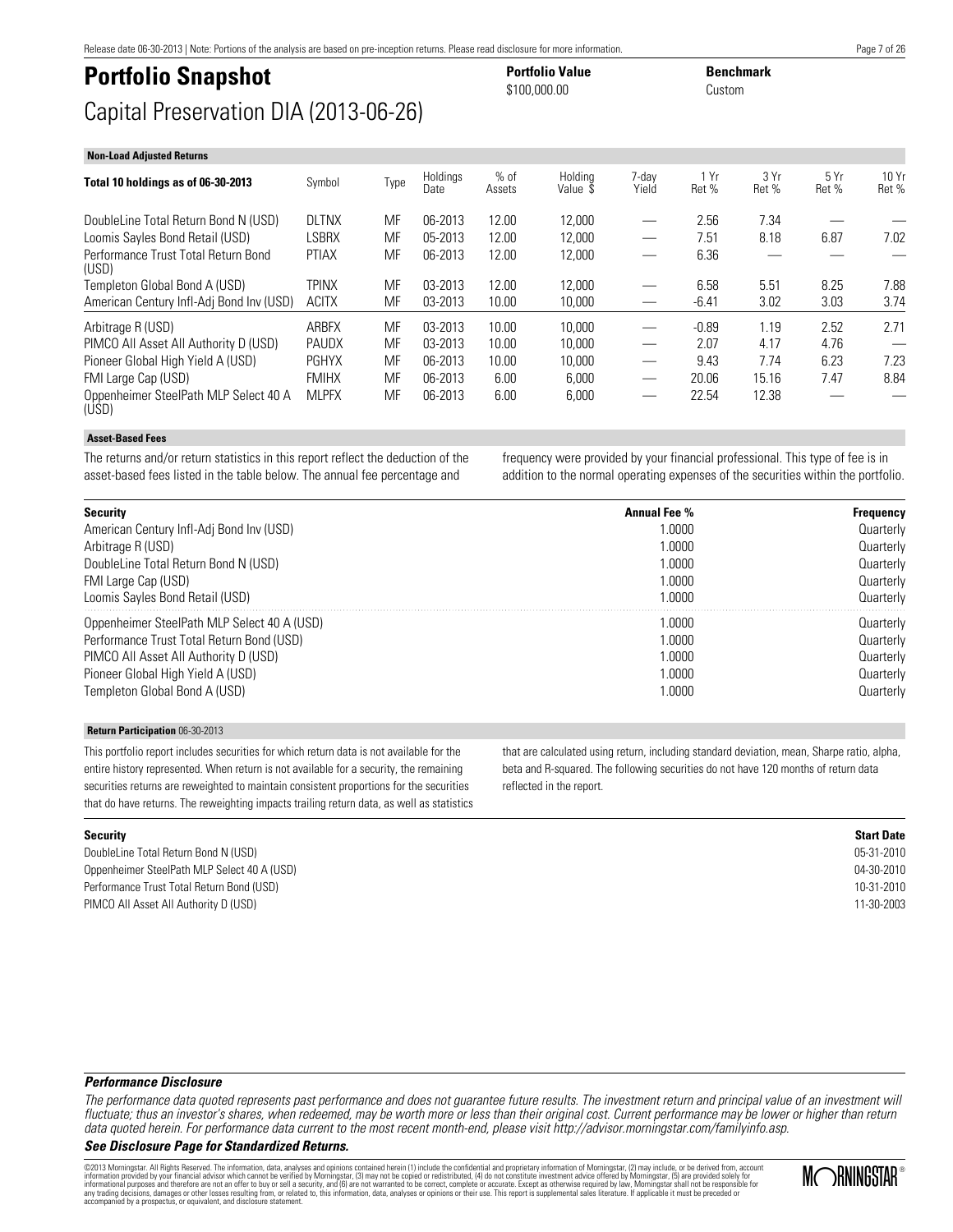# **Portfolio X-RayTM** Capital Preservation DIA (2013-06-26)

|                             |                         | Custom      | <b>Benchmark</b> | <b>Market Value</b><br>\$100,000.00 |
|-----------------------------|-------------------------|-------------|------------------|-------------------------------------|
| Asset Allocation 06-30-2013 |                         |             |                  |                                     |
|                             | <b>Asset Allocation</b> | Portfolio % | Bmark %          |                                     |
|                             | $\bullet$ Cash          | 7.64        | 6.20             |                                     |
|                             | <b>US Stocks</b>        | 15.86       | 9.56             |                                     |
|                             | • Non-US Stocks         | 0.71        | 10.35            |                                     |
|                             | • Bonds                 | 69.72       | 73.79            |                                     |
|                             | ● Other/Not Clsfd       | 6.07        | 0.10             |                                     |

**Investment Style 06-30-2013**

|              |                          |                 |                                  | <b>Fixed-Income Style</b> | Portfolio | <b>B</b> mark |                    |                          |                |                                       | <b>Equity Style</b>        | Portfolio | <b>Bmark</b> |
|--------------|--------------------------|-----------------|----------------------------------|---------------------------|-----------|---------------|--------------------|--------------------------|----------------|---------------------------------------|----------------------------|-----------|--------------|
| $\mathbf{0}$ |                          | 16 <sup>1</sup> | l - E                            |                           |           |               |                    | 19                       | 17             | Parge                                 |                            |           |              |
|              |                          |                 |                                  | <b>Effective Duration</b> | 4.73      | 5.10          |                    |                          |                |                                       | Average Market Cap (\$mil) | 9,998.25  | 24,392.00    |
| 10           |                          |                 | Med                              | <b>Effective Maturity</b> | 6.77      |               | 16                 | 15                       | 9              | $\mathop{\leq_{\mathrm{min}}}\limits$ | Price/Earnings             | 15.17     | 15.08        |
|              |                          |                 |                                  |                           |           |               |                    |                          |                |                                       |                            |           |              |
| 31           | 32                       | $\mathbf{0}$    | ģ                                |                           |           |               |                    |                          | $6\phantom{1}$ | Smal                                  | Price/Book                 | 2.27      | 1.74         |
|              |                          |                 |                                  |                           |           |               |                    |                          |                | $\overline{\phantom{a}}$              | Price/Sales                | 1.08      | 1.10         |
| Ltd          | Mod                      | Ext             |                                  |                           |           |               | Value Blend Growth |                          |                |                                       |                            |           |              |
|              |                          |                 |                                  |                           |           |               |                    |                          |                |                                       | Price/Cash Flow            | 10.44     | 8.72         |
|              | $0-10$ 10-25 25-50 $>50$ |                 |                                  |                           |           |               |                    | $0-10$ 10-25 25-50 $>50$ |                |                                       |                            |           |              |
|              |                          |                 |                                  |                           |           |               |                    |                          |                |                                       |                            |           |              |
|              |                          |                 | <b>Stock Analysis 06-30-2013</b> |                           |           |               |                    |                          |                |                                       |                            |           |              |





#### **World Regions**

Greater Asia Americas Greater Europe



|                       |                       | Portfolio % | Bmark % |
|-----------------------|-----------------------|-------------|---------|
|                       | Cyclical              | 26.11       | 40.08   |
| A.                    | <b>Basic Matls</b>    | 3.91        | 6.48    |
| A                     | Consumer Cycl         | 7.51        | 11.80   |
| $\mathbb{R}^2$        | <b>Financial Sys</b>  | 13.79       | 18.06   |
| l fa                  | <b>Real Estate</b>    | 0.90        | 3.74    |
| W                     | <b>Sensitive</b>      | 60.72       | 37.05   |
| 딞                     | Commun Svs            | 5.57        | 4.69    |
| $\bullet$             | Energy                | 34.14       | 9.19    |
| $ \boldsymbol{\phi} $ | Industrials           | 12.59       | 11.33   |
| П                     | Technology            | 8.42        | 11.84   |
|                       | <b>Defensive</b>      | 13.17       | 22.87   |
|                       | Consumer Def          | 5.01        | 9.69    |
| ÷                     | Healthcare            | 7.50        | 9.91    |
|                       | Utilities             | 0.66        | 3.27    |
|                       | <b>Not Classified</b> | 0.00        | 0.00    |

|                       | Portfolio % | Bmark % |
|-----------------------|-------------|---------|
| <b>Americas</b>       | 90.64       | 53.87   |
| North America         | 90.56       | 51.89   |
| Latin America         | 0.08        | 1.98    |
| <b>Greater Europe</b> | 7.62        | 26.08   |
| United Kingdom        | 2.24        | 7.91    |
| Europe-Developed      | 5.37        | 15.70   |
| Europe-Emerging       | 0.00        | 1.23    |
| Africa/Middle East    | 0.01        | 1.24    |
| <b>Greater Asia</b>   | 1.74        | 20.05   |
| Japan                 | 1.16        | 7.88    |
| Australasia           | 0.55        | 2.87    |
| Asia-Developed        | 0.02        | 4.76    |
| Asia-Emerging         | 0.01        | 4.54    |
| <b>Not Classified</b> | 0.00        | 0.00    |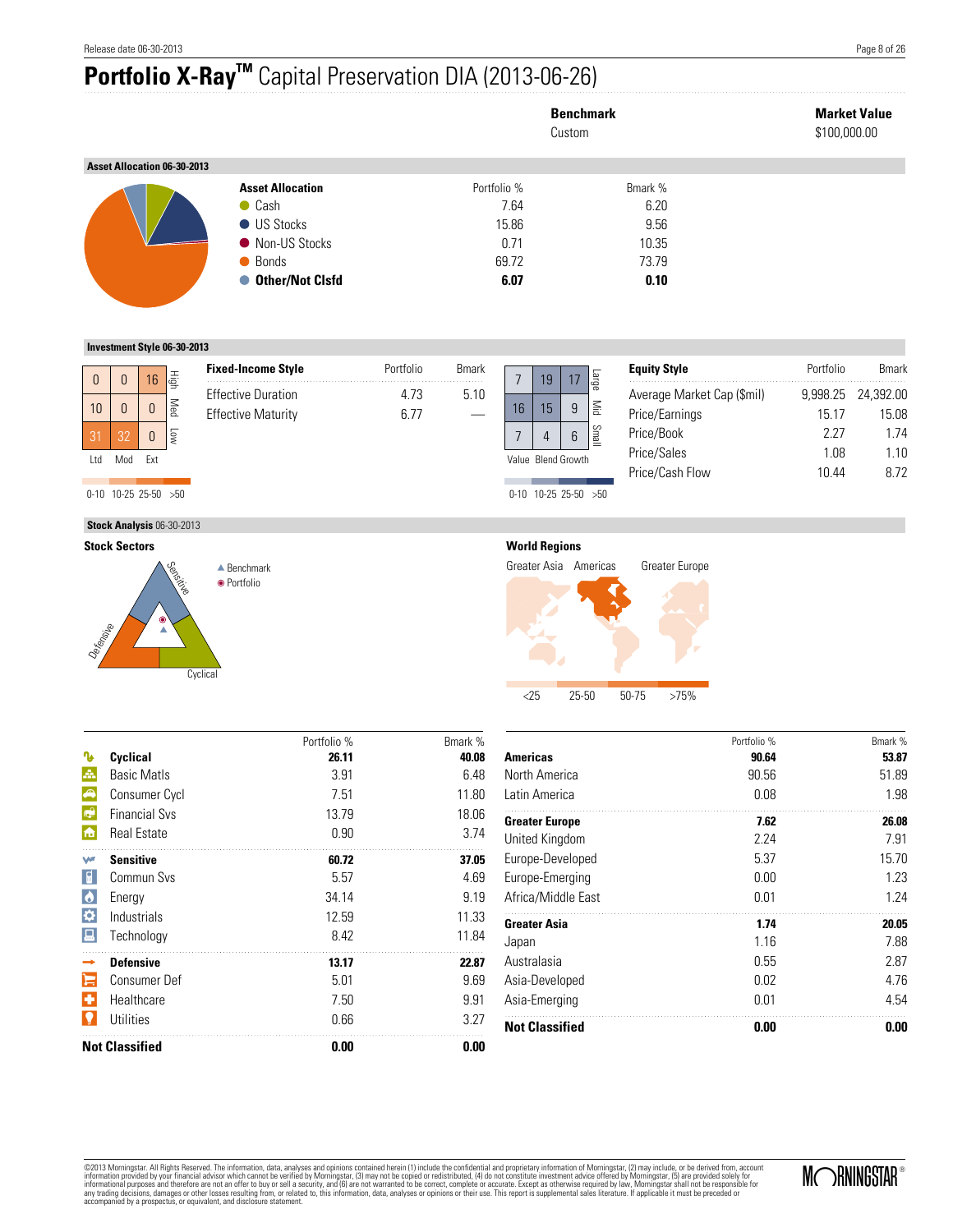# **Portfolio X-RayTM** Capital Preservation DIA (2013-06-26)

|                                      |                                                                                                                                                           |             |                                                                   |                |                       | <b>Benchmark</b><br>Custom      |        |                                          |                                                            |         |                                                                                              | <b>Market Value</b><br>\$100,000.00 |
|--------------------------------------|-----------------------------------------------------------------------------------------------------------------------------------------------------------|-------------|-------------------------------------------------------------------|----------------|-----------------------|---------------------------------|--------|------------------------------------------|------------------------------------------------------------|---------|----------------------------------------------------------------------------------------------|-------------------------------------|
|                                      | Bond Analysis 06-30-2013                                                                                                                                  |             |                                                                   |                |                       |                                 |        |                                          |                                                            |         |                                                                                              |                                     |
| <b>Fixed-Income Sectors</b>          |                                                                                                                                                           | Portfolio % | Bmark %                                                           | Portfolio      |                       |                                 |        |                                          | □ Bmark                                                    |         |                                                                                              |                                     |
| <b>th</b> Government                 |                                                                                                                                                           | 29.91       | 41.44                                                             |                |                       |                                 |        |                                          |                                                            |         |                                                                                              |                                     |
| <b>H</b> Municipal                   |                                                                                                                                                           | 7.97        | 0.88                                                              |                |                       |                                 |        |                                          |                                                            |         |                                                                                              |                                     |
| Corporate                            |                                                                                                                                                           | 23.00       | 20.65                                                             |                |                       |                                 |        |                                          |                                                            |         |                                                                                              |                                     |
| Securitized                          |                                                                                                                                                           | 25.72       | 29.01                                                             |                |                       |                                 |        |                                          |                                                            |         |                                                                                              |                                     |
|                                      | Cash & Equivalents                                                                                                                                        | 11.95       | 8.02                                                              |                |                       |                                 |        |                                          |                                                            |         |                                                                                              |                                     |
| <b>Derivative</b>                    |                                                                                                                                                           | 1.45        | 0.00                                                              | 0%             | $\mathsf S$           | 10                              | 15     | $20\,$                                   | 25<br>$30\,$                                               | 35      | $40\,$                                                                                       | 45<br>50                            |
| <b>Maturity Breakdown</b>            |                                                                                                                                                           |             |                                                                   |                |                       | <b>Credit Quality Breakdown</b> |        |                                          |                                                            |         |                                                                                              |                                     |
| <b>Effective Maturity</b><br>$1-3$   |                                                                                                                                                           |             | Portfolio %<br>13.90                                              | AAA            | <b>Credit Quality</b> |                                 |        |                                          |                                                            |         |                                                                                              | Portfolio %<br>32.97                |
| $3-5$                                |                                                                                                                                                           |             | 13.14                                                             | AA             |                       |                                 |        |                                          |                                                            |         |                                                                                              | 14.96                               |
| $5-7$                                |                                                                                                                                                           |             | 10.99                                                             | А              |                       |                                 |        |                                          |                                                            |         |                                                                                              | 8.17                                |
| 7-10                                 |                                                                                                                                                           |             | 17.04                                                             | <b>BBB</b>     |                       |                                 |        |                                          |                                                            |         |                                                                                              | 10.30                               |
| $10 - 15$                            |                                                                                                                                                           |             | 6.91                                                              | BB<br>as as as |                       |                                 |        |                                          |                                                            |         |                                                                                              | 7.80                                |
| 15-20                                |                                                                                                                                                           |             | 7.25                                                              | B              |                       |                                 |        |                                          |                                                            |         |                                                                                              | 10.16                               |
| 20-30                                |                                                                                                                                                           |             | 28.74                                                             | Below B        |                       |                                 |        |                                          |                                                            |         |                                                                                              | 13.83                               |
| >30                                  |                                                                                                                                                           |             | 2.02                                                              | NR.            |                       |                                 |        |                                          |                                                            |         |                                                                                              | 1.81                                |
|                                      | Top 10 Net Underlying Holdings 06-30-2013                                                                                                                 |             |                                                                   |                |                       |                                 |        |                                          |                                                            |         |                                                                                              |                                     |
| Assets %                             | Name                                                                                                                                                      |             | Type                                                              |                |                       |                                 | Sector |                                          |                                                            | Country |                                                                                              |                                     |
| 0.95<br>0.70<br>0.64<br>0.63<br>0.59 | Irs Usd 3mls/1.50000s 03/18/15-16 Cme<br>Coventry Health Care, Inc.(USD)<br>US Treasury Note 1.125%<br><b>US Treasury Note</b><br>US Treasury Note 0.125% |             | <b>BND</b><br><b>ST</b><br><b>BND</b><br><b>BND</b><br><b>BND</b> |                |                       |                                 |        | Healthcare                               |                                                            |         | <b>United States</b><br><b>United States</b><br><b>United States</b><br><b>United States</b> |                                     |
| 0.56<br>0.54<br>0.53<br>0.53<br>0.52 | HJ Heinz Company(USD)<br>Gardner Denver, Inc.(USD)<br>US Treasury Note 1.625%<br>Alterra Capital Holdings Ltd.(USD)<br>Virgin Media Inc(USD)              |             | <b>ST</b><br><b>ST</b><br><b>BND</b><br><b>ST</b><br><b>ST</b>    |                |                       |                                 |        | Industrials<br><b>Financial Services</b> | <b>Consumer Defensive</b><br><b>Communication Services</b> | Bermuda | <b>United States</b><br><b>United States</b><br><b>United States</b><br><b>United States</b> |                                     |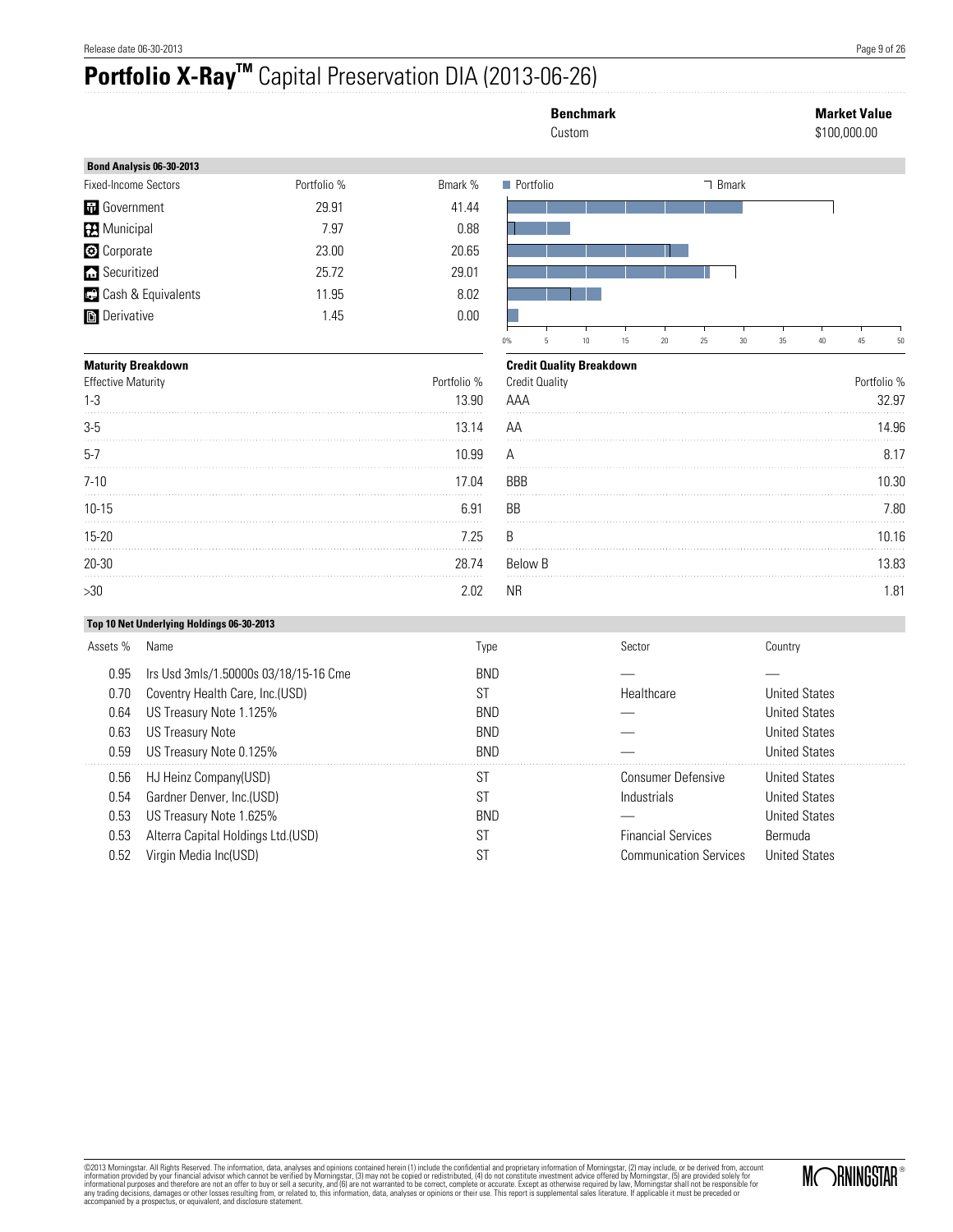# **Portfolio X-RayTM** Capital Preservation DIA (2013-06-26)

# Portfolio Holdings **Benchmark Benchmark** Custom

Custom

| Portfolio Holdings 06-30-2013               |      |                            |          |                 |
|---------------------------------------------|------|----------------------------|----------|-----------------|
| <b>Total: 10 Holdings</b>                   | Type | <b>Fund Portfolio Date</b> | Assets % | Market Value \$ |
| DoubleLine Total Return Bond N (USD)        | MF   | 06-30-2013                 | 12.00    | 12.000          |
| Loomis Sayles Bond Retail (USD)             | MF   | 05-31-2013                 | 12.00    | 12.000          |
| Performance Trust Total Return Bond (USD)   | MF   | 06-30-2013                 | 12.00    | 12.000          |
| Templeton Global Bond A (USD)               | MF   | 03-31-2013                 | 12.00    | 12.000          |
| American Century Infl-Adj Bond Inv (USD)    | MF   | 03-31-2013                 | 10.00    | 10,000          |
| Arbitrage R (USD)                           | MF   | 03-31-2013                 | 10.00    | 10.000          |
| PIMCO All Asset All Authority D (USD)       | MF   | 03-31-2013                 | 10.00    | 10.000          |
| Pioneer Global High Yield A (USD)           | MF   | 06-30-2013                 | 10.00    | 10.000          |
| FMI Large Cap (USD)                         | MF   | 06-30-2013                 | 6.00     | 6,000           |
| Oppenheimer SteelPath MLP Select 40 A (USD) | MF   | 06-30-2013                 | 6.00     | 6.000           |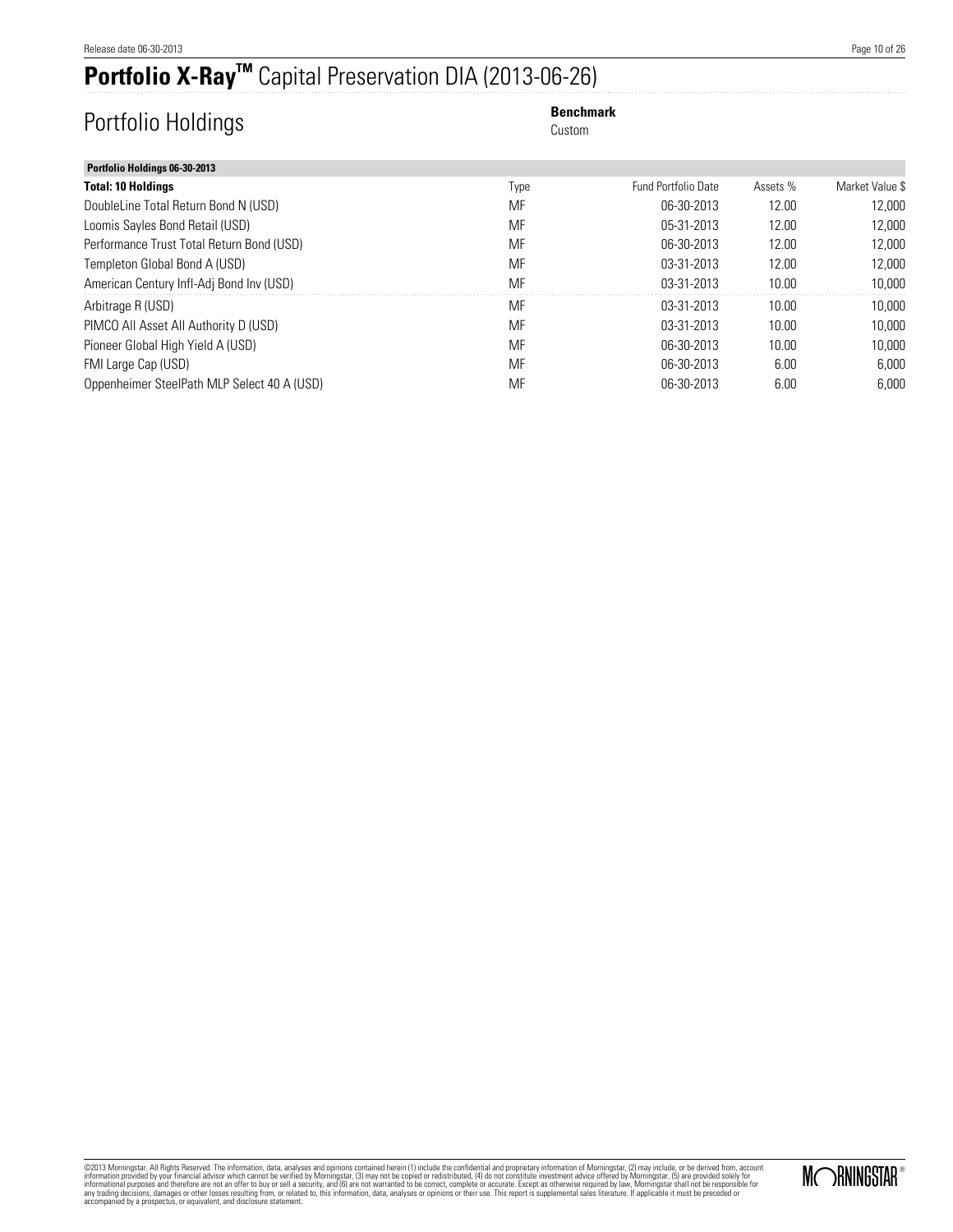### **Stock Intersection** Capital Preservation DIA (2013-06-26)

This Stock Detail table shows how the top 25 net stock holdings are distributed across the portfolio, ranked by the percentage of portfolio net assets. The Holding Portfolio Date is the date that the fund's portfolio was last updated. When making comparisons among funds, it is an important date to keep in mind. It is possible that a fund's portfolio could be up to eight months old at the time of publication. See disclosures for more information.

| <b>Stock Details</b>                                                                                 |                                |                       |                                  |                                 |
|------------------------------------------------------------------------------------------------------|--------------------------------|-----------------------|----------------------------------|---------------------------------|
| Stock                                                                                                | Ticker/ISIN                    | $%$ of<br>Investments | <b>Holding Portfolio</b><br>Date | Sector                          |
| <b>Coventry Health Care, Inc.(USD)</b>                                                               | <b>CVH</b>                     | 0.70                  |                                  | <b>F</b> Healthcare             |
| Source of Stock                                                                                      |                                |                       |                                  |                                 |
| Arbitrage R (USD)                                                                                    | <b>ARBFX</b>                   | 0.70                  | 03-31-13                         |                                 |
| <b>HJ Heinz Company(USD)</b>                                                                         | HNZ                            | 0.56                  |                                  | Consumer Defensive              |
| Source of Stock                                                                                      |                                |                       |                                  |                                 |
| Arbitrage R (USD)                                                                                    | <b>ARBFX</b>                   | 0.56                  | 03-31-13                         |                                 |
| <b>Gardner Denver, Inc.(USD)</b>                                                                     | GDI                            | 0.54                  |                                  | $\bullet$ Industrials           |
| Source of Stock<br>Arbitrage R (USD)                                                                 | ARBFX                          | 0.54                  | 03-31-13                         |                                 |
| <b>Alterra Capital Holdings Ltd.(USD)</b>                                                            | <b>ALTE</b>                    | 0.53                  |                                  | <b>C</b> Financial Services     |
| Source of Stock<br>Arbitrage R (USD)                                                                 | ARBFX                          | 0.53                  | 03-31-13                         |                                 |
| Virgin Media Inc(USD)                                                                                | <b>VMED</b>                    | 0.52                  |                                  | <b>E</b> Communication Services |
| Source of Stock<br>Arbitrage R (USD)<br>PIMCO All Asset All Authority D (USD)                        | <b>ARBFX</b><br>PAUDX          | 0.52<br>0.00          | 03-31-13<br>03-31-13             |                                 |
| <b>Acme Packet, Inc.(USD)</b>                                                                        | <b>APKT</b>                    | 0.50                  |                                  | $\Box$ Technology               |
| Source of Stock<br>Arbitrage R (USD)                                                                 | ARBFX                          | 0.50                  | 03-31-13                         |                                 |
| <b>Astral Media Inc.(CAD)</b>                                                                        | ACM.A                          | 0.48                  |                                  | Consumer Cyclical               |
| Source of Stock<br>Arbitrage R (USD)                                                                 | ARBFX                          | 0.48                  | 03-31-13                         |                                 |
| <b>Hudson City Bancorp, Inc.(USD)</b>                                                                | <b>HCBK</b>                    | 0.44                  |                                  | <b>Financial Services</b>       |
| Source of Stock<br>Arbitrage R (USD)                                                                 | <b>ARBFX</b>                   | 0.44                  | 03-31-13                         |                                 |
| 3M Co(USD)                                                                                           | <b>MMM</b>                     | 0.40                  |                                  | $\ddot{\bullet}$ Industrials    |
| Source of Stock<br>FMI Large Cap (USD)<br>PIMCO All Asset All Authority D (USD)<br>Arbitrage R (USD) | <b>FMIHX</b><br>PAUDX<br>ARBFX | 0.40<br>0.00<br>0.00  | 06-30-13<br>03-31-13<br>03-31-13 |                                 |
| <b>Plains Exploration &amp; Production Company(USD)</b>                                              | <b>PXP</b>                     | 0.39                  |                                  | <b>b</b> Energy                 |
| Source of Stock<br>Arbitrage R (USD)<br>PIMCO All Asset All Authority D (USD)                        | ARBFX<br>PAUDX                 | 0.39<br>0.00          | 03-31-13<br>03-31-13             |                                 |
| <b>NYSE Euronext, Inc.(USD)</b>                                                                      | <b>NYX</b>                     | 0.39                  |                                  | <b>Financial Services</b>       |
| Source of Stock<br>Arbitrage R (USD)<br>PIMCO All Asset All Authority D (USD)                        | ARBFX<br>PAUDX                 | 0.38<br>0.00          | 03-31-13<br>03-31-13             |                                 |
| <b>Berkshire Hathaway Inc Class B(USD)</b>                                                           | BRK.B                          | 0.33                  |                                  | <b>Financial Services</b>       |
| Source of Stock<br>FMI Large Cap (USD)                                                               | <b>FMIHX</b>                   | 0.33                  | 06-30-13                         |                                 |

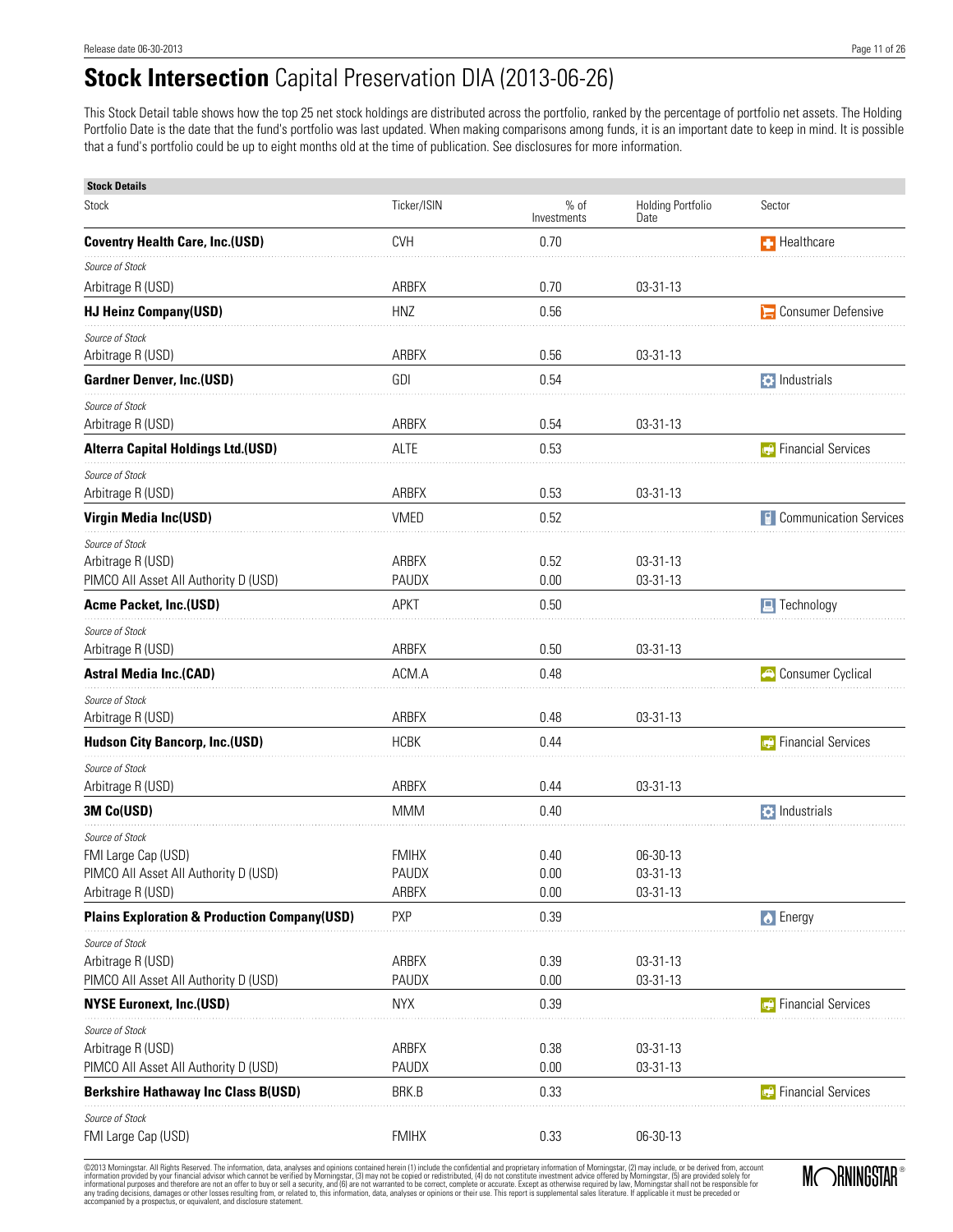# **Stock Intersection (Continued)** Capital Preservation DIA (2013-06-26)

| <b>Stock Details</b>                                                          |                              |                       |                                  |                                 |
|-------------------------------------------------------------------------------|------------------------------|-----------------------|----------------------------------|---------------------------------|
| <b>Stock</b>                                                                  | Ticker/ISIN                  | $%$ of<br>Investments | <b>Holding Portfolio</b><br>Date | Sector                          |
| <b>Berkshire Hathaway Inc Class B(USD)</b>                                    | BRK.B                        | 0.33                  |                                  | <b>C</b> Financial Services     |
| Source of Stock<br>PIMCO All Asset All Authority D (USD)<br>Arbitrage R (USD) | <b>PAUDX</b><br><b>ARBFX</b> | 0.00<br>0.00          | 03-31-13<br>03-31-13             |                                 |
| <b>Energy Transfer Equity LP(USD)</b>                                         | ETE                          | 0.33                  |                                  | <b>b</b> Energy                 |
| Source of Stock<br>Oppenheimer SteelPath MLP Select 40 A (USD)                | <b>MLPFX</b>                 | 0.33                  | 06-30-13                         |                                 |
| <b>Enterprise Products Partners LP(USD)</b>                                   | <b>EPD</b>                   | 0.32                  |                                  | <b>b</b> Energy                 |
| Source of Stock<br>Oppenheimer SteelPath MLP Select 40 A (USD)                | <b>MLPFX</b>                 | 0.32                  | 06-30-13                         |                                 |
| <b>Jupiter Telecommunications, Ltd.(JPY)</b>                                  | 4817                         | 0.31                  |                                  | <b>E</b> Communication Services |
| Source of Stock<br>Arbitrage R (USD)                                          | <b>ARBFX</b>                 | 0.31                  | $03 - 31 - 13$                   |                                 |
| <b>Buckeye Partners, L.P.(USD)</b>                                            | <b>BPL</b>                   | 0.29                  |                                  | <b>b</b> Energy                 |
| Source of Stock<br>Oppenheimer SteelPath MLP Select 40 A (USD)                | <b>MLPFX</b>                 | 0.29                  | 06-30-13                         |                                 |
| <b>Access Midstream Partners LP(USD)</b>                                      | ACMP                         | 0.29                  |                                  | <b>b</b> Energy                 |
| Source of Stock<br>Oppenheimer SteelPath MLP Select 40 A (USD)                | <b>MLPFX</b>                 | 0.29                  | 06-30-13                         |                                 |
| <b>Illinois Tool Works Inc(USD)</b>                                           | <b>ITW</b>                   | 0.28                  |                                  | $\bullet$ Industrials           |
| Source of Stock<br>FMI Large Cap (USD)<br>Arbitrage R (USD)                   | <b>FMIHX</b><br>ARBFX        | 0.28<br>0.00          | 06-30-13<br>03-31-13             |                                 |
| <b>El Paso Pipeline Partners LP(USD)</b>                                      | EPB                          | 0.28                  |                                  | <b>b</b> Energy                 |
| Source of Stock<br>Oppenheimer SteelPath MLP Select 40 A (USD)                | <b>MLPFX</b>                 | 0.28                  | 06-30-13                         |                                 |
| <b>Bank of New York Mellon Corp(USD)</b>                                      | <b>BK</b>                    | 0.26                  |                                  | <b>C</b> Financial Services     |
| Source of Stock<br>FMI Large Cap (USD)<br>Arbitrage R (USD)                   | <b>FMIHX</b><br>ARBFX        | 0.26<br>0.00          | $06-30-13$<br>03-31-13           |                                 |
| <b>Accenture PLC(USD)</b>                                                     | ACN                          | 0.26                  |                                  | $\Box$ Technology               |
| Source of Stock<br>FMI Large Cap (USD)<br>Arbitrage R (USD)                   | <b>FMIHX</b><br>ARBFX        | 0.26<br>0.00          | 06-30-13<br>03-31-13             |                                 |
| <b>Genesis Energy LP(USD)</b>                                                 | GEL                          | 0.26                  |                                  | <b>b</b> Energy                 |
| Source of Stock<br>Oppenheimer SteelPath MLP Select 40 A (USD)                | <b>MLPFX</b>                 | 0.26                  | 06-30-13                         |                                 |
| <b>Plains All American Pipeline LP(USD)</b>                                   | PAA                          | 0.26                  |                                  | <b>b</b> Energy                 |
| Source of Stock<br>Oppenheimer SteelPath MLP Select 40 A (USD)                | <b>MLPFX</b>                 | 0.26                  | 06-30-13                         |                                 |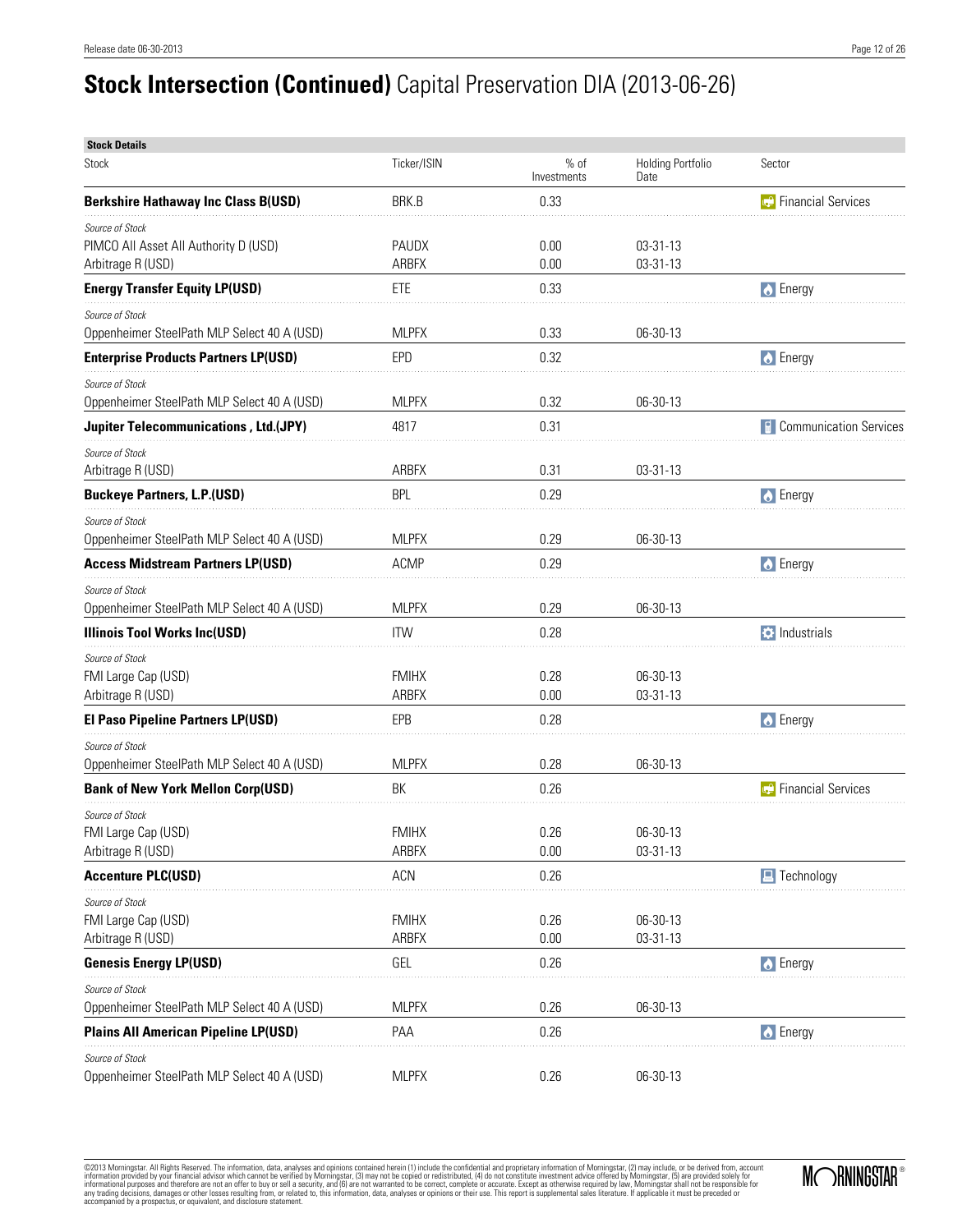# **Stock Intersection (Continued)** Capital Preservation DIA (2013-06-26)

| <b>Stock Details</b>                        |             |                     |                                  |                             |
|---------------------------------------------|-------------|---------------------|----------------------------------|-----------------------------|
| Stock                                       | Ticker/ISIN | % of<br>Investments | <b>Holding Portfolio</b><br>Date | Sector                      |
| <b>Citizens Republic Bancorp Inc(USD)</b>   | CRBC        | 0.25                |                                  | <b>C</b> Financial Services |
| Source of Stock                             |             |                     |                                  |                             |
| Arbitrage R (USD)                           | ARBFX       | 0.25                | $03 - 31 - 13$                   |                             |
| <b>Energy Transfer Partners, L.P.(USD)</b>  | ETF         | 0.25                |                                  | <b>A</b> Energy             |
| <b>Source of Stock</b>                      |             |                     |                                  |                             |
| Oppenheimer SteelPath MLP Select 40 A (USD) | MI PFX      |                     | በ6-30-13                         |                             |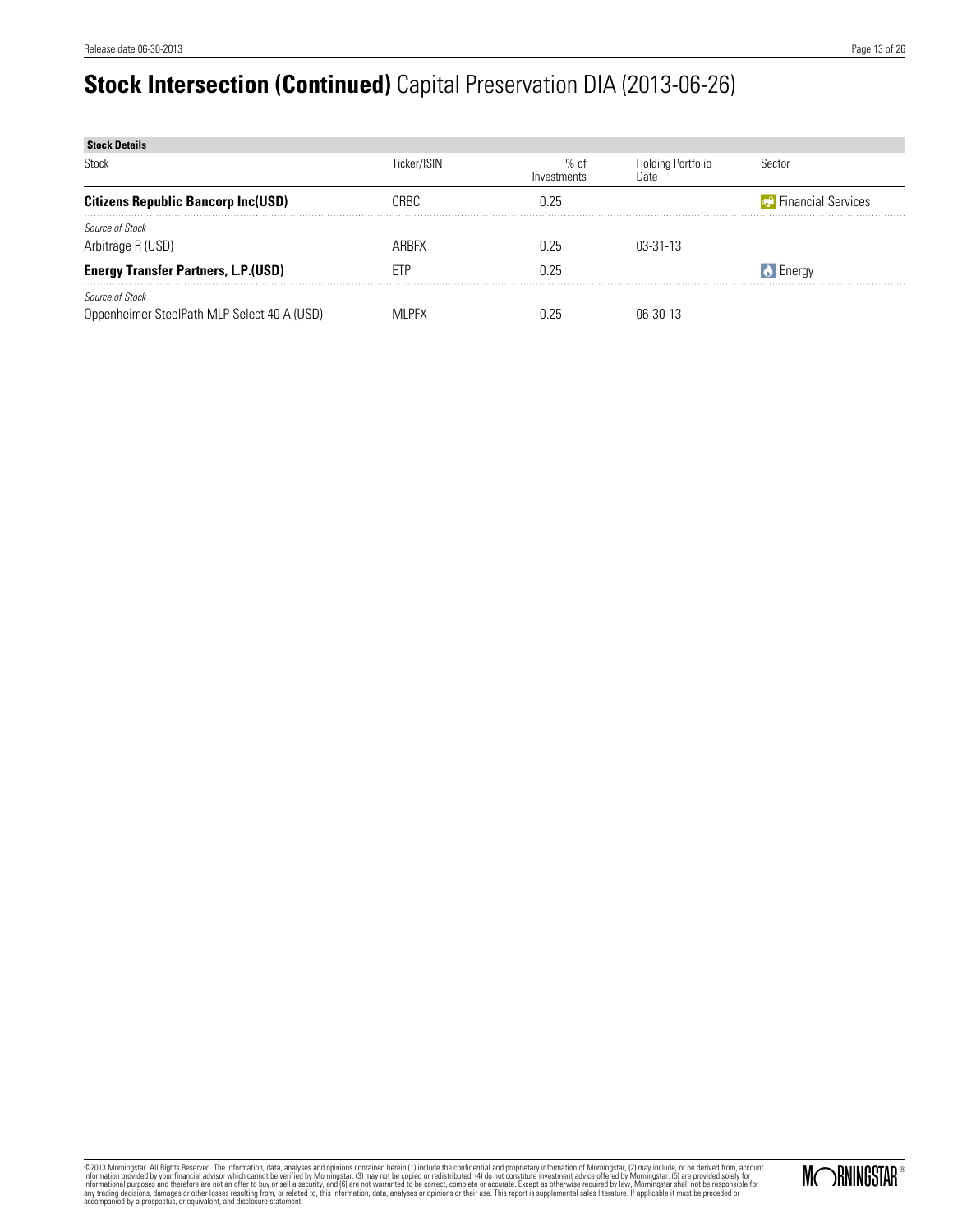### **3 Year Risk/Reward Scatterplot** Capital Preservation DIA (2013-06-26)

06-30-2010 to 06-30-2013 **Currency Benchmark**

Custom

#### **Risk/Reward Analysis**



|                 | <b>Securities</b>                                  | 3 Yr Std Dev | 3 Yr Mean |
|-----------------|----------------------------------------------------|--------------|-----------|
| $\bigcirc$      | American Century Infl-Adj Bond Inv (USD, ACITX)    | 5.84         | 3.02      |
| $\overline{2}$  | Arbitrage R (USD, ARBFX)                           | 2.57         | 1.19      |
| $\bullet$       | DoubleLine Total Return Bond N (USD, DLTNX)        | 3.13         | 7.34      |
| $\vert 4 \vert$ | FMI Large Cap (USD, FMIHX)                         | 12.88        | 15.16     |
| $\sqrt{5}$      | Loomis Sayles Bond Retail (USD, LSBRX)             | 7.18         | 8.18      |
| 6               | Oppenheimer SteelPath MLP Select 40 A (USD, MLPFX) | 9.22         | 12.38     |
| $\bullet$       | Performance Trust Total Return Bond (USD, PTIAX)   |              |           |
| 8               | PIMCO All Asset All Authority D (USD, PAUDX)       | 9.20         | 4.17      |
| $\overline{9}$  | Pioneer Global High Yield A (USD, PGHYX)           | 8.35         | 7.74      |
| 10              | Templeton Global Bond A (USD, TPINX)               | 9.45         | 5.51      |
| 85.             | Benchmark                                          | 3.58         | 5.50      |
| ◉               | Portfolio                                          | 5.18         | 6.89      |
|                 | <b>Asset-Based Fees</b>                            |              |           |

The returns and/or return statistics in this report reflect the deduction of the asset-based fees listed in the table below. The annual fee percentage and frequency were provided

by your financial professional. This type of fee is in addition to the normal operating expenses of the securities within the portfolio.

| Security                                    | <b>Annual Fee %</b> | Frequency |
|---------------------------------------------|---------------------|-----------|
| American Century Infl-Adj Bond Inv (USD)    | 1.0000              | Quarterly |
| Arbitrage R (USD)                           | 1.0000              | Quarterly |
| DoubleLine Total Return Bond N (USD)        | 1.0000              | Quarterly |
| FMI Large Cap (USD)                         | 1.0000              | Quarterly |
| Loomis Sayles Bond Retail (USD)             | 1.0000              | Quarterly |
| Oppenheimer SteelPath MLP Select 40 A (USD) | 1.0000              | Quarterly |
| Performance Trust Total Return Bond (USD)   | 1.0000              | Quarterly |
| PIMCO All Asset All Authority D (USD)       | 1.0000              | Quarterly |
| Pioneer Global High Yield A (USD)           | 1.0000              | Quarterly |
| Templeton Global Bond A (USD)               | 1.0000              | Quarterly |

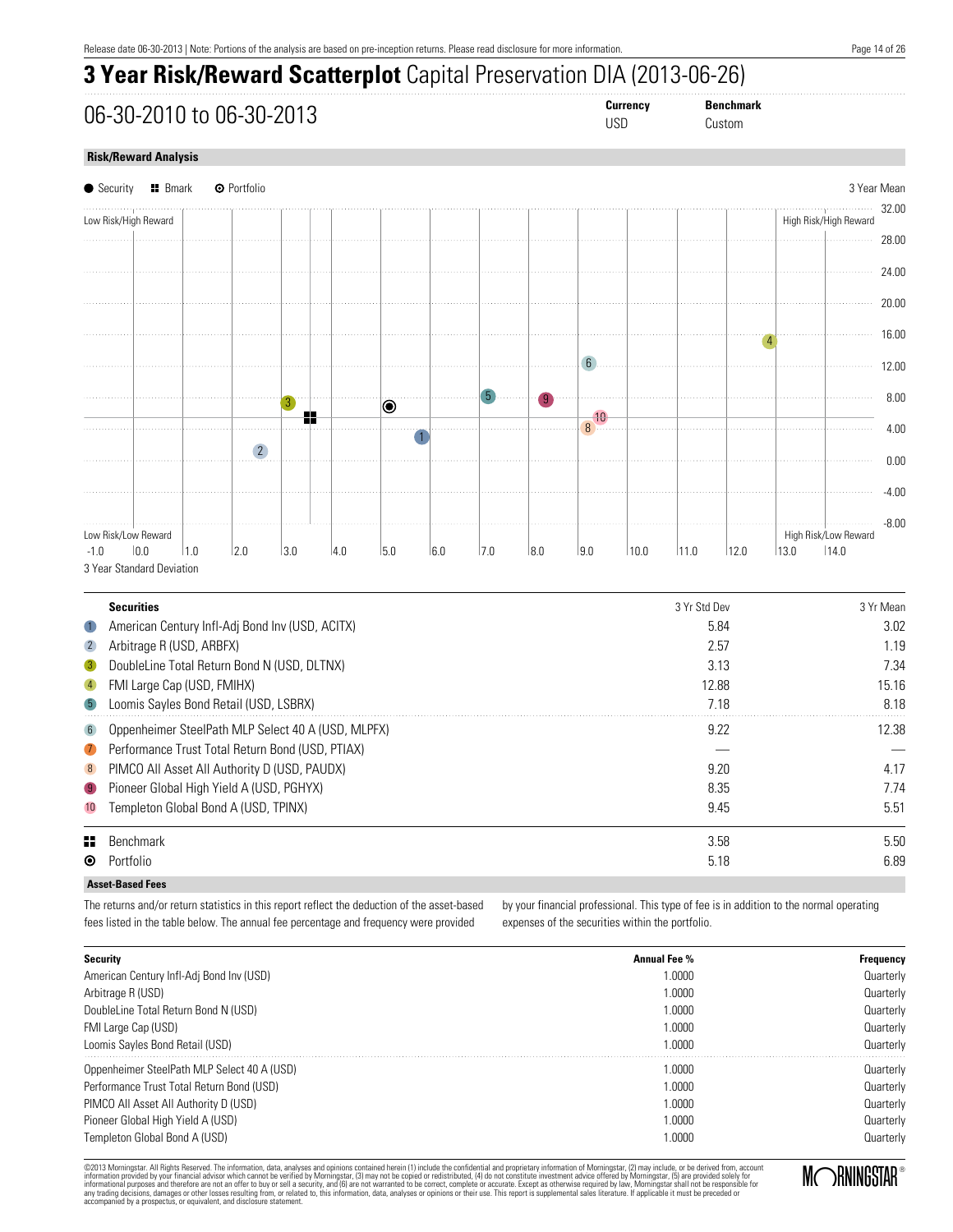### **Correlation Matrix** 06-30-2010 to 06-30-2013: Capital Preservation DIA (2013-06-26)

#### **Correlation Matrix 3 Year**



#### **Investment Key**

Moderately Negative -0.11 to -0.69

- 1 Portfolio
- 2 DoubleLine Total Return Bond N (USD, DLTNX)
- 3 Loomis Sayles Bond Retail (USD, LSBRX)
- 
- 4 Templeton Global Bond A (USD, TPINX)<br>5 American Century Infl-Adi Bond Inv (USI 5 American Century Infl-Adj Bond Inv (USD, ACITX)
- 6 Arbitrage R (USD, ARBFX)
- 7 PIMCO All Asset All Authority D (USD, PAUDX)
- 8 Pioneer Global High Yield A (USD, PGHYX)
- 9 FMI Large Cap (USD, FMIHX)
- 10 Oppenheimer SteelPath MLP Select 40 A (USD, MLPFX)
- 11 Performance Trust Total Return Bond (USD, PTIAX)

#### **Degree of Correlation**

| High         | Moderate     | None              |
|--------------|--------------|-------------------|
| 0.70 to 1.00 | 0.11 to 0.69 | $0.10$ to $-0.10$ |

The Correlation Matrix demonstrates the relationship of return patterns among investments. It is based upon the correlation coefficient, a number between -1.0 and 1.0. A perfect negative linear relationship between two investments has a correlation of - 1.0, whereas a perfect positive linear relationship exists with a correlation of 1.0.

A correlation coefficient of 0.0 indicates no linear relationship between the investments. Correlation information can be valuable in assessing the diversification effect of combining an investment with other investing options.

Highly Negative -0.70 to -1.00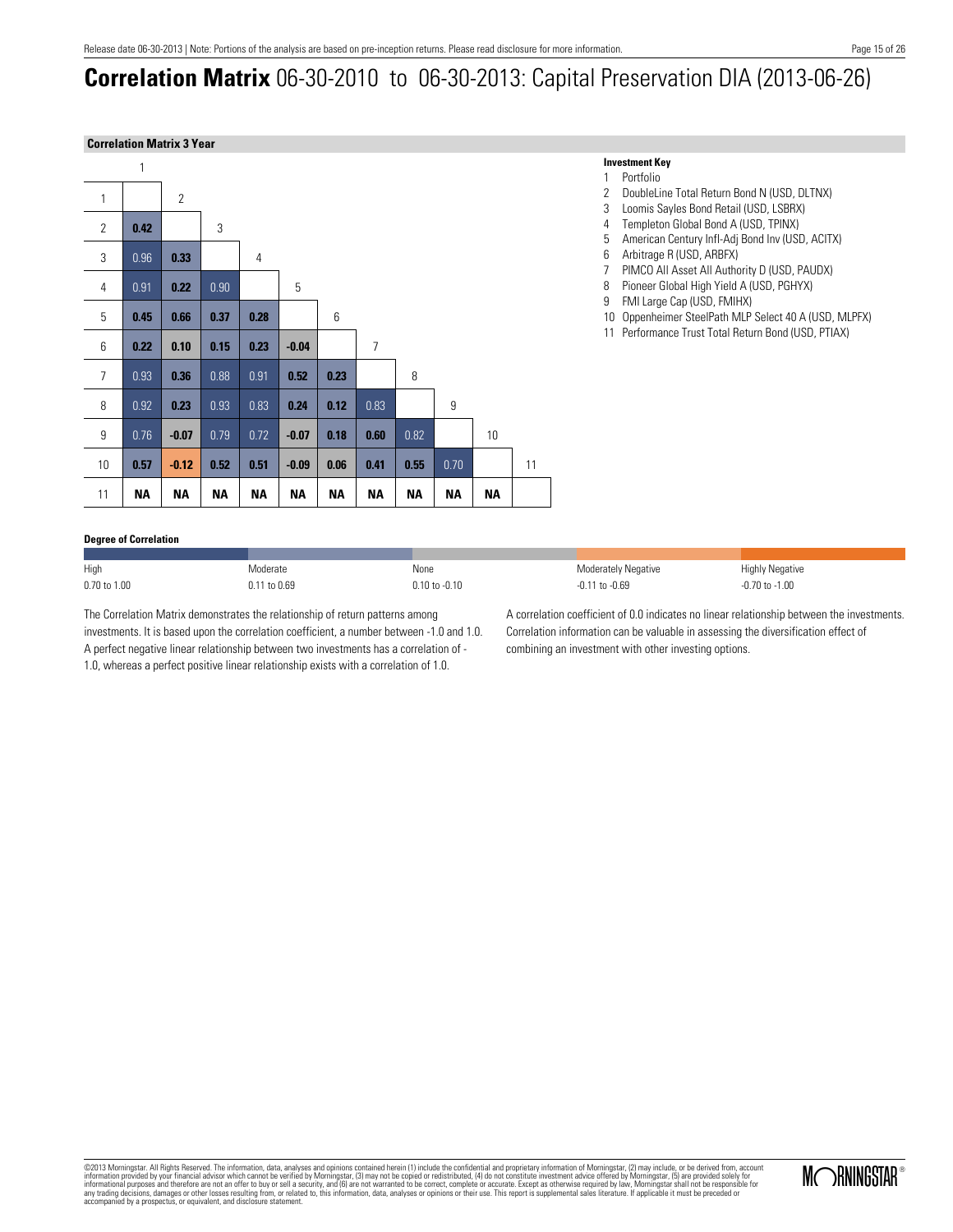### **Portfolio Snapshot Report Disclosure Statement**

#### **General**

Investment portfolios illustrated in this report can be scheduled or unscheduled. With an unscheduled portfolio, the user inputs only the portfolio holdings and their current allocations. Morningstar calculates returns using the given allocations assuming monthly rebalancing. Taxes, loads, and sales charges are not taken into account.

With scheduled portfolios, the user inputs the date and amount for all investments into and withdrawals from each holding, as well as tax rates, loads, and other factors that would have affected portfolio performance. A hypothetical illustration is one type of scheduled portfolio.

Both scheduled and unscheduled portfolios are theoretical, for illustrative purposes only, and are not reflective of an investor's actual experience. For both scheduled and unscheduled portfolios, the performance data given represents past performance and should not be considered indicative of future results. Principal value and investment return of stocks, mutual funds, and variable annuity/life products will fluctuate, and an investor's shares/units, when redeemed, will be worth more or less than the original investment. Stocks, mutual funds, and variable annuity/life products are not FDIC-insured, may lose value, and are not guaranteed by a bank or other financial institution. Portfolio statistics change over time.

Used as supplemental sales literature, the Portfolio Snapshot report must be preceded or accompanied by the fund/policy's current prospectus or equivalent. In all cases, this disclosure statement should accompany the Portfolio Snapshot report. Morningstar is not itself a FINRA-member firm.

The underlying holdings of the portfolio are not federally or FDIC-insured and are not deposits or obligations of, or guaranteed by any financial institution. Investing in securities involves investment risks, including possible loss of principal and fluctuation in value.

The information contained in this report is from the most recent information available to Morningstar as of the release date, and may or may not be an accurate reflection of the current composition of the securities included in the portfolio. There is no assurance that the weightings, composition and ratios will remain the same.

#### **Items to Note Regarding Certain Underlying Securities**

A closed-end fund is an investment company, which typically makes one public offering of a fixed number of shares. Thereafter, shares are traded on a secondary market such as the New York Stock Exchange. As a result, the secondary market price may be higher or lower than the closed-end fund's net asset value (NAV). If these shares trade at a price above their NAV, they are said to be trading at a premium. Conversely, if they are trading at a price below their NAV, they are said to be trading at a discount.

An exchange-traded fund (ETF) is an investment company that typically has an investment objective of striving to achieve a similar return as a particular market index. The ETF will invest in either all or a representative sample of the securities included in the index it is seeking to imitate. Like closed-end funds, an ETF can be traded on a secondary market and thus have a market price that may be higher or lower than its net asset value. If these shares trade at a price above their NAV, they are said to be trading at a premium. Conversely, if they are trading at a price below their NAV, they are said to be trading at a discount.

paper, banker's acceptances, repurchase agreements, government securities, certificates of deposit and other highly liquid securities, and pays money market rates of interest. Money markets are not FDIC-insured, may lose money, and are not guaranteed by a bank or other financial institution. Although the money market seeks to preserve a stable per share value (i.e. \$1.00 per share), it is possible to lose money by investment in the fund.

A unit investment trust (UIT) is an investment company organized under a trust agreement between a sponsor and trustee. UITs typically purchase a fixed portfolio of securities and then sell units in the trust to investors. The major difference between a UIT and a mutual fund is that a mutual fund is actively managed, while a UIT is not. On a periodic basis, UITs usually distribute to the unit holder their pro rata share of the trust's net investment income and net realized capital gains, if any. If the trust is one that invests only in tax-free securities, then the income from the trust is also tax-free. UITs generally make one public offering of a fixed number of units. However, in some cases, the sponsor will maintain a secondary market that allows existing unit holders to sell their units and for new investors to buy units.

Variable annuities are tax-deferred investments structured to convert a sum of money into a series of payments over time. Variable annuity policies have limitations and are not viewed as short-term liquid investments. An insurance company's fulfillment of a commitment to pay a minimum death benefit, a schedule of payments, a fixed investment account guaranteed by the insurance company, or another form of guarantee depends on the claims-paying ability of the issuing insurance company. Any such guarantee does not affect or apply to the investment return or principal value of the separate account and its subaccount. The financial ratings quoted for an insurance company do not apply to the separate account and its subaccount. If the variable annuity subaccount is invested in a money-market fund, it seeks to preserve a stable per share value (i.e. \$1.00 per share), but it is possible to lose money by investment in the fund.

Variable life insurance is a cash-value life insurance that has a variable cashvalue and/or death benefit depending on the investment performance of the subaccount into which premium payments are invested. Unlike traditional life insurance, variable life insurance has inherent risks associated with it, including market volatility, and is not viewed as a short-term liquid investment. For more information on a variable life product, including each subaccount, please read the current prospectus. Please note, the financial ratings noted on the report are quoted for an insurance company and do not apply to the separate account and its subaccount. If the variable life subaccount is invested in a money-market fund, it seeks to preserve a stable per share value (i.e. \$1.00 per share), but it is possible to lose money by investment in the fund.

A bond is a debt security. When an investor purchases a bond, the purchase amount is lent to a government, municipality, corporation or other entity known as an issuer. The issuer promises to pay a specified rate of interest during the life of the bond and repay the face value of the bond when it matures. Individual bond issue data, price evaluations, and effective duration are provided by Interactive Data Corporation.

#### **Pre-inception Returns**

The analysis in this report may be based, in part, on adjusted historical returns for periods prior to the fund's actual inception. These calculated returns reflect the historical performance of the oldest share class of the fund, adjusted to reflect the fees and expenses of this share class. These fees and expenses are referenced in the report's list of holdings and again on the standardized returns page. When pre-inception data is presented in the report, the header at the top of the report will indicate this and the affected data elements will be displayed in italics.

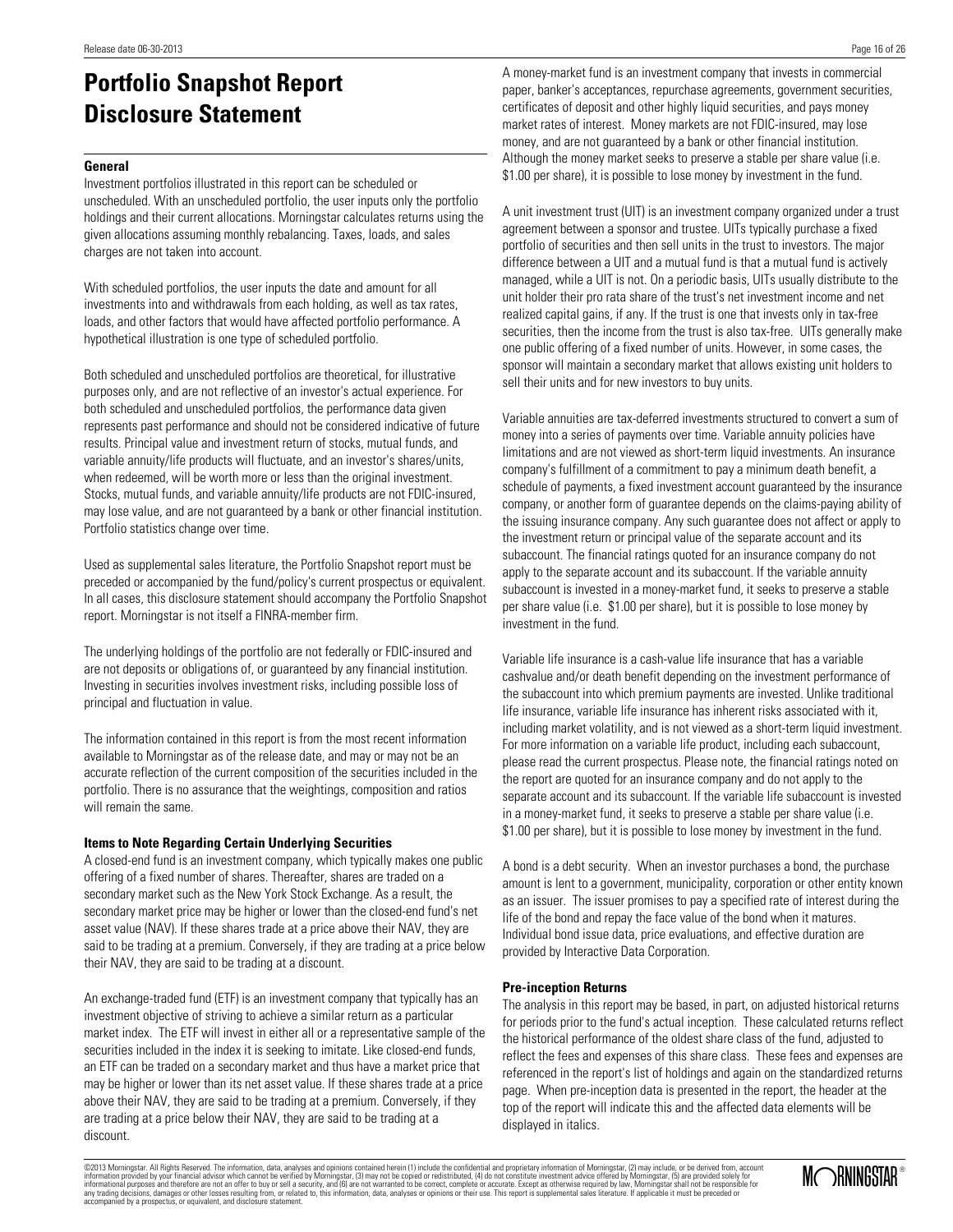#### Release date 06-30-2013

While the inclusion of pre-inception data provides valuable insight into the probable long-term behavior of newer share classes of a fund, investors should be aware that an adjusted historical return can only provide an approximation of that behavior. For example, the fee structures of a retail share class will vary from that of an institutional share class, as retail shares tend to have higher operating expenses and sales charges. These adjusted historical returns are not actual returns. Calculation methodologies utilized by Morningstar may differ from those applied by other entities, including the fund itself.

#### **Scheduled Portfolio Trailing Returns**

Scheduled Portfolios are customized by the user to account for loads, taxes, cash flows and specific investment dates. Scheduled portfolios use the portfolio's investment history to calculate final market values and returns. For scheduled portfolios, both individual holdings and portfolio returns are internalrate-of-return calculations that reflect the timing and dollar size of all purchases and sales. For stocks and mutual funds, sales charges and tax rates are taken into account as specified by the user (except in the pre-tax returns, which reflect the impact of sales charges but not taxes). Note that in some scheduled portfolio illustrations, dividends and capital gains distributions, if applicable, are reinvested at the end of the month in which they are made at the month-end closing price. This can cause discrepancies between calculated returns and actual investor experience.

The trailing returns for scheduled portfolios commence at the end of the day on the investment start date. All front-load fees and beginning of period assetbased fees are deducted at the start of the day, therefore these fees will not be incorporated within the trailing return time period that matches the whole investment time period. For example, an investor pays \$10,000 for security A with a 5% front-load and generates a 5-year Hypothetical Illustration that shows an end value of \$12,500. Assuming no cash inflows or outflows aside from the initial investment and end value, the whole investment time period return will be 4.56% ((12,500/ \$10,000)^(1/5)-1) while the 5-year trailing return will be 5.64% ((\$12,500/\$9,500)^(1/5)-1).

#### **Scheduled Portfolio Returns-Based Performance Data**

For scheduled portfolios, the monthly returns used to calculate alphas, betas, R-squareds, standard deviations, Sharpe ratios and best/worst time-period data are internal rates of return.

#### **Important VA Disclosure for Scheduled Portfolios**

For variable annuity products, policy level charges (other than front-end loads, if input by the advisor) are not factored into returns. When withdrawals and liquidations are made, increases in value over the purchase price are taxed at the capital gains rate that is currently in effect. This is not reflective of the actual tax treatment for these products, which requires the entire withdrawal to be taxed at the income tax rate. If adjusted for sales charges and the effects of taxation, the subaccount returns would be reduced.

#### **Scheduled Portfolio Investment Activity Graph**

The historic portfolio values graphed are those used to track the portfolio when calculating returns.

#### **Unscheduled Portfolio Returns**

Monthly total returns for unscheduled portfolios are calculated by applying the ending period holding weightings supplied by the user to an individual holding's monthly returns. When monthly returns are unavailable for a holding (ie. due to it not being in existence during the historical period being reported), the remaining portfolio holdings are re-weighted to maintain consistent proportions. Inception dates are listed in the Disclosure for Standardized and Tax Adjusted Returns. Trailing returns are calculated by geometrically linking these weighted-average monthly returns. Unscheduled portfolio returns thus assume monthly rebalancing. Returns for individual holdings are simple timeweighted trailing returns. Neither portfolio returns nor holding returns are

adjusted for loads or taxes, and if they were, the returns stated would be reduced. The returns stated assume the reinvestment of dividends and capital gains. Mutual fund returns include all ongoing fund expenses. VA/VL returns reflect subaccount level fund expenses, including M&E expenses, administration fees, and actual ongoing fund-level expenses.

#### **Unscheduled Portfolio Investment Activity Graph**

The historic performance data graphed is extrapolated from the ending portfolio value based on monthly returns.

#### **Benchmark Returns**

Benchmark returns may or may not be adjusted to reflect ongoing expenses such as sales charges. An investment's portfolio may differ significantly from the securities in the benchmark.

Returns for custom benchmarks are calculated by applying user-supplied weightings to each benchmark's returns every month. Trailing returns are calculated by geometrically linking these weighted-average monthly returns. Custom benchmark returns thus assume monthly rebalancing.

#### **Standardized Returns**

For mutual funds, standardized return is total return adjusted for sales charges, and reflects all ongoing fund expenses. Following this disclosure statement, standardized returns for each portfolio holding are shown.

For money-market mutual funds, standardized return is total return adjusted for sales charges and reflects all ongoing fund expenses. Current 7-day yield more closely reflects the current earnings of the money-market fund than the total return quotation.

For VA subaccounts, standardized return is total return based on the inception date within the separate account and is adjusted to reflect recurring and nonrecurring charges such as surrender fees, contract charges, maximum front-end load, maximum deferred load, maximum M&E risk charge, administration fees and actual ongoing fund-level expenses.

For ETFs, the standardized returns reflect performance, both at market price and NAV price, without adjusting for the effects of taxation or brokerage commissions. These returns are adjusted to reflect all ongoing ETF expenses and assume reinvestment of dividends and capital gains. If adjusted, the effects of taxation would reduce the performance quoted.

The charges and expenses used in the standardized returns are obtained from the most recent prospectus and/or shareholder report available to Morningstar. For mutual funds and VAs, all dividends and capital gains are assumed to be reinvested. For stocks, stock acquired via divestitures is assumed to be liquidated and reinvested in the original holding.

#### **Non-Standardized Returns**

For mutual funds, total return is not adjusted for sales charges and reflects all ongoing fund expenses for various time periods. These returns assume reinvestment of dividends and capital gains. If adjusted for sales charges and the effects of taxation, the mutual fund returns would be reduced. Please note these returns can include pre-inception data and if included, this data will be represented in italics.

For money-market funds, total return is not adjusted for sales charges and reflects all ongoing fund expenses for various time periods. These returns assume reinvestment of dividends and capital gains. If adjusted for sales charges and the effects of taxation, the money-market returns would be reduced.

For VA and VL subaccounts, non-standardized returns illustrate performance

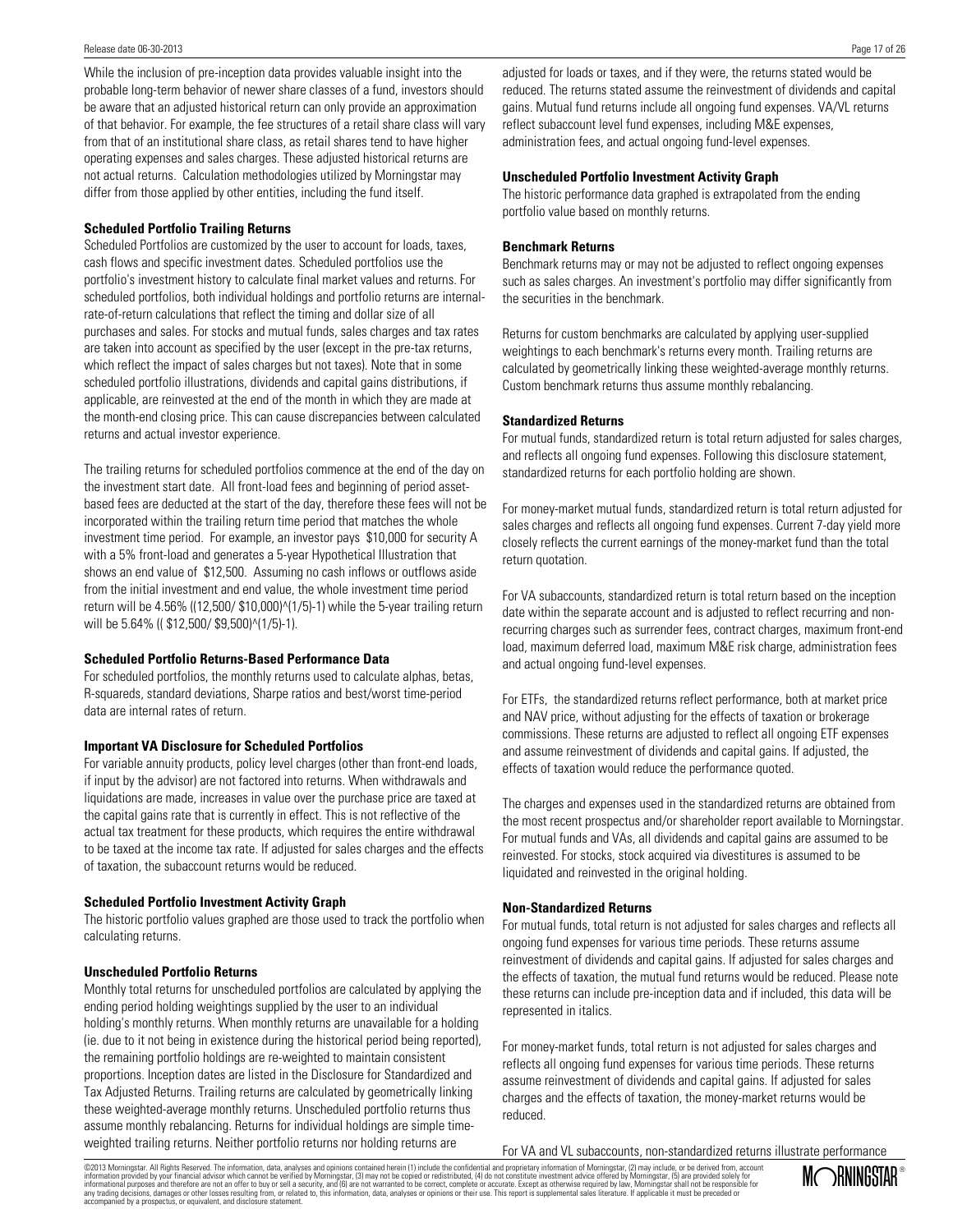that is adjusted to reflect recurring and non-recurring charges such as surrender fees, contract charges, maximum front-end load, maximum deferred load, maximum M&E risk charge, administrative fees and underlying fund-level expenses for various time periods. Non-standardized performance returns assume reinvestment of dividends and capital gains. If adjusted for the effects of taxation, the subaccount returns would be significantly reduced. Please note these returns can include pre-inception data and if included, this data will be represented in italics.

#### **Investment Advisory Fees**

The investment(s) returns do not necessarily reflect the deduction of all investment advisory fees. Client investment returns will be reduced if additional advisory fees are incurred such as deferred loads, redemption fees, wrap fees, or other account charges.

#### **Asset Allocation**

The weighting of the portfolio in various asset classes, including "Other", is shown in this graph and table. "Other" includes security types that are not neatly classified in the other asset classes, such as convertible bonds and preferred stocks. "Not classified" represents the portion of the portfolio that Morningstar could not classify at all, due to missing data.

In the graph and table, allocation to the classes is shown for long positions, short positions, and net (long positions net of short) positions. These new portfolio statistics help investors look "under the hood" of a portfolio. These statistics summarize what the managers are buying and how they are positioning the portfolio. When short positions are captured in these portfolio statistics, investors get a more robust description of the funds' exposure and risk.

Most managed product portfolios hold fairly conventional securities, such as long positions in stocks and bonds. Other portfolios use other investment strategies or securities, such as short positions or derivatives, to reduce transaction costs, enhance returns, or reduce risk. Some of these securities and strategies behave like conventional securities, while others have unique return and risk characteristics.

Most portfolios take long positions in securities. Long positions involve buying the security outright and then selling it later, with the hope that the security price rises over time. In contrast, short positions are taken to benefit from anticipated price declines. In this type of transaction, the investor borrows the security from another investor, sells it and receives cash, and then is obligated to buy it back at some point in the future. If the price falls after the short sale, the investor will have sold high and can now buy low to close the short position and lock in a profit. However, if the price of the security increases after the short sale, the investor will experience losses by buying it at a higher price than the sale price.

The strategy of selling securities short is prevalent in specialized portfolios, such as long-short, market-neutral, bear-market, and hedge funds. Most conventional portfolios do not typically short securities, although they may reserve the right to do so under special circumstances. Funds may also short derivatives, and this is sometimes more efficient than shorting individual securities. Short positions produce negative exposure to the security that is being shorted. This means that when the security rises in value, the short position will fall in value and vice versa. Morningstar's portfolio statistics will capture this negative exposure. For example, if a fund has many short stock positions, the percent of assets in stocks in the asset allocation breakdown may be negative. Funds must provide their broker with cash collateral for the short position, so funds that short often have a large cash position, sometimes even exceeding 100% cash.

The Morningstar Style Box reveals a fund's investment style as of the date noted on this report.

For equity funds, the vertical axis shows the market capitalization of the stocks owned and the horizontal axis shows investment style (value, core, or growth).

For fixed-income funds, the vertical axis shows the credit quality of the bonds owned and the horizontal axis shows interest rate sensitivity as measured by a bond's effective duration.

Morningstar seeks credit rating information from fund companies on a periodic basis (e.g. quarterly). In compiling credit rating information Morningstar accepts credit ratings reported by fund companies that have been issued by all Nationally Recognized Statistical Rating Organizations (NRSROs). For a list of all NRSROs, please visit

http://www.sec.gov/divisions/marketreg/ratingagency.htm. Additionally, Morningstar accepts foreign credit ratings from widely recognized or registered rating agencies. If two rating organizations/agencies have rated a security, fund companies are to report the lower rating; if three or more organizations/agencies have rated a security, fund companies are to report the median rating, and in cases where there are more than two organization/agency ratings and a median rating does not exist, fund companies are to use the lower of the two middle ratings. PLEASE NOTE: Morningstar, Inc. is not itself an NRSRO nor does it issue a credit rating on the fund. An NRSRO or rating agency ratings can change from time to time.

For credit quality, Morningstar combines the credit rating information provided by the fund companies with an average default rate calculation to come up with a weighted-average credit quality. The weighted-average credit quality is currently a letter that roughly corresponds to the scale used by a leading NRSRO. Bond funds are assigned a style box placement of "low", "medium", or "high" based on their average credit quality. Funds with a low credit quality are those whose weighted-average credit quality is determined to be less than "BBB-"; medium are those less than "AA-", but greater or equal to "BBB-"; and high are those with a weighted-average credit quality of "AA-" or higher. When classifying a bond portfolio, Morningstar first maps the NRSRO credit ratings of the underlying holdings to their respective default rates (as determined by Morningstar's analysis of actual historical default rates). Morningstar then averages these default rates to determine the average default rate for the entire bond fund. Finally, Morningstar maps this average default rate to its corresponding credit rating along a convex curve.

For interest-rate sensitivity, Morningstar obtains from fund companies the average effective duration. Generally, Morningstar classifies a fixed-income fund's interest-rate sensitivity based on the effective duration of the Morningstar Core Bond Index (MCBI), which is currently three years. The classification of Limited will be assigned to those funds whose average effective duration is between 25% to 75% of MCBI's average effective duration; funds whose average effective duration is between 75% to 125% of the MCBI will be classified as Moderate; and those that are at 125% or greater of the average effective duration of the MCBI will be classified as Extensive.

For municipal bond funds, Morningstar also obtains from fund companies the average effective duration. In these cases static breakpoints are utilized. These breakpoints are as follows: (i) Limited: 4.5 years or less; (ii) Moderate: more than 4.5 years but less than 7 years; and (iii) Extensive: more than 7 years. In addition, for non-US taxable and non-US domiciled fixed income funds static duration breakpoints are used: (i) Limited: less than or equal to 3.5 years; (ii) Moderate: greater than 3.5 and less than equal to 6 years; (iii) Extensive: greater than 6 years.

#### **Stock Regions**

This section provides the allocation of the portfolio's long stock positions to the

**Investment Style**

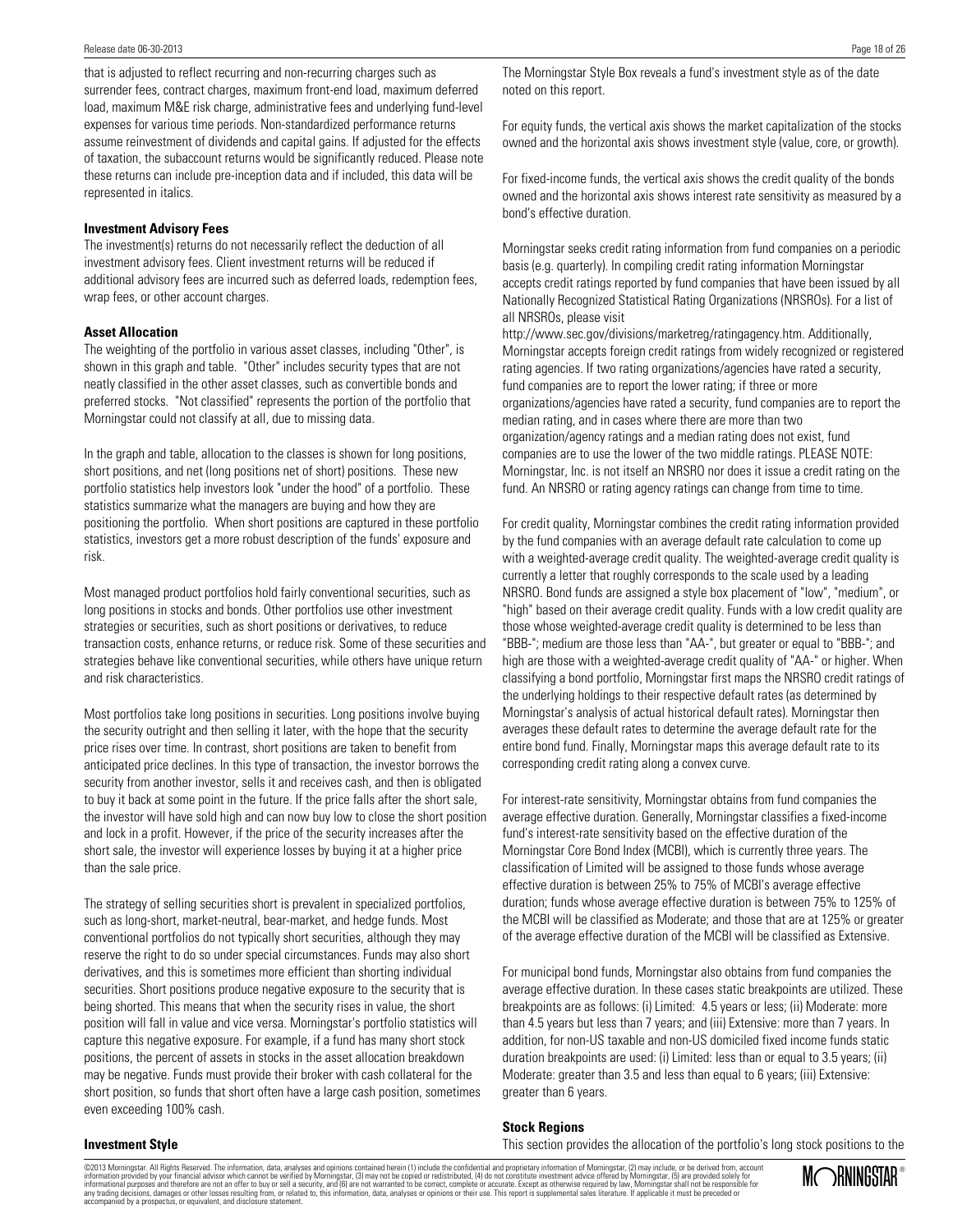#### **Risk and Return**

Standard deviation is a statistical measure of the volatility of a portfolio's returns around its mean.

Mean represents the annualized geometric return for the period shown.

Sharpe ratio uses a portfolio's standard deviation and total return to determine reward per unit of risk.

Alpha measures the difference between a portfolio's actual returns and its expected performance, given its beta and the actual returns of the benchmark index. Alpha is often seen as a measurement of the value added or subtracted by a portfolio's manager.

Beta is a measure of the degree of change in value one can expect in a portfolio given a change in value in a benchmark index. A portfolio with a beta greater than one is generally more volatile than its benchmark index, and a portfolio with a beta of less than one is generally less volatile than its benchmark index.

R-squared reflects the percentage of a portfolio's movements that is explained by movements in its benchmark index, showing the degree of correlation between the portfolio and a benchmark. This figure is also helpful in assessing how likely it is that alpha and beta are statistically significant.

#### **Portfolio Yield**

The dividend yield produced for the most recent 12 months is presented.

#### **Fundamental Analysis**

The below referenced data elements are a weighted average of the long equity holdings in the portfolio.

The median market capitalization of a subaccount's equity portfolio gives you a measure of the size of the companies in which the subaccount invests.

The Price/Cash Flow ratio is a weighted average of the price/cash-flow ratios of the stocks in a subaccounts portfolio. Price/cash-flow shows the ability of a business to generate cash and acts as a gauge of liquidity and solvency.

The Price/Book ratio is a weighted average of the price/book ratios of all the stocks in the underlying fund's portfolio. The P/B ratio of a company is calculated by dividing the market price of its stock by the company's per-share book value. Stocks with negative book values are excluded from this calculation.

The Price/Earnings ratio is calculated by dividing the market value of the equity assets by the trailing 12 month earnings. The 12 month earnings value comes from multiplying the number of shares and the adjusted trailing 12 months' earnings per share for each equity asset and summing the results.

The Price/Sales ratio is a weighted average of the price/sales ratios of the stocks in the underlying fund's portfolio. The P/S ratio of a stock is calculated by dividing the current price of the stock by its trailing 12 months' revenues per share. In computing the average, Morningstar weights each portfolio holding by the percentage of equity assets it represents.

The return on assets (ROA) is the percentage a company earns on its assets in a given year. The calculation is net income divided by end-of-year total assets, multiplied by 100.

The Return on Equity (ROE) is the percentage a company earns on its shareholders' equity in a given year. The calculation is net income divided by end-of-year net worth, multiplied by 100.

Market Maturity shows the percentage of a holding's long common stocks that are domiciled in developed and emerging markets.

The data elements listed below are a weighted average of the long fixed income holdings in the portfolio.

Average maturity is used for holdings in the taxable fixed-income category. This is a weighted average of all the maturities of the bonds in a portfolio, computed by weighting each maturity date by the market value of the security.

Credit quality breakdowns are shown for corporate-bond holdings and depict the quality of bonds in the underlying portfolio. The report shows the percentage of fixed-income securities that fall within each credit quality rating as assigned by an NRSRO. Bonds not rated by an NRSRO are included in the not rated (NR) category.

Debt as a percentage of capital is calculated by dividing long-term debt by total capitalization (the sum of common equity plus preferred equity plus long-term debt). This figure is not provided for financial companies.

Duration is a time measure of a bond`s interest-rate sensitivity.

Net Margin is a measure of profitability. It is equal to annual net income divided by revenues from the same period for the past five fiscal years, multiplied by 100.

Type Weightings divide the stocks in a given holding's portfolio into eight type designations, each of which defines a broad category of investment characteristics. Not all stocks in a given holding's portfolio are assigned a type. These stocks are grouped under NA.

The data elements listed below are a weighted average of the total holdings in the portfolio.

The average expense ratio is the percentage of assets deducted each year for operating expenses, management fees, and all other asset-based costs incurred by the fund, excluding brokerage fees. Please note for mutual funds, variable annuities/life, ETFs and closed-end funds, we use the gross prospectus ratio as provided in the prospectus. Separate accounts and stocks are excluded from the average expense ratio.

Potential capital gains exposure is the percentage of a holding's total assets that represent capital appreciation.

### **Portfolio X-Ray Report Disclosure Statement**

#### **General**

This report summarizes the composition characteristics of a portfolio of securities. It considers broad asset allocation and regional exposure, security style, and sector exposure to provide a variety of ways for considering the level of diversification within a portfolio, its potential riskiness, and its possible behavior in the future.

The Portfolio X-Ray report is supplemental sales literature and must be preceded or accompanied by the fund's/policy's current prospectus or

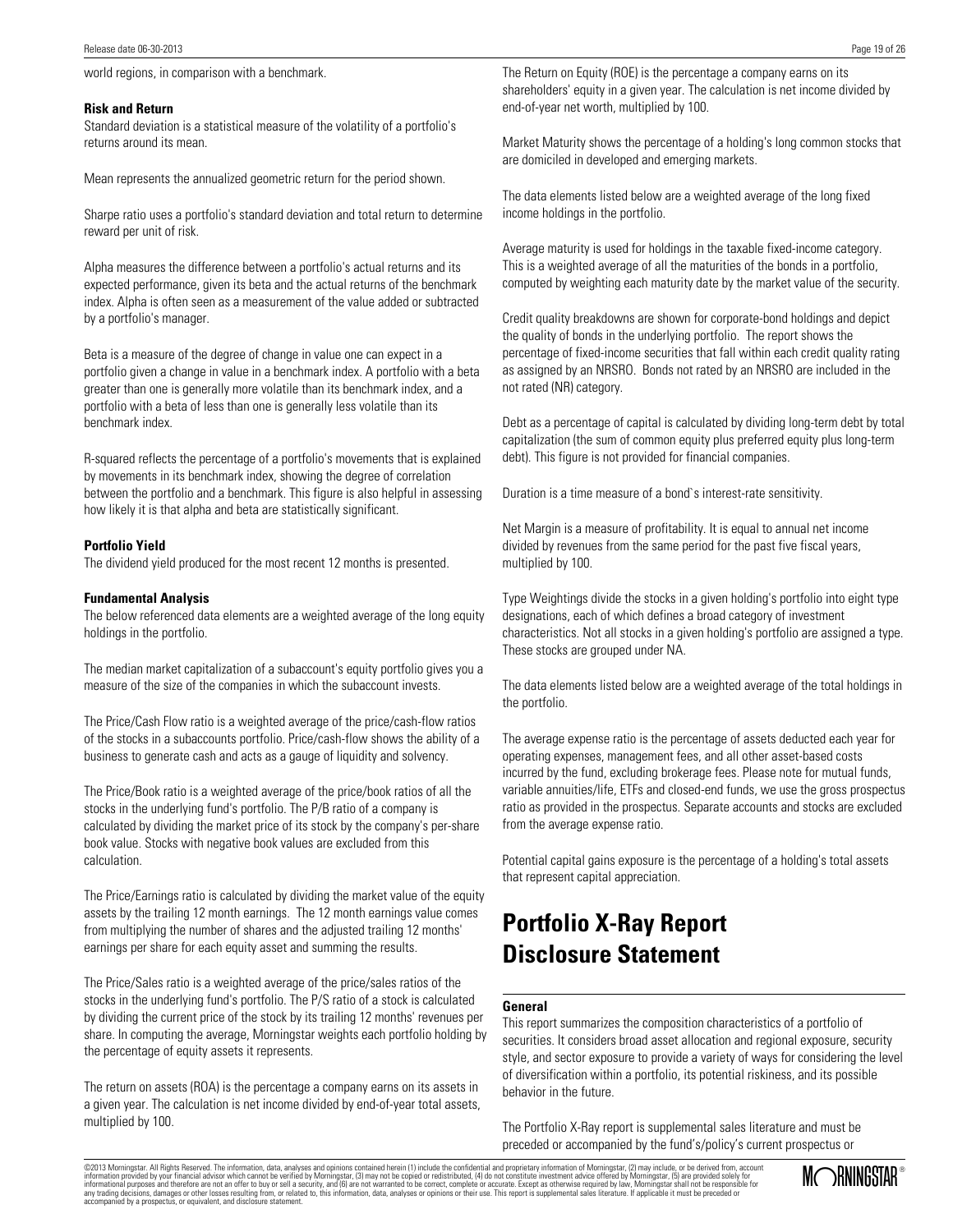equivalent. Please read these carefully before investing. In all cases, this disclosure statement should accompany the Portfolio X-Ray report. Morningstar is not itself a FINRA-member firm.

Data for this analysis is collected in several ways. For mutual funds, closed-end funds, exchange-traded funds, and variable annuity subaccounts, equity data is based upon Morningstar's analysis of the holdings, which are provided periodically by the fund to Morningstar. For fixed-income securities included in these products, duration and other data is provided by the fund company. For separately managed accounts, data for the account composite reflecting the average investor's experience is provided directly by the manager. Stock data is based upon Morningstar analysis.

An investment in the funds/subaccounts listed in this report is not insured or guaranteed by the Federal Deposit Insurance Corporation (FDIC) or any other government agency.

The information contained in this report is from the most recent information available to Morningstar as of the release date, and may or may not be an accurate reflection of the current composition of the securities included in the portfolio. There is no assurance that the weightings, composition, ratios, etc. will remain the same.

#### **Notes Regarding Included Securities**

A closed-end fund is an investment company, which typically makes one public offering of a fixed number of shares. Thereafter, shares are traded on a secondary market such as the New York Stock Exchange. As a result, the secondary market price may be higher or lower than the closed-end fund's net asset value (NAV). If these shares trade at a price above their NAV, they are said to be trading at a premium. Conversely, if they are trading at a price below their NAV, they are said to be trading at a discount.

An exchange-traded fund (ETF) is an investment company that typically has an investment objective of striving to achieve a similar return as a particular market index. The ETF will invest in either all or a representative sample of the securities included in the index it is seeking to imitate. ETFs can be traded on a secondary market and thus have a market price that may be higher or lower than its net asset value. If these shares trade at a price above their NAV, they are said to be trading at a premium. Conversely, if they are trading at a price below their NAV, they are said to be trading at a discount.

The market price noted on the Detail Report is the price of the ETF as of the close of trading on the last business day at month-end. This date is listed at the top of the Detail Report.

A holding company depository receipt (HOLDR) is similar to an ETF, but is focused on narrow industry groups and initially owns 20 stocks which are unmanaged, and can become more concentrated due to mergers, or the disparate performance of their holdings. HOLDRs can only be bought in 100 share increments. Investors may exchange shares of a HOLDR for its underlying stocks at any time.

A money market fund is an investment company that invests in commercial paper, banker's acceptances, repurchase agreements, government securities, certificates of deposit and other highly liquid securities, and pays money market rates of interest. Money markets are not FDIC-insured, may lose money, and are not guaranteed by a bank or other financial institution. Although the money market seeks to preserve a stable per share value (i.e. \$1.00 per share), it is possible to lose money by investment in the fund.

Variable annuities are tax-deferred investments structured to convert a sum of money into a series of payments over time. Variable annuity policies have limitations and are not viewed as short-term liquid investments. An insurance

company's fulfillment of a commitment to pay a minimum death benefit, a schedule of payments, a fixed investment account guaranteed by the insurance company, or another form of guarantee depends on the claims-paying ability of the issuing insurance company. Any such guarantee does not affect or apply to the investment return or principal value of the separate account and its subaccount. The financial ratings quoted for an insurance company do not apply to the separate account and its subaccount. If the variable annuity subaccount is invested in a money-market fund, although it seeks to preserve a stable per share value (i.e. \$1.00 per share), it is possible to lose money by investment in the fund.

Variable life insurance is a cash-value life insurance product that has a variable cash value and/or death benefit depending on the investment performance of the subaccount into which premium payments are invested. Unlike traditional life insurance, variable life insurance has inherent risks associated with it, including market volatility, and is not viewed as a short-term liquid investment. For more information on a variable life product, including each subaccount, please read the current prospectus. Please note, the financial ratings noted on the report are quoted for an insurance company and do not apply to the separate account and its subaccount. If the variable life subaccount is invested in a money-market fund, although it seeks to preserve a stable per share value (i.e. \$1.00 per share), it is possible to lose money by investment in the fund.

Before investing in a 529 portfolio, an investor should consider whether the investor's or designated beneficiary's home state offers any state tax or other benefits that are only available for investments in such state's 529 college savings plan.

A bond is a debt security. When an investor purchases a bond, the purchase amount is lent to a government, municipality, corporation or other entity known as an issuer. The issuer promises to pay a specified rate of interest during the life of the bond and repay the face value of the bond when it matures. Individual bond issue data, price evaluations, and effective duration are provided by Interactive Data Corporation.

#### **Asset Allocation**

The weighting of the portfolio in various asset classes, including "Other" is shown in this graph and table. "Other" includes security types that are not neatly classified in the other asset classes, such as convertible bonds and preferred stocks.

In the graph and table, allocation to the classes is shown for long positions, short positions, and net (long positions net of short) positions. These new portfolio statistics help investors look "under the hood" of a portfolio. These statistics summarize what the managers are buying and how they are positioning the portfolio. When short positions are captured in these portfolio statistics, investors get a more robust description of the funds' exposure and risk.

Most managed product portfolios hold fairly conventional securities, such as long positions in stocks and bonds. Other portfolios use other investment strategies or securities, such as short positions or derivatives, to reduce transaction costs, enhance returns, or reduce risk. Some of these securities and strategies behave like conventional securities, while others have unique return and risk characteristics.

Most portfolios take long positions in securities. Long positions involve buying the security outright and then selling it later, with the hope that the security price rises over time. In contrast, short positions are taken to benefit from anticipated price declines. In this type of transaction, the investor borrows the security from another investor, sells it and receives cash, and then is obligated to buy it back at some point in the future. If the price falls after the short sale, the investor will have sold high and can now buy low to close the short position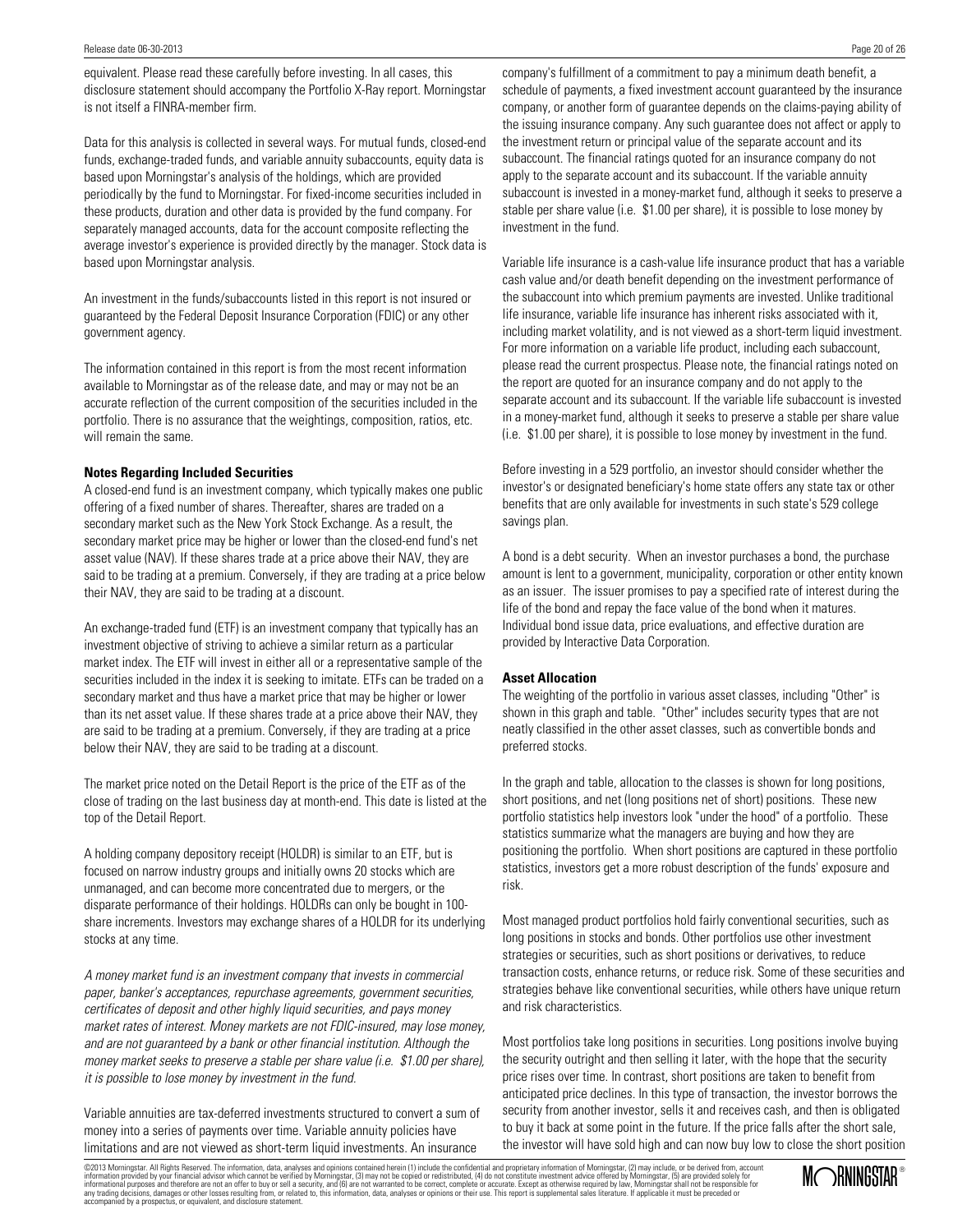and lock in a profit. However, if the price of the security increases after the short sale, the investor will experience losses by buying it at a higher price than the sale price.

The strategy of selling securities short is prevalent in specialized portfolios, such as long-short, market-neutral, bear-market, and hedge funds. Most conventional portfolios do not typically short securities, although they may reserve the right to do so under special circumstances. Funds may also short derivatives, and this is sometimes more efficient than shorting individual securities. Short positions produce negative exposure to the security that is being shorted. This means that when the security rises in value, the short position will fall in value and vice versa. Morningstar's portfolio statistics will capture this negative exposure. For example, if a fund has many short stock positions, the percent of assets in stocks in the asset allocation breakdown may be negative. Funds must provide their broker with cash collateral for the short position, so funds that short often have a large cash position, sometimes even exceeding 100% cash.

#### **World Regions**

This data set provides a broad breakdown of a portfolio's geographical exposure, by region and by market maturity. Only non-cash long equity assets are evaluated in determining the exposure. Not Classified indicates the percentage of the equity portion of the portfolio for which Morningstar is unable to assess region or origin.

#### **Stock Sectors**

This table shows the percentage of the portfolio's long equity assets invested in each of the three supersectors (Cyclical, Sensitive, and Defensive) and 11 major industry subclassifications. The Sector Graph accompanying the table demonstrates the sector orientation of the portfolio.

#### **Fixed Income Sectors**

This table shows the percentage of the portfolio's long fixed income assets invested in each of the six supersectors (Government, Municipal, Corporate, Securitized, Cash & Equivalents, and Derivative). The Sector Graph accompanying the table demonstrates the sector weighting of the portfolio against the benchmark.

#### **Morningstar Style Box Diversification**

The Morningstar Style Box reveals a fund's investment style as of the date noted on this report.

For equity funds the vertical axis shows the market capitalization of the long stocks owned and the horizontal axis shows investment style (value, blend, or growth).

For fixed-income funds, the vertical axis shows the credit quality of the long bonds owned and the horizontal axis shows interest rate sensitivity as measured by a bond's effective duration.

Morningstar seeks credit rating information from fund companies on a periodic basis (e.g., quarterly). In compiling credit rating information Morningstar accepts credit ratings reported by fund companies that have been issued by all Nationally Recognized Statistical Rating Organizations (NRSROs). For a list of all NRSROs, please visit

http://www.sec.gov/divisions/marketreg/ratingagency.htm. Additionally, Morningstar accepts foreign credit ratings from widely recognized or registered rating agencies. If two rating organizations/agencies have rated a security, fund companies are to report the lower rating; if three or more organizations/agencies have rated a security, fund companies are to report the median rating, and in cases where there are more than two

organization/agency ratings and a median rating does not exist, fund companies are to use the lower of the two middle ratings. PLEASE NOTE: Morningstar, Inc. is not itself an NRSRO nor does it issue a credit rating on the fund. An NRSRO or rating agency ratings can change from time-to-time.

For credit quality, Morningstar combines the credit rating information provided by the fund companies with an average default rate calculation to come up with a weighted-average credit quality. The weighted-average credit quality is currently a letter that roughly corresponds to the scale used by a leading NRSRO. Bond funds are assigned a style box placement of "low", "medium", or "high" based on their average credit quality. Funds with a low credit quality are those whose weighted-average credit quality is determined to be less than "BBB-"; medium are those less than "AA-", but greater or equal to "BBB-"; and high are those with a weighted-average credit quality of "AA-" or higher. When classifying a bond portfolio, Morningstar first maps the NRSRO credit ratings of the underlying holdings to their respective default rates (as determined by Morningstar's analysis of actual historical default rates). Morningstar then averages these default rates to determine the average default rate for the entire bond fund. Finally, Morningstar maps this average default rate to its corresponding credit rating along a convex curve.

For interest-rate sensitivity, Morningstar obtains from fund companies the average effective duration. Generally, Morningstar classifies a fixed-income fund's interest-rate sensitivity based on the effective duration of the Morningstar Core Bond Index (MCBI), which is currently three years. The classification of Limited will be assigned to those funds whose average effective duration is between 25% to 75% of MCBI's average effective duration; funds whose average effective duration is between 75% to 125% of the MCBI will be classified as Moderate; and those that are at 125% or greater of the average effective duration of the MCBI will be classified as Extensive.

For municipal bond funds, Morningstar also obtains from fund companies the average effective duration. In these cases static breakpoints are utilized. These breakpoints are as follows: (i) Limited: 4.5 years or less; (ii) Moderate: more than 4.5 years but less than 7 years; and (iii) Extensive: more than 7 years. In addition, for non-US taxable and non-US domiciled fixed income funds static duration breakpoints are used: (i) Limited: less than or equal to 3.5 years; (ii) Moderate: greater than 3.5 and less than equal to 6 years; (iii) Extensive: greater than 6 years.

The below referenced data elements are a weighted average of the long holdings in the portfolio.

Price/Earnings Ratio: The asset-weighted average of the price/earnings ratios of the stocks in the portfolio. The P/E ratio of a stock is calculated by dividing the current price of the stock by its trailing 12-months' earnings per share.

Price/Cashflow: The asset-weighted average of the price/cash flow ratios of stocks in a portfolio. Price/cash flow shows the ability of a business to generate cash and acts as a gauge of liquidity and solvency.

Price/Book Ratio is a weighted average of the price/book ratios of all the stocks in the underlying fund's portfolio. The P/B ratio of a company is calculated by dividing the market price of its stock by the company's per-share book value. Stocks with negative book values are excluded from this calculation.

Price/Sales is the asset-weighted average of the portfolio's stock's prices divided by the respective company's sales per share.

Geometric Average Capitalization is the overall size of a stock fund's portfolio as the geometric mean of the market capitalization for all of the stocks it owns. It's calculated by raising the market capitalization of each stock to a power equal to that stock's stake in the portfolio. The resulting numbers are multiplied together to produce the geometric mean of the market caps of the stocks in the

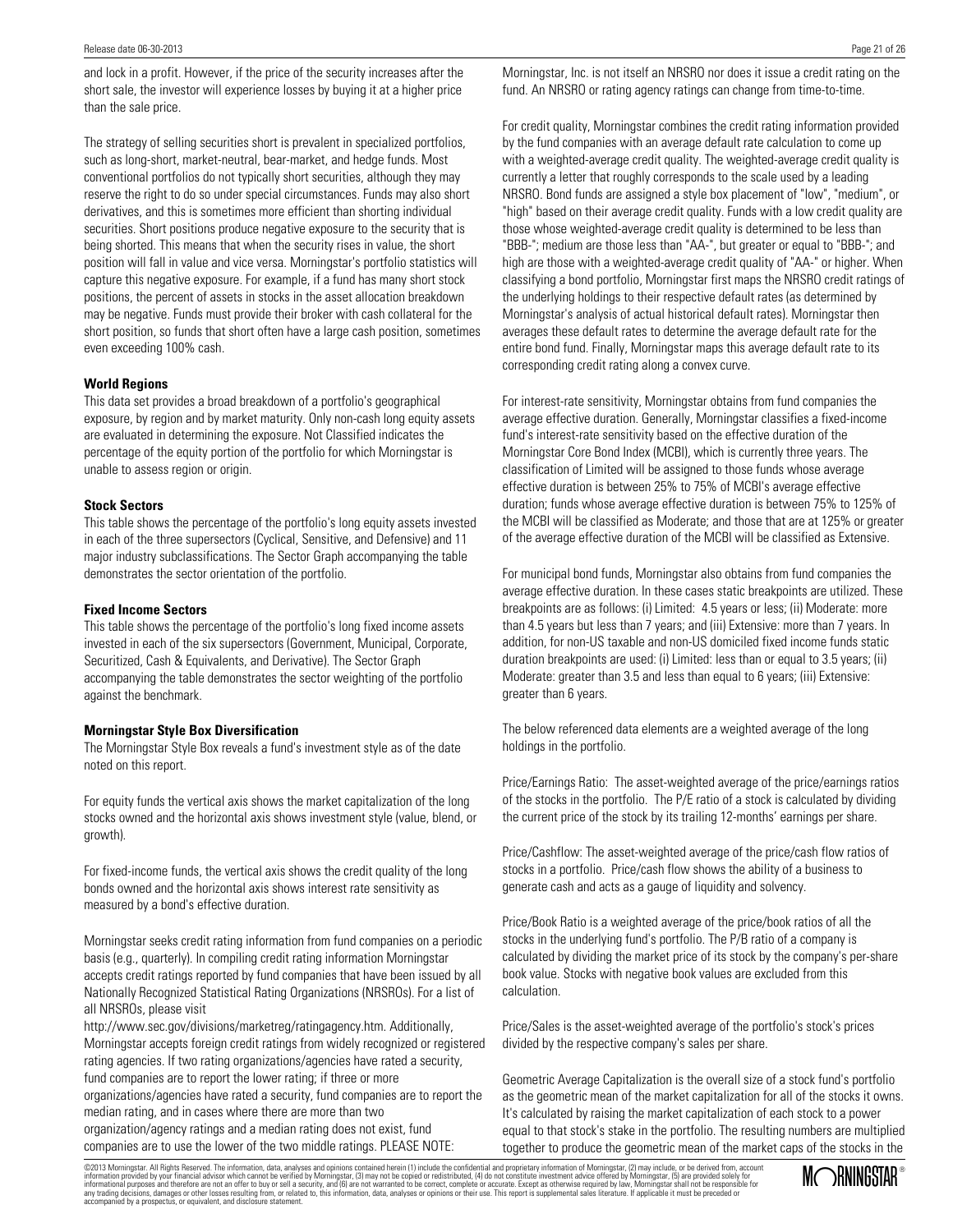portfolio, which is reported as geometric average cap.

Effective duration is a time measure of a bond's interest-rate sensitivity. In computing the average, Morningstar weights the duration of each fixed-income holding within the portfolio by the percentage of fixed income assets it represents compared with the entire portfolio.

Effective maturity is used for holdings in the taxable fixed-income category. This is a weighted average of all the maturities of the bonds in a portfolio, computed by weighting each maturity date by the market value of the security.

Credit quality breakdowns are shown for corporate-bond holdings and depict the quality of bonds in the underlying portfolio. The report shows the percentage of fixed-income securities that fall within each credit quality rating as assigned by an NRSRO. Bonds not rated by an NRSRO are included in the not rated (NR) category.

#### **Top 10 Underlying Holdings**

This section indicates the 10 most heavily weighted underlying holdings in the portfolio. It identifies the percentage of assets that each holding represents in the portfolio, the security type, the sector classification, and the country of origin.

### **Stock Intersection Report Disclosure Statement**

Used as supplemental sales literature, the Stock Intersection report must be preceded or accompanied by the fund's/policy's current prospectus or equivalent. In all cases, this disclosure statement should accompany the Stock Intersection report. Morningstar is not itself a FINRA-member firm. Information contained in the report is from the most recent information available to Morningstar.

The Stock Intersection report reviews the top 25 holdings in the portfolio to identify, at a glance, the portfolio's overall weighting in a particular security or sector. This report only displays the top 25 holdings; the investor's portfolio may hold substantially more.

Note that while the investor does not own the securities held by an open-end fund, closed-end fund, or similar investment, the holdings are relevant in reviewing the overall asset allocation and diversification. This report is not an offer or recommendation by Morningstar to purchase or liquidate any security listed.

#### **Percentage of Portfolio**

The Percentage of Portfolio column indicates the percentage of net assets any given security (either as an individual holding or as an underlying stock) makes up as an overall position of the portfolio.

#### **Holding Portfolio Date**

The Portfolio Date is the date that the fund's portfolio was last updated. When making comparisons among funds, it is an important date to keep in mind. Although Morningstar tries to ensure that we receive timely information, we don't always receive current information from fund companies. By law, funds need only report this information two times during the calendar year, and they have two months after the report date to actually release the shareholder report and portfolio. Therefore, it is possible that a fund's portfolio could be up to eight months old at the time of publication.

Morningstar breaks down all equities into the following sectors: Consumer Defensive, Healthcare, Utilities, Communication Services, Energy, Industrials, Technology, Basic Materials, Consumer Cyclical, Financial Services, and Real Estate.

### **Disclosure for Risk/Reward Graph**

#### **General Disclosures**

This report is intended as supplemental sales literature and must be preceded or accompanied by current prospectus or equivalent. Please read these carefully before investing. Morningstar is not itself a FINRA-member firm.

The information contained in this report is from the most recent information available to Morningstar as of the release date, and may or may not be an accurate reflection of the current composition of the securities included in the portfolio. There is no assurance that the weightings, compositions, and ratios will remain the same.

Ibbotson Associates, Inc. and Morningstar Associates, LLC, both a registered investment advisor and wholly owned subsidiary of Morningstar, Inc., provide various institutional investment consulting services, including asset allocation advice to investment advisers who have or will be creating a fund-offund/asset allocation product. However, despite the fact that such relationships may exist, the information displayed for those products will not be influenced as they are objective measures and/or are derived by quantitative driven formulas (i.e., Morningstar Rating).

#### **Notes Regarding Included Securities**

A closed-end fund is an investment company, which typically makes one public offering of a fixed number of shares. Thereafter, shares are traded on a secondary market such as the New York Stock Exchange. As a result, the secondary market price may be higher or lower than the closed-end fund's net asset value (NAV). If these shares trade at a price above their NAV, they are said to be trading at a premium. Conversely, if they are trading at a price below their NAV, they are said to be trading at a discount.

An exchange-traded fund (ETF) is an investment company that typically has an investment objective of striving to achieve a similar return as a particular market index. The ETF will invest in either all or a representative sample of the securities included in the index it is seeking to imitate. ETFs can be traded on a secondary market and thus have a market price that may be higher or lower than its net asset value. If these shares trade at a price above their NAV, they are said to be trading at a premium. Conversely, if they are trading at a price below their NAV, they are said to be trading at a discount.

A holding company depository receipt (HOLDR) is similar to an ETF, but is focused on narrow industry groups and initially owns 20 stocks which are unmanaged, and can become more concentrated due to mergers, or the disparate performance of their holdings. HOLDRs can only be bought in 100 share increments. Investors may exchange shares of a HOLDR for its underlying stocks at any time.

A money market fund is an investment company that invests in commercial paper, banker's acceptances, repurchase agreements, government securities, certificates of deposit and other highly liquid securities, and pays money market rates of interest. Money markets are not FDIC-insured, may lose money, and are not guaranteed by a bank or other financial institution. Although the money market seeks to preserve a stable per share value (i.e. \$1.00 per share), it is possible to lose money by investment in the fund.

#### **Sector**

©2013 Morningstar. All Rights Reserved. The information, data, analyses and opinions contained herein (1) include the confidential and proprietary information of Morningstar, (2) may include, or be derived from, account information provided by your financial advisor which cannot be verified by Morningstar, (3) may not be copied or redistributed, (4) do not constitute investment advice offered by Morningstar, (5) are provided solely for<br>in

MCORNINGSTAR<sup>®</sup>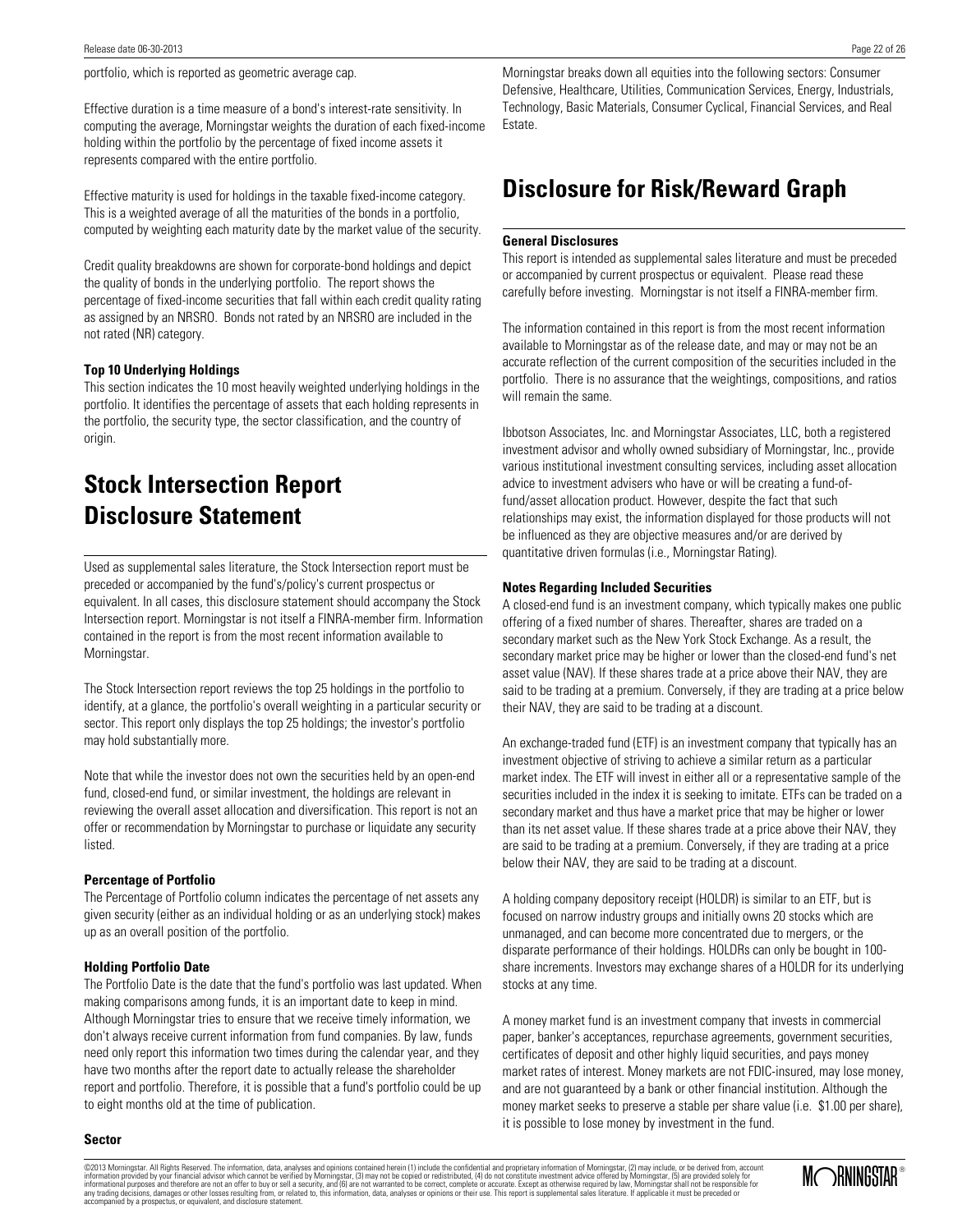Variable annuities are tax-deferred investments structured to convert a sum of money into a series of payments over time. Variable annuity policies have limitations and are not viewed as short-term liquid investments. An insurance company's fulfillment of a commitment to pay a minimum death benefit, a schedule of payments, a fixed investment account guaranteed by the insurance company, or another form of guarantee depends on the claims-paying ability of the issuing insurance company. Any such guarantee does not affect or apply to the investment return or principal value of the separate account and its subaccount. The financial ratings quoted for an insurance company do not apply to the separate account and its subaccount. If the variable annuity subaccount is invested in a money-market fund, although it seeks to preserve a stable per share value (i.e. \$1.00 per share), it is possible to lose money by investment in the fund.

Variable life insurance is a cash-value life insurance product that has a variable cash value and/or death benefit depending on the investment performance of the subaccount into which premium payments are invested. Unlike traditional life insurance, variable life insurance has inherent risks associated with it, including market volatility, and is not viewed as a short-term liquid investment. For more information on a variable life product, including each subaccount, please read the current prospectus. Please note, the financial ratings noted on the report are quoted for an insurance company and do not apply to the separate account and its subaccount. If the variable life subaccount is invested in a money-market fund, although it seeks to preserve a stable per share value (i.e. \$1.00 per share), it is possible to lose money by investment in the fund.

Before investing in a 529 portfolio, an investor should consider whether the investor's or designated beneficiary's home state offers any state tax or other benefits that are only available for investments in such state's 529 college savings plan.

A bond is a debt security. When an investor purchases a bond, the purchase amount is lent to a government, municipality, corporation or other entity known as an issuer. The issuer promises to pay a specified rate of interest during the life of the bond and repay the face value of the bond when it matures. Individual bond issue data, price evaluations, and effective duration are provided by Interactive Data Corporation.

#### **General Performance Disclosure**

**The Performance data given represents past performance and should not be considered indicative of future results. Principal value and investment return will fluctuate, so that an investor's shares and/or units when redeemed may be worth more or less than the original investment. Securities in this report are not FDIC-insured, may lose value, and are not guaranteed by a bank or other financial institution.**

#### **Total Return/Non Load-Adjusted Return**

Total return (also called "Non Load-Adjusted Return" in some reports) reflects performance without adjusting for sales charges or the effects of taxation, but is adjusted to reflect all actual ongoing fund expenses, and assumes reinvestment of dividends and capital gains. It is the return an investor would have experienced if the security was held throughout the period. If adjusted for sales charges and the effects of taxation, the performance quoted would be significantly reduced.

For mutual funds, the analysis in this report may be based, in part, on historical returns for periods prior to the historical performance of the fund's oldest share class, adjusted to reflect the fees and expenses of this share class. While the inclusion of preinception data provides valuable insight into the probable longterm behavior of newer share classes of a fund, investors should be aware that an adjusted historical return can provide only an approximation of that behavior. For example, the fee structures between a retail share class will vary from that of an institutional share class, as retail share classes tend to have

higher operating expense and sales charges. These adjusted historical returns are not actual returns. Calculation methodologies utilized by Morningstar may differ from those provided by other entities, including the fund itself. If mutual fund preinception data is included in this report, this data will be represented in the report in italics.

For variable annuity and variable life subaccounts, total return reflects the investment experience of a subaccount since its inception, and extended to the performance history of the underlying insurance fund. Total returns are adjusted to reflect fees & expenses, such as M&E charges, administrative fees, contract charges, fund-level expenses such as management fees and operating fees. Return is not adjusted to reflect front-end loads or surrender fees. It reflects the return that would be earned by an investor who held the security through the period shown, but did not buy at the beginning or sell at the end. If adjusted for the effects of loads, surrender fees, and taxation, the subaccount returns would be significantly reduced. When subaccount returns reflect preinception data, it will be represented in italics.

All separate account performance data is reported as a "composite" of similarly managed portfolios. As such, investors in the same separate account may have slightly different portfolio holdings because each investor has customized account needs, tax considerations and security preferences. The method for calculating composite returns can vary.

The composite performance for each separate account manager may differ from actual returns in specific client accounts during the same period for a number of reasons. Different separate account managers may use different methods in constructing or computing performance figures. Thus, performance and risk figures for different separate account managers may not be fully comparable to each other. Likewise, performance and risk information of certain separate account managers may include only composites of larger accounts, which may or may not have more holdings, different diversification, different trading patterns and different performance than smaller accounts with the same strategy.

Finally, composite performance of the separate account offered by the money manager may or may not reflect the reinvestment of dividends and capital gains.

Gross returns are collected on a monthly and quarterly basis for separate accounts and commingled pools. This information is collected directly from the asset management firm running the product(s). Morningstar calculates total returns, using the raw data (gross monthly and quarterly returns), collected from these asset management firms.

The performance data reported by the separate account managers will not represent actual performance net of management fees, brokerage commissions or other expenses. Management fees as well as other expenses a client may incur will reduce individual returns for that client. Because fees are deducted regularly, the compounding effect will be to increase the impact of the fee deduction on gross account performance by a greater percentage than that of the annual fee charged. For example, if an account is charged a 1% management fee per year and has gross performance of 12% during that same period, the compounding effect of the quarterly fee assessments will result in an actual return of approximately 10.9%. Clients should refer to the disclosure document of the separate account manager and their advisor for specific information regarding fees and expenses.

For closed-end funds, total return reflects month-end performance without adjusting for the effects of taxation or brokerage commissions, but is adjusted to reflect all ongoing fund expenses. If adjusted, the effects of taxation and commissions would reduce the performance quoted. Market return and NAV return are both presented. Market return provides a good representation of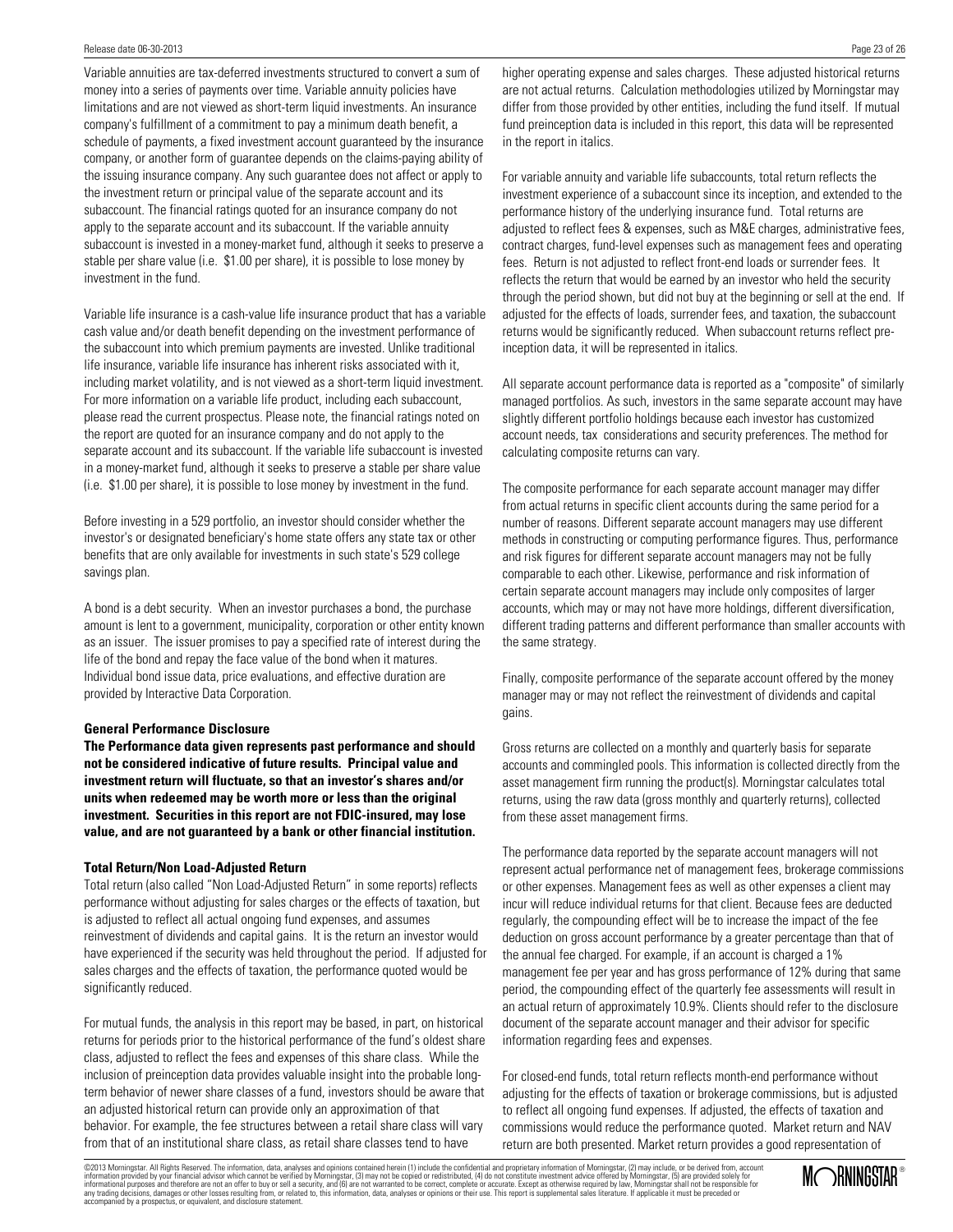investor experience, whereas NAV return provides a good measure of manager experience. Return assumes reinvestment of dividends and capital gains.

For ETFs and HOLDRs, total return reflects month-end performance without adjusting for brokerage commissions and the effects of taxation, but is adjusted to reflect all actual ongoing ETF fund expenses. If adjusted, the effects of brokerage commissions and taxation would reduce the performance quoted. Market return and NAV return are both presented. Market return provides a good representation of investor experience, whereas NAV return provides a good measure of manager experience. Return assumes reinvestment of dividends and capital gains.

529 Portfolio total return data is collected in one of two ways: the 529 plan provides it or Morningstar calculates it based on the underlying holdings of the 529 portfolio.

When collected from the 529 plan, total return reflects performance without adjusting for sales charges or the effects of taxation, but is adjusted to reflect all actual ongoing fund expenses and assumes reinvestment of dividends and capital gains. If adjusted for sales charges and the effects of taxation, the performance quoted would be reduced.

If the 529 plan only supplies Morningstar with the underlying holdings, Morningstar will calculate the performance of the 529 portfolio based on its underlying holdings. Most of the holdings will be investments that Morningstar tracks such as mutual funds and equities. If, however, there is a holding type for which Morningstar does not have data (for example, bonds, cash, money markets, etc.) then the total return calculated will be a weighted average of the holdings for which we have return data. All other underlying holdings will be classified as "other" and will not factor into the total return calculations. When Morningstar calculates the total return based on the underlying holdings, adjusted historical returns are never used in the calculations.

#### **Variable Life Return**

**Please refer to the hypothetical illustration in the prospectus which, among other things, shows the effect that fees and charges have on performance. We urge investors to obtain a personalized illustration that reflects the costs of insurance protection.**

#### **Risk/Reward Graph**

The graph plots the return and risk (measured by standard deviation) for a selection of securities and a benchmark index for the trailing period identified in the report. The table beneath the graph identifies the specific risk and return plot points for the graphed securities and the benchmark index.

The returns noted for a security reflect any sales charges that were applied in the illustration over the time period selected, but do not reflect impacts of taxation. If impacts of taxation were reflected, the returns would be lower than those indicated in the report.

The return plotted in the graph is mean geometric return. Standard deviation is a statistical measure of the volatility of the security's or portfolio's returns in relation to the mean return. The larger the standard deviation, the greater the volatility of return in relation to the mean return.

### **Correlation Graph Disclosure Statement**

The Correlation Graph is supplemental sales literature and therefore must be preceded or accompanied by the funds' and subaccounts' current prospectuses, or equivalent, and a disclosure statement. In all cases, this disclosure statement should accompany the graph reports.

Morningstar is not itself a FINRA-member firm. All data is based on the most recent information available to Morningstar.

### **Correlation Matrix Graph**

The Correlation Matrix is based on the correlation coefficient calculated for the monthly returns of each investment showing in the report against the other investments in the report. The correlation coefficient is a number between -1.0 and 1.0.

If there is a perfect positive linear relationship between the returns of investments, the correlation will be 1.0. A correlation close to 1.0 means that two investments perform similarly—when one investment is performing above its average return, the other performs above its average return. The opposite is also true—when one investment performs below its average return, the other also performs below its average.

A correlation coefficient of 0.0 means that there is no linear relationship between the returns of two investments. Securities with a correlation coefficient at or near 0 indicate a pattern of returns between two securities that are unrelated.

If there is a perfect negative linear relationship between two investments the correlation coefficient is -1.0. If there is a perfectly negative relationship between two investments, when one investment performs above its average return, the other performs below its average, and vice versa.

Correlation between securities is a helpful measure because it indicates the extent to which securities may serve to improve diversification within a portfolio. Portfolios containing securities with low correlation of returns produce portfolio risk that is lower than the average risk of the individual securities. The lower the correlation between securities, the greater the impact in lowering portfolio risk. Securities with correlations equal to 1.0 indicate a pattern of returns that do not contribute to beneficial diversification in a portfolio and do not lower overall portfolio risk when the securities are combined in a portfolio. Securities with correlations equal to 0.0 or close to 0.0 indicate a pattern of returns that serve to improve diversification effects in a portfolio. Securities with correlations equal to -1.0 or close to -1.0 indicate a pattern of returns that serve to strongly improve diversification effects in a portfolio, notably, lower overall portfolio risk. Note that it is very unusual to have investments with extremely strong negative correlation patterns. Most securities have a correlation above 0.

Note that return patterns between securities may change over time. The correlation coefficient between two investments over one period may differ from that of another period.

Further, note that while combining securities with correlation coefficients less than 1.0 in a portfolio can reduce risk, risk cannot be completely eliminated with diversification. There is no guarantee that any particular mix of securities will eliminate risk, reduce your current exposure to risk, or manage your exposure to risk in a way that is tolerable for you.

Individual bond price evaluations are provided by Interactive Data Corporation.

#### **Pre-inception Returns for Mutual Funds and Variable Annuity/LifeSubaccounts**

The analysis in these graphs may be based, in part, on adjusted historical returns for periods prior to the fund's actual inception.

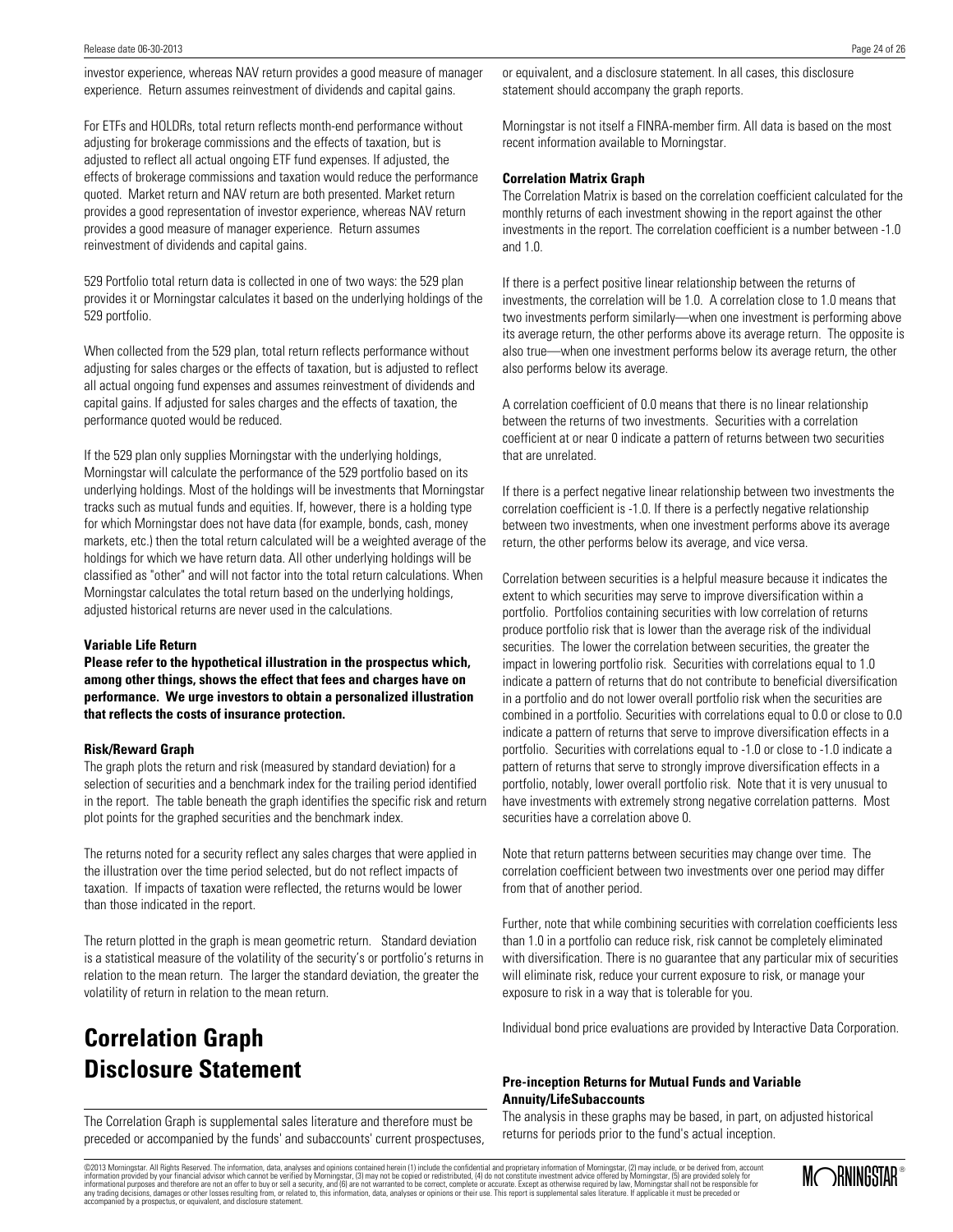For mutual funds, these calculated returns reflect the historical performance of the oldest share class of the fund, adjusted to reflect the fees and expenses of this share class.

For variable annuity or life subaccounts, these calculated returns reflect historical performance of the oldest share class of the underlying insurance fund, adjusted to reflect the same fees and expenses of variable annuity or life contract.

### **When pre-inception data are presented in the report, the header at the top of the report will indicate this.**

While the inclusion of pre-inception data provides valuable insight into the probable long-term behavior of newer share classes of a fund, investors should be aware that an adjusted historical return can only provide an approximation of that behavior. For example, the fee structures between a retail share class will vary from that of an institutional share class, as retail shares tend to have higher operating expenses and sales charges. These adjusted historical returns are not actual returns. Calculation methodologies utilized by Morningstar may differ from those applied by other entities, including the fund itself.

### **Investment Risks**

International/Emerging Market Equities: Investing in international securities involves special additional risks. These risks include, but are not limited to, currency risk, political risk, and risk associated with varying accounting standards. Investing in emerging markets may accentuate these risks.

Sector Strategies: Portfolios that invest exclusively in one sector or industry involve additional risks. The lack of industry diversification subjects the investor to increased industry-specific risks.

Non-Diversified Strategies: Portfolios that invest a significant percentage of assets in a single issuer involve additional risks, including share price fluctuations, because of the increased concentration of investments.

Small Cap Equities: Portfolios that invest in stocks of small companies involve additional risks. Smaller companies typically have a higher risk of failure, and are not as well established as larger blue-chip companies. Historically, smallercompany stocks have experienced a greater degree of market volatility than the overall market average.

Mid Cap Equities: Portfolios that invest in companies with market capitalization below \$10 billion involve additional risks. The securities of these companies may be more volatile and less liquid than the securities of larger companies.

High-Yield Bonds: Portfolios that invest in lower-rated debt securities (commonly referred to as junk bonds) involve additional risks because of the lower credit quality of the securities in the portfolio. The investor should be aware of the possible higher level of volatility, and increased risk of default.

Tax-Free Municipal Bonds: The investor should note that the income from taxfree municipal bond funds may be subject to state and local taxation and the Alternative Minimum Tax.

Bonds: Bonds are subject to interest rate risk. As the prevailing level of bond interest rates rise, the value of bonds already held in a portfolio declines. Portfolios that hold bonds are subject to declines and increases in value due to general changes in interest rates.

HOLDRs: The investor should note that these are narrow industry-focused products that, if the industry is hit by hard times, will lack diversification and possible loss of investment would be likely. These securities can trade at a discount to market price, ownership is of a fractional share interest, the underlying investments may not be representative of the particular industry, the HOLDR might be delisted from the AMEX if the number of underlying companies drops below nine, and the investor may experience trading halts.

Hedge Funds: The investor should note that hedge fund investing involves specialized risks that are dependent upon the type of strategies undertaken by the manager. This can include distressed or event-driven strategies, long/short strategies, using arbitrage (exploiting price inefficiencies), international investing, and use of leverage, options and/or derivatives. Although the goal of hedge fund managers may be to reduce volatility and produce positive absolute return under a variety of market conditions, hedge funds may involve a high degree of risk and are suitable only for investors of substantial financial means who could bear the entire loss of their investment.

Bank Loan/Senior Debt: Bank loans and senior loans are impacted by the risks associated with fixed income in general, including interest rate risk and default risk. They are often non-investment grade; therefore, the risk of default is high. These securities are also relatively illiquid. Managed products that invest in bank loans/senior debt are often highly leveraged, producing a high risk of return volatility.

Exchange Traded Notes (ETNs): ETNs are unsecured debt obligations. Any repayment of notes is subject to the issuer's ability to repay its obligations. ETNs do not typically pay interest.

Leveraged ETFs: Leveraged investments are designed to meet multiples of the return performance of the index they track and seek to meet their fund objectives on a daily basis (or other time period stated within the prospectus objective). The leverage/gearing ratio is the amount of excess return that a leveraged investment is designed to achieve in comparison to its index performance (i.e. 200%, 300%, -200%, or -300% or 2X, 3X, -2X, -3X). Compounding has the ability to affect the performance of the fund to be either greater or less than the index performance multiplied by the multiple stated within the funds objective over a stated time period.

Short Positions: When a short position moves in an unfavorable way, the losses are theoretically unlimited. The broker may demand more collateral and a manager might have to close out a short position at an inopportune time to limit further losses.

Long-Short: Due to the strategies used by long-short funds, which may include but are not limited to leverage, short selling, short-term trading, and investing in derivatives, these funds may have greater risk, volatility, and expenses than those focusing on traditional investment strategies.

Liquidity Risk: Closed-end fund, ETF, and HOLDR trading may be halted due to market conditions, impacting an investor's ability to sell a fund.

Market Price Risk: The market price of ETFs, HOLDRs, and closed-end funds traded on the secondary market is subject to the forces of supply and demand and thus independent of the NAV. This can result in the market price trading at a premium or discount to the NAV, which will affect an investor's value.

Market Risk: The market prices of ETFs and HOLDRs can fluctuate as a result of several factors, such as security-specific factors or general investor sentiment. Therefore, investors should be aware of the prospect of market fluctuations and the impact it may have on the market price.

Target-Date Funds: Target-date funds typically invest in other mutual funds and are designed for investors who are planning to retire during the target date year. The fund's target date is the approximate date when investors expect to